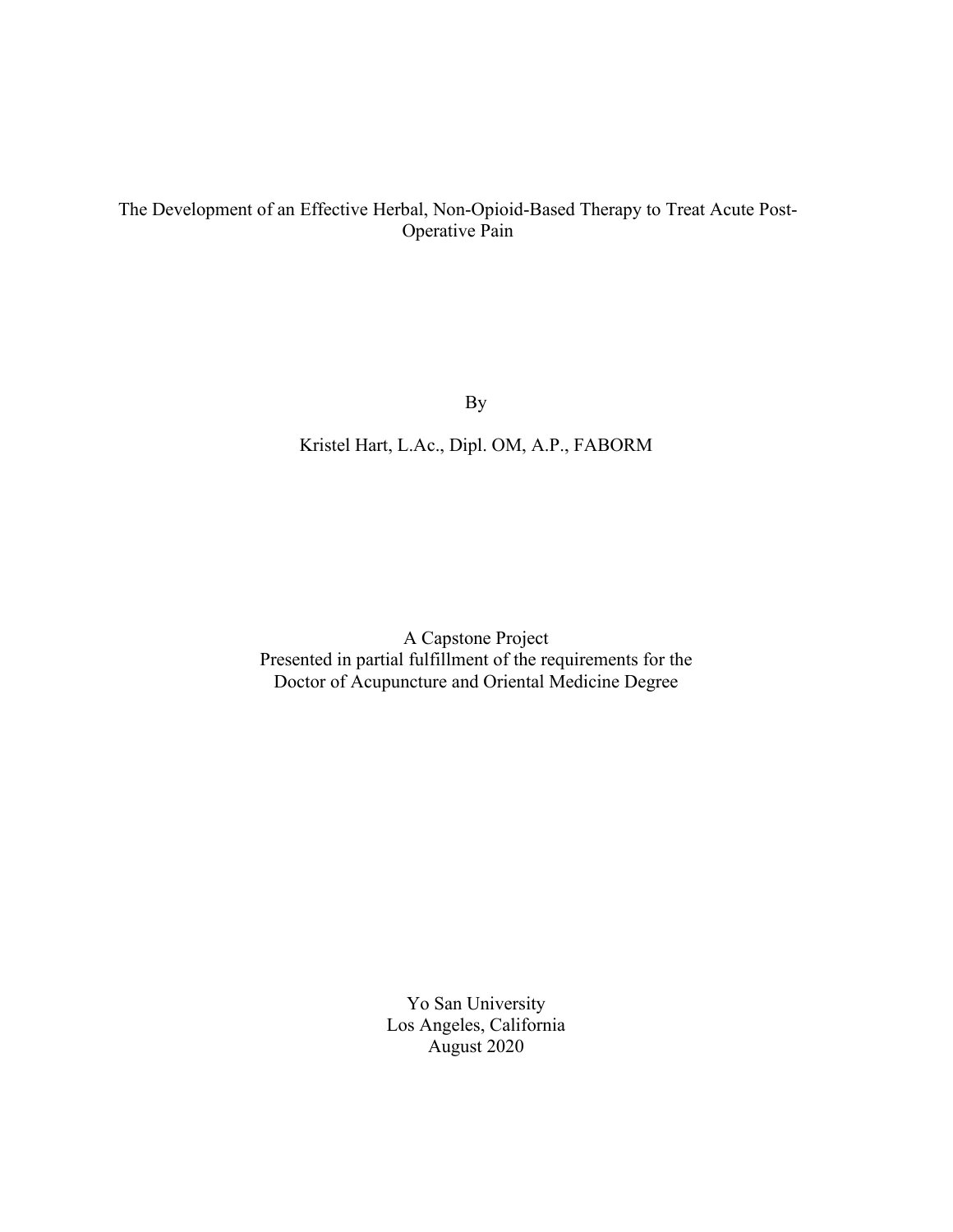Approval Signatures Page

This Capstone Project has been reviewed and approved for acceptance in fulfillment of DAOM<br>Research Reporting by:

Oran chu Meredith Qian, MMED, L.Ac

August 30, 2020

**Dissertation Committee Member** 

 $\mathscr{P}$  DA  $\mathcal{A}$   $\mathcal{M}$   $\longrightarrow$ 

Robert Hoffman, DAON, L.Ac August 30, 2020

Doctoral Program Dean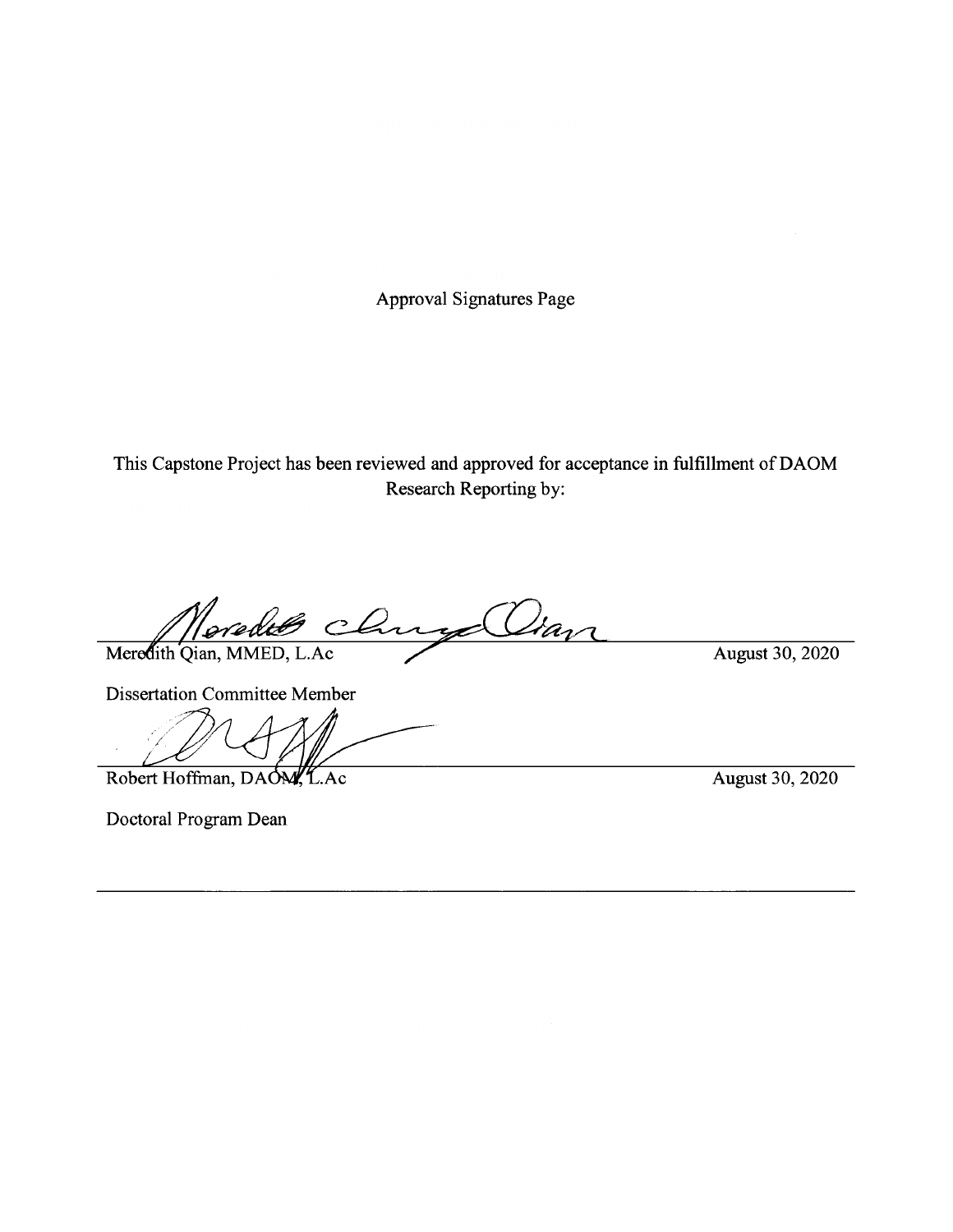#### Abstract

The opioid crisis is a national epidemic which continues to claim the lives of thousands of Americans. Many become dependent on opiates following an injury or surgery. Thus, it is imperative to develop safe and effective non-opioid-based therapies for pain management. Traditional Chinese Medicine has been around for millennia and its herbal pharmacopeia has a long history of analgesic use. Numerous studies of individual herbs have been conducted in rodent models, however, human trials using a compounded herbal formula are lacking in Western medical literature. **Method:** The current study is a prospective, randomized, doubleblind, controlled clinical trial in which a combination herbal therapy was administered to half of the 48 study participants (experimental arm, n=24) and a medically inert substance was administered to the other half of the participants (control arm,  $n=24$ ). All participants were undergoing low risk outpatient surgeries such as abdominal or pelvic hernia, vasectomy, vasectomy reversal, varicocele repair, or sperm retrieval. They received the standard medical treatment including Acetaminophen, Non-Steroidal Anti-Inflammatory Drug (NSAID) and prescription opioid medication. **Results:** The experimental herbal formula was determined to be safe to use pre and postoperatively, however, it was not found to effectively treat acute postoperative pain nor lower opioid analgesic consumption.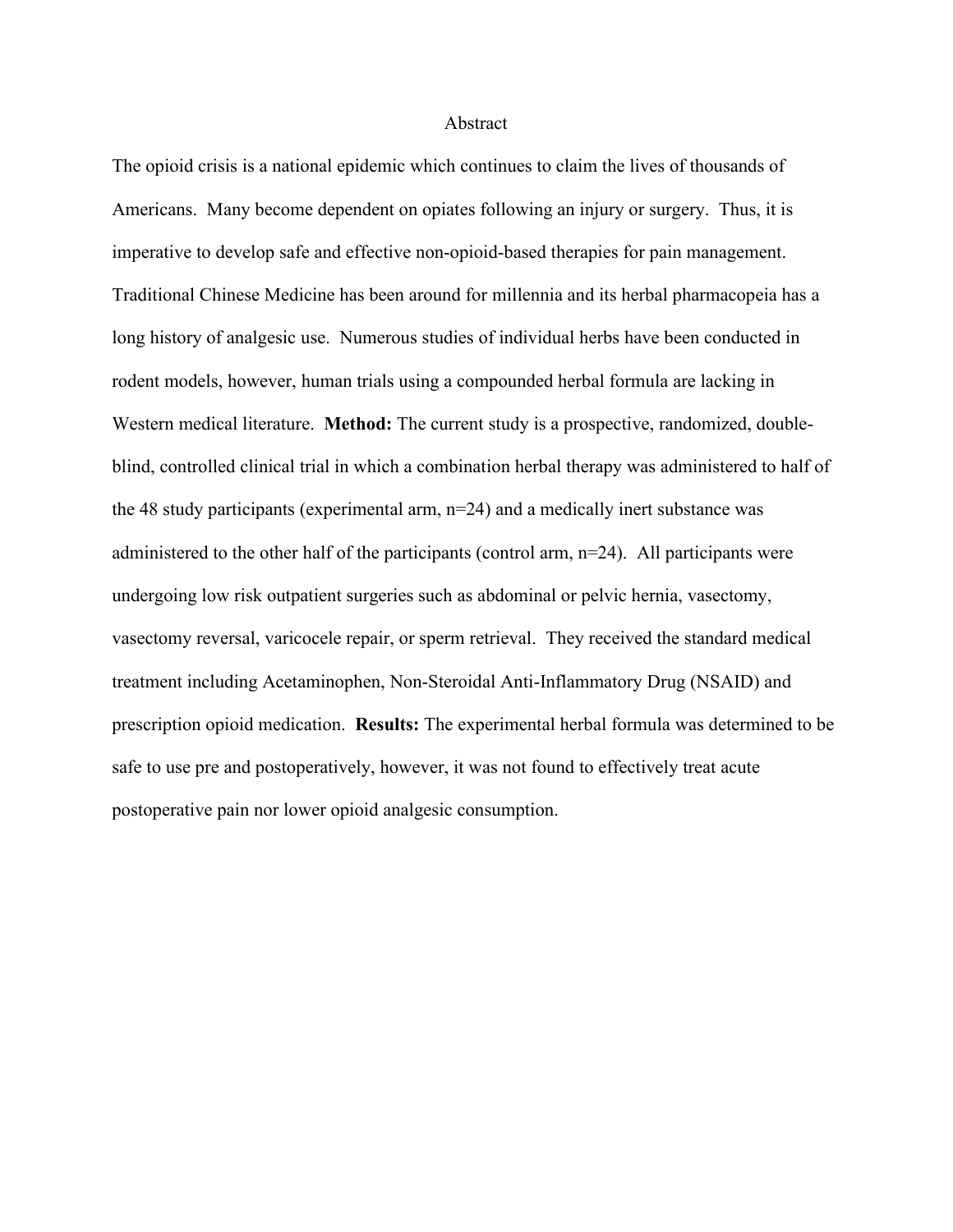#### **Acknowledgements**

I would like to thank my research team, without whom this study would not have been possible. In particular, Drs. Paul Turek and Shirin Towfigh, who envisioned working with Yo San University on this project and guided me in the research design as well as recruited participants from their practice. Also, Bel Capati and Charlie Herndon, my indispensable research assistants. The Deans of the Doctoral program Drs. Laraine Crampton and Robert Hoffman for their advice and continued encouragement. My teacher and mentor Cormac Ferguson, who helped me write the experimental herbal formula. My colleagues in the DAOM program for their support. Yo San University for the numerous scholarships which enabled me to complete this capstone. Last, but certainly not least my cat Travieso, who always kept me company while I worked, albeit asleep on my desk.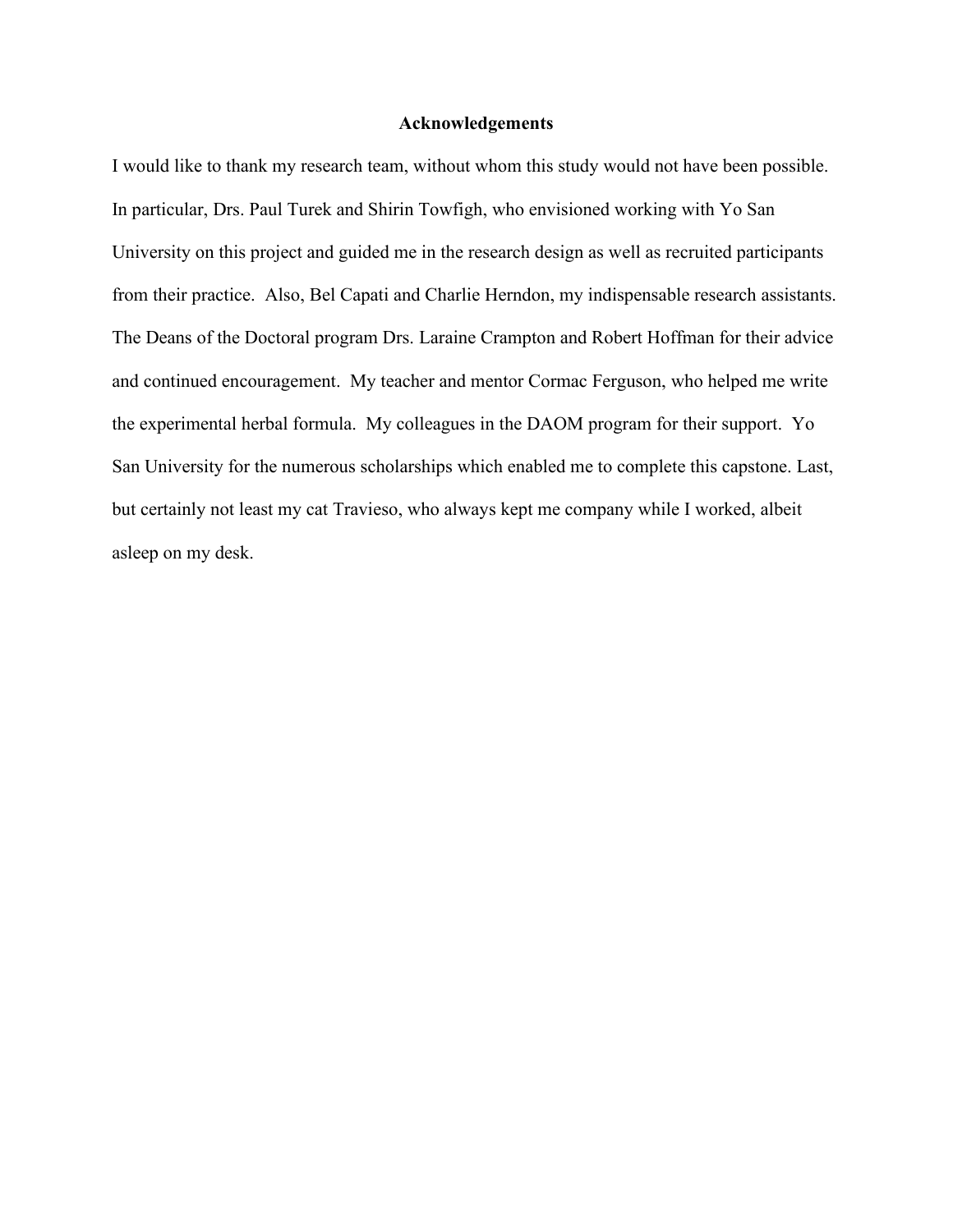| .30 |
|-----|
|     |
|     |
|     |
|     |
|     |
|     |
|     |

# Table of Contents

|--|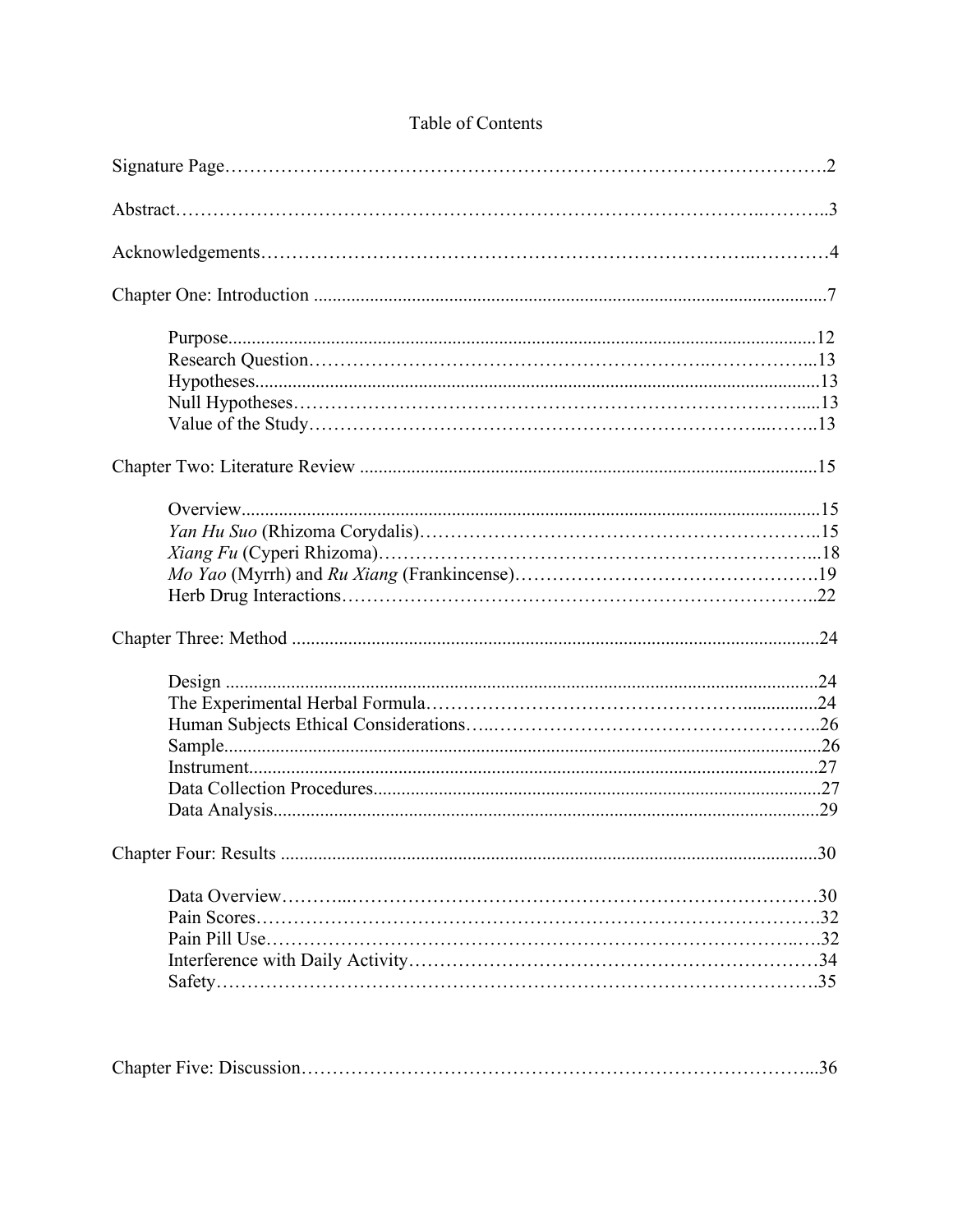# List of Tables

| Table 3: Experimental versus Control on incidence of any pain pill use33             |  |
|--------------------------------------------------------------------------------------|--|
| Table 4: Experimental versus Control on number of pain pills taken across five post- |  |
|                                                                                      |  |
| Table 5: Experimental versus Control on incidence of any opiate pill use34           |  |
| Table 6: Experimental versus Control on interference with daily activity scores35    |  |

# Appendices

| Appendix D: Copy of the Institutional Review Board Approval Letter 58 |  |
|-----------------------------------------------------------------------|--|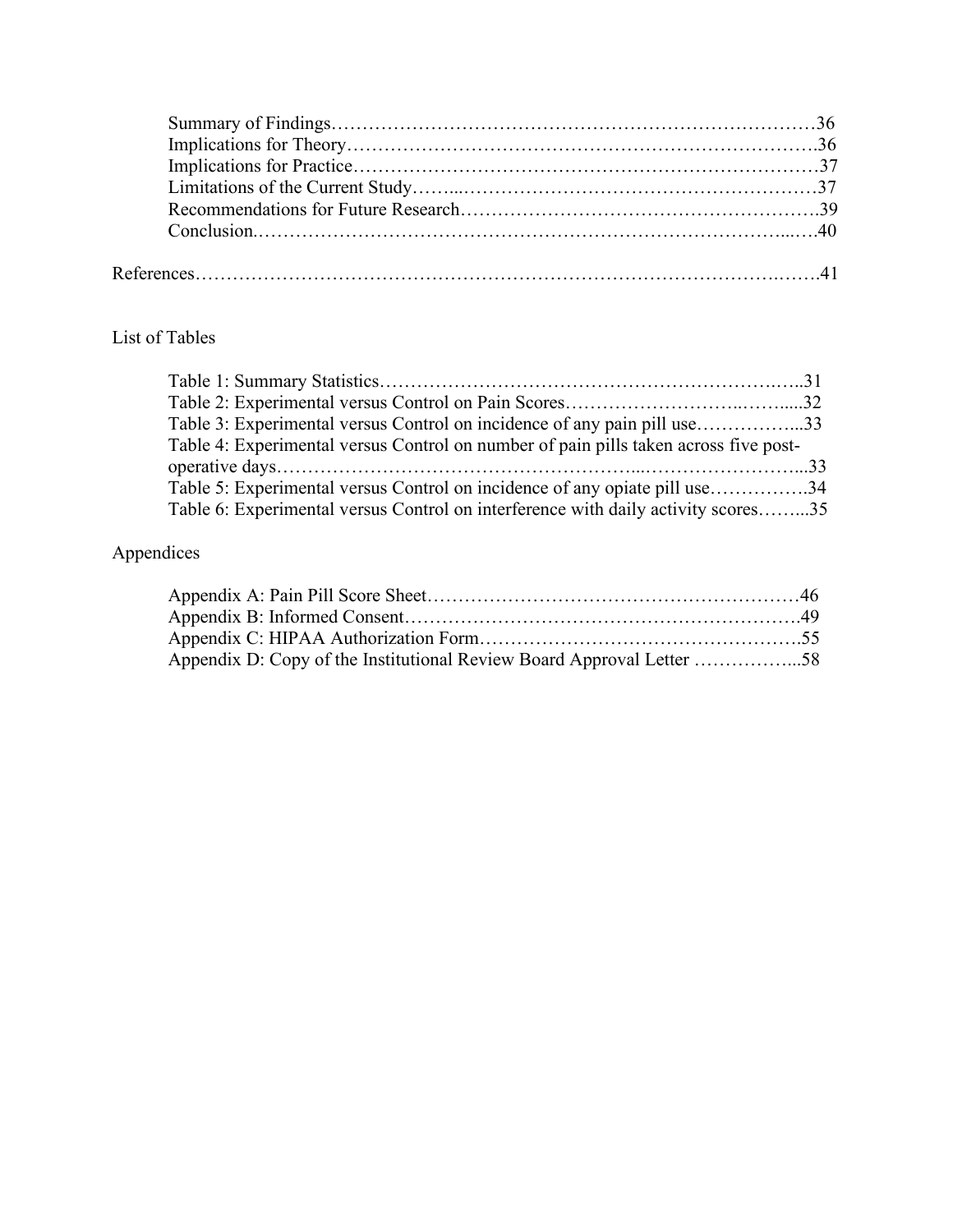#### **Chapter One: Introduction**

The abuse of prescription opioids has been rapidly increasing over the past 20 years, from 76 million prescriptions filled in the U.S. in 1991 up to 219 million prescribed in 2011 (Compton, Boyle, & Wargo, 2015). Such widespread prescription has contributed to opioid abuse, with 10.3 million Americans aged 12 or older reporting nonmedical use of prescription opioids in 2018 (*2018 National Survey on Drug Use and Health)*. Although prescription drug monitoring programs and the National All Schedules Prescription Electronic Reporting Act have contributed to substantial reductions in opioid prescriptions (Cantrill et al., 2012), death by opioid overdose continues to climb at a staggering rate. Between 1999 to 2017, death by opioid overdose increased four-fold. According to the Center for Disease Control and Prevention, in 2017, 70,000 people died of drug overdoses, making it a leading cause of injury-related death in the U.S. Sixty eight percent of those deaths involved a prescription or illicit opioid. Adults between the ages of 25-54 had the highest rates of drug overdose deaths. The age adjusted rate for drug overdose in 2017 was 9.6% higher than it was in 2016 (Hedegaard, Miniño & Warner, 2018).

Some believe that health care providers are in part to blame for the opioid crisis. When compared to the rest of the world, the U.S. prescribes 50 times more opioids. Perhaps not all of these prescriptions are necessary. For example, Barham et al. (2019) found that post-vasectomy there was no significant difference in scrotal pain for opioid and non-opioid groups. However, three to six months later, 7.8% of the opioid group reported persistent use compared to 1.5% of the non-opioid group. Research shows that a single day's prescription alone is enough to lead to opioid dependence. Shah et al. (2017) tracked 1.3 million opioid-naïve adults who were discharged from the hospital with a new opioid prescription. One year later, 6% of those given a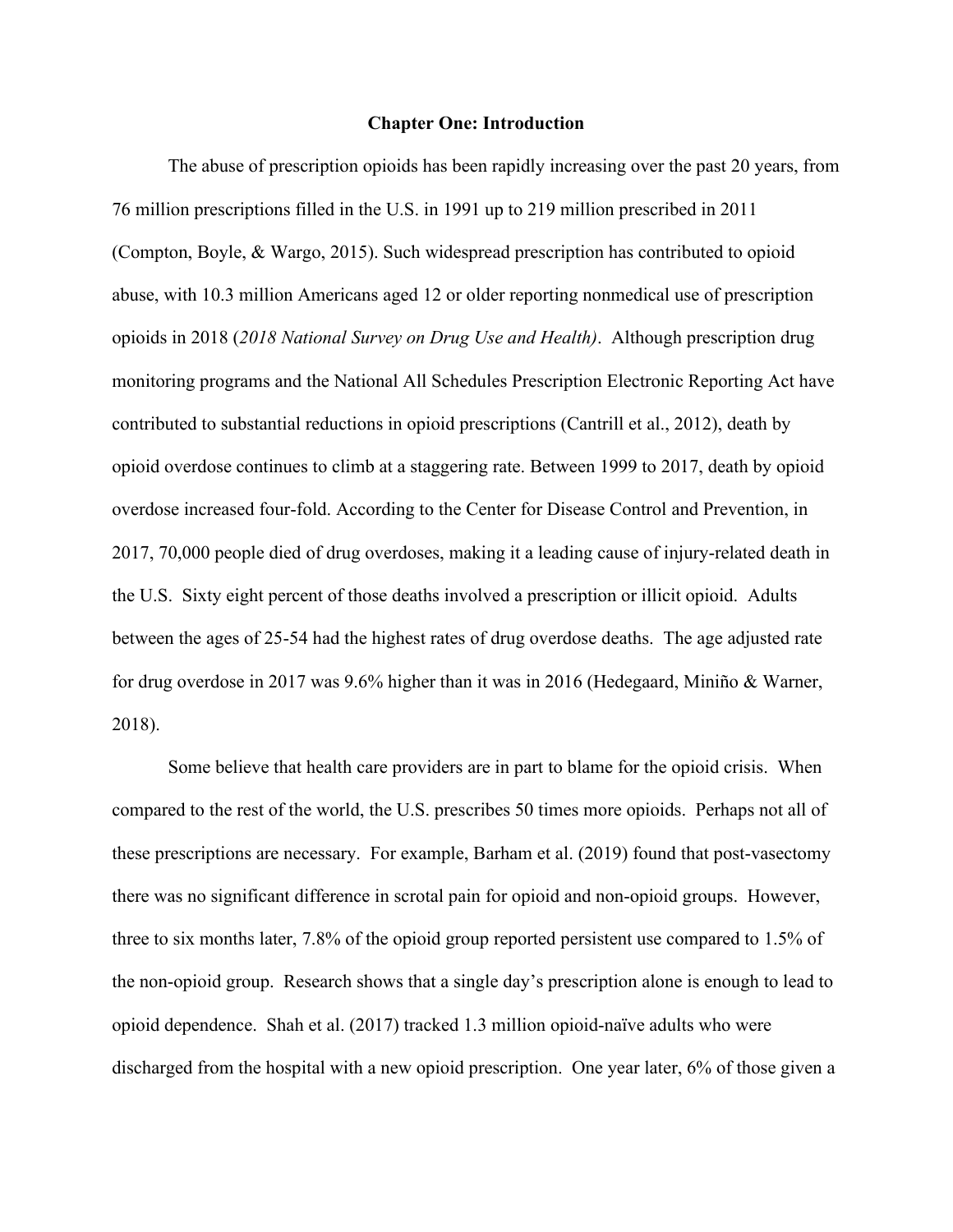single day's prescription reported persistent opioid use and that rate increased to 13.5% with prescriptions for seven days or more. With few safe and effective non-opioid alternatives, the death toll will continue to rise. This public health crisis presses for tremendous opportunities to develop appropriate and effective solutions. For instance, the use of non-opioid pain relievers (e.g., acetaminophen, NSAIDs) in postoperative settings can reduce chronic pain and opioid consumption (Brubaker, Kendall, & Reina, 2016). Herbal medicine can also be a valuable nonprescription alternative.

For thousands of years China has used herbal medicine to treat pain, trauma, and even for surgery. Hua Tuo was a skilled acupuncturist, diagnostician, and was revered as the God of Surgery. He is believed to be born in 190 AD and lived to be 100 years old. He is said to have performed complex abdominal and back surgeries using a general anesthetic *ma fei san*  (numbness powder). Modern authors believe *ma fei san* to be a narcotic formula containing opium, hashish, and aconitum tubers. When he was finished operating, he applied a salve or ointment to the wound and gave the patient an herbal medicine. According to the *Hou Han Shu* (History of the later Han): "For the internal diseases that needles and medicine are unable to reach, administer *ma fei san* together with alcohol. When the patient loses consciousness make incisions in the abdomen or back to excise the accumulations and masses (and the patient) will recover within a month." Hua Tuo is believed to have used mulberry bark fibers as sutures for the wounds after surgery (Buck 2014). One of the most famous stories tells Hua Tuo operating on Kuan Kung, a famous general of the Three Kingdoms. Hua Tuo is said to have operated without anesthesia while Kuan Kung played chess, removing a poisoned arrow from his arm. Unfortunately, Hua Tuo burned all of his manuscripts before his death and we have no record of the herbs used in the salves, ointments, or medicine used in surgery (Wong & Wu, 1977).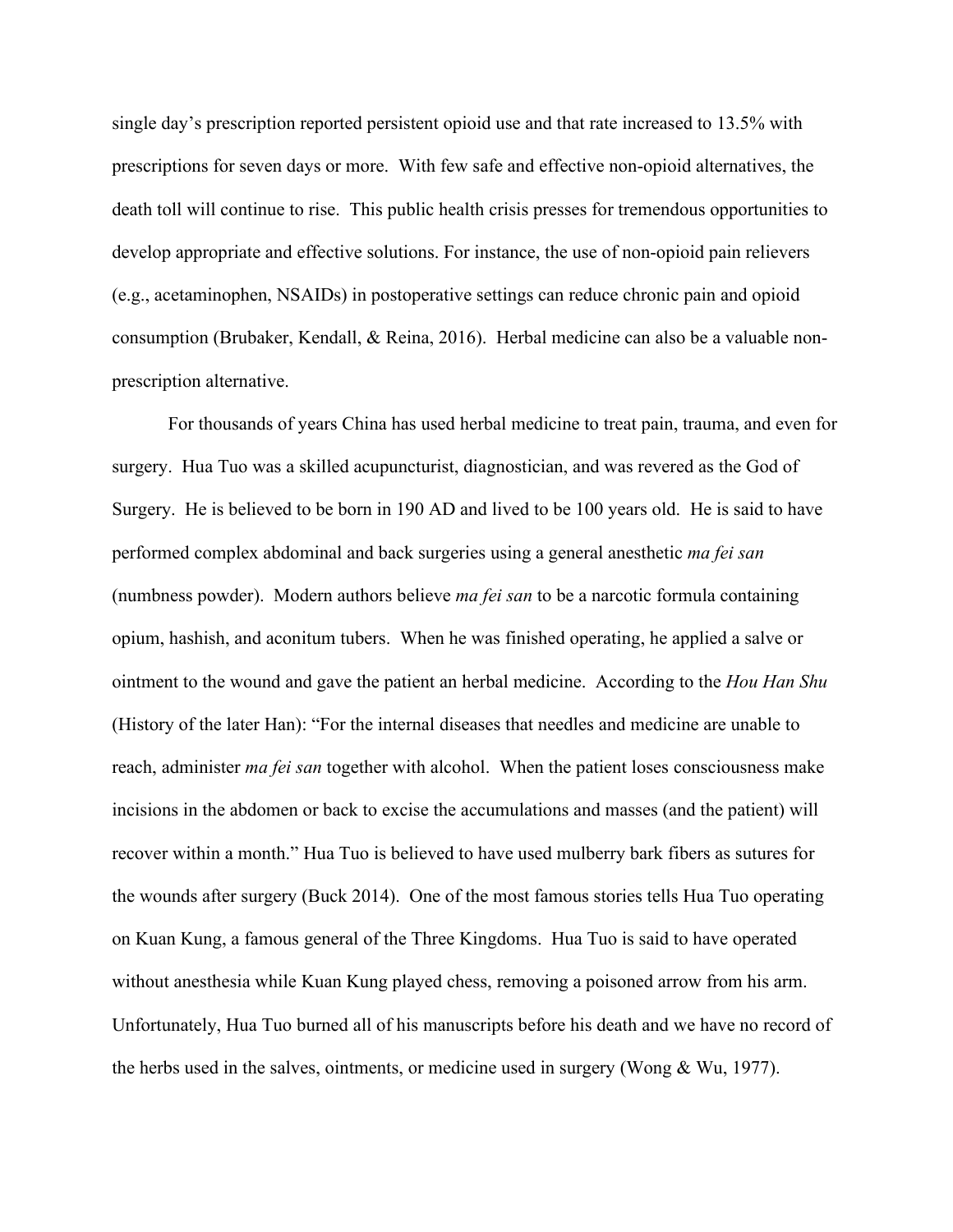In order to discuss the etiology of pain in Traditional Chinese Medicine (TCM), we must first understand the concept of Qi. The character for Qi indicates that it is something that is both material and immaterial. It can mean "vapor," "gas," "steam" or uncooked "rice." Qi can be as rarefied and immaterial as vapor or as dense and material as rice. This indicates that Qi is a subtle substance (steam, vapor) that is derived from a coarse one (rice), just as steam is produced when cooking rice. Some of the various translations for Qi include: "energy," "material force," "matter," "ether," "matter-energy," "vital force," "life force," "vital power," and "moving power." Since Qi has such a versatile nature and can assume different manifestations and be different things in different situations, it has made it very challenging to translate. In TCM, the body and mind are nothing but forms of Qi, which is at the basis of all. All vital substances are manifestations of Qi in varying degrees of materiality, ranging from body fluids, which are completely material, to the mind (shen), which is completely immaterial (Maciocia, 1989).

Now that we have a basic understanding of Qi, it is possible to discuss the etiology of pain in TCM. Pain is the stagnation of Qi, stagnation of blood or both. It is often said, "that where there is pain, there is stagnation; where there is stagnation, there is pain." Physical trauma when mild can cause stagnation of Qi and the pain is marked by distention with no fixed location. More severe physical trauma including surgery will cause stagnation of blood as well. Pain due to blood stagnation has a stabbing, boring quality and a fixed location in a small area. Often physical trauma can lead to *Bi Zheng* or Painful Obstruction Syndrome, which is a swelling of the joints often associated with arthritis (Maciocia, 1989).

Since pain and physical trauma in TCM are due to the stagnation of Qi, blood or both, herbs in the TCM pharmacopeia for pain relief focus on activating Qi and blood to remove stasis. TCM has used various plant extracts for pain management. One of the most potent herbs for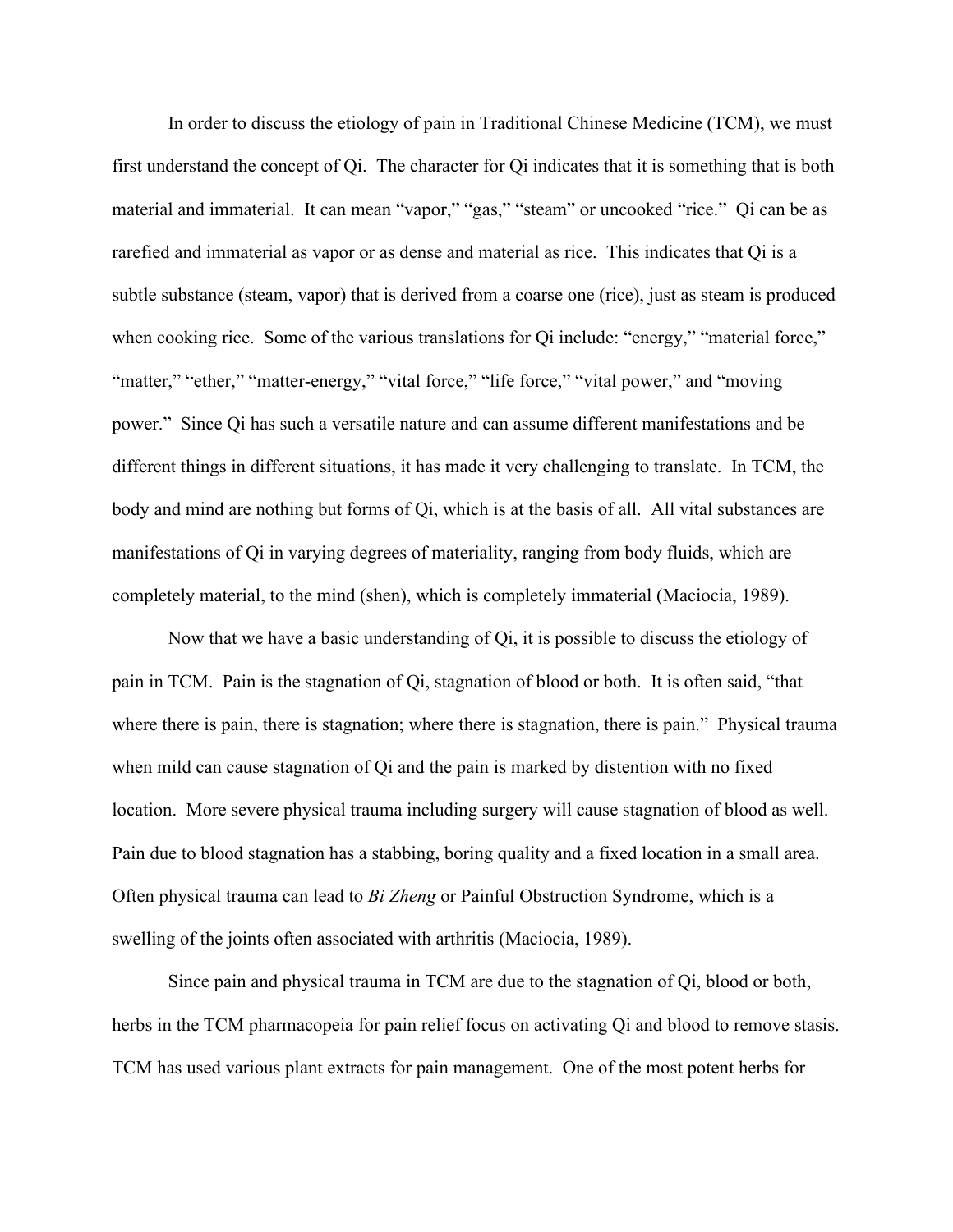pain relief is *Yan Hu Suo* (Rhizoma Corydalis), its use dates back to 741 A.D. *Yan Hu Suo* (Rhizoma Corydalis) activates Qi and blood circulation to relieve pain from a variety of causes in all parts of the body. Another powerful herb to alleviate pain is *Mo Yao* (Myrrh). It treats traumatic injuries with bruising, *Bi Zheng,* as well as reduces swelling and generates flesh, enhancing the healing of skin lesions and ulcerations. This herb activates blood circulation and its use dates back to 600 A.D. *Mo Yao* (Myrrh) is clinically used in conjunction with *Ru Xiang*  (Frankincense) to have a synergistic effect in relieving pain. *Ru Xiang* (Frankincense) treats the same conditions as *Mo Yao* (Myrrh) and also alleviates pain by activating blood circulation. Its use dates back to 500 A.D. *Xiang Fu* (Cyperi Rhizoma) activates Qi and is used to treat hypochondriac, epigastric, abdominal, hernial, and menstrual pain. *Xiang Fu* (Cyperi Rhizoma) has been used since 500 A.D. *Da Zao* (Fructus Jujubae) tonifies the Spleen and Stomach and benefits Qi to improve digestion, tonifies blood, and calms the *Shen* (mind) for irritability, insomnia, and emotional instability. *Da Zao* (Fructus Jujubae) also harmonizes the harsh or toxic effects of other herbs in a formula. The use of *Da Zao* (Fructus Jujubae) dates back to the second century (Chen & Chen, 2001).

TCM herbal formulas are complex recipes of medicinal substances. They are not a simple collection of ingredients in which the actions of the herbs are added together in a cumulative manner. The actions of one ingredient affect the actions of the others in the formula. It's the very complex interactions that make the formula so effective. Being that every medicinal substance has its strengths and shortcomings, an effective formula must be balanced to emphasize the strengths and minimize any side effects. The combination of substances in a formula often has a synergistic effect creating a new therapeutic agent, which can treat more effectively than a single substance.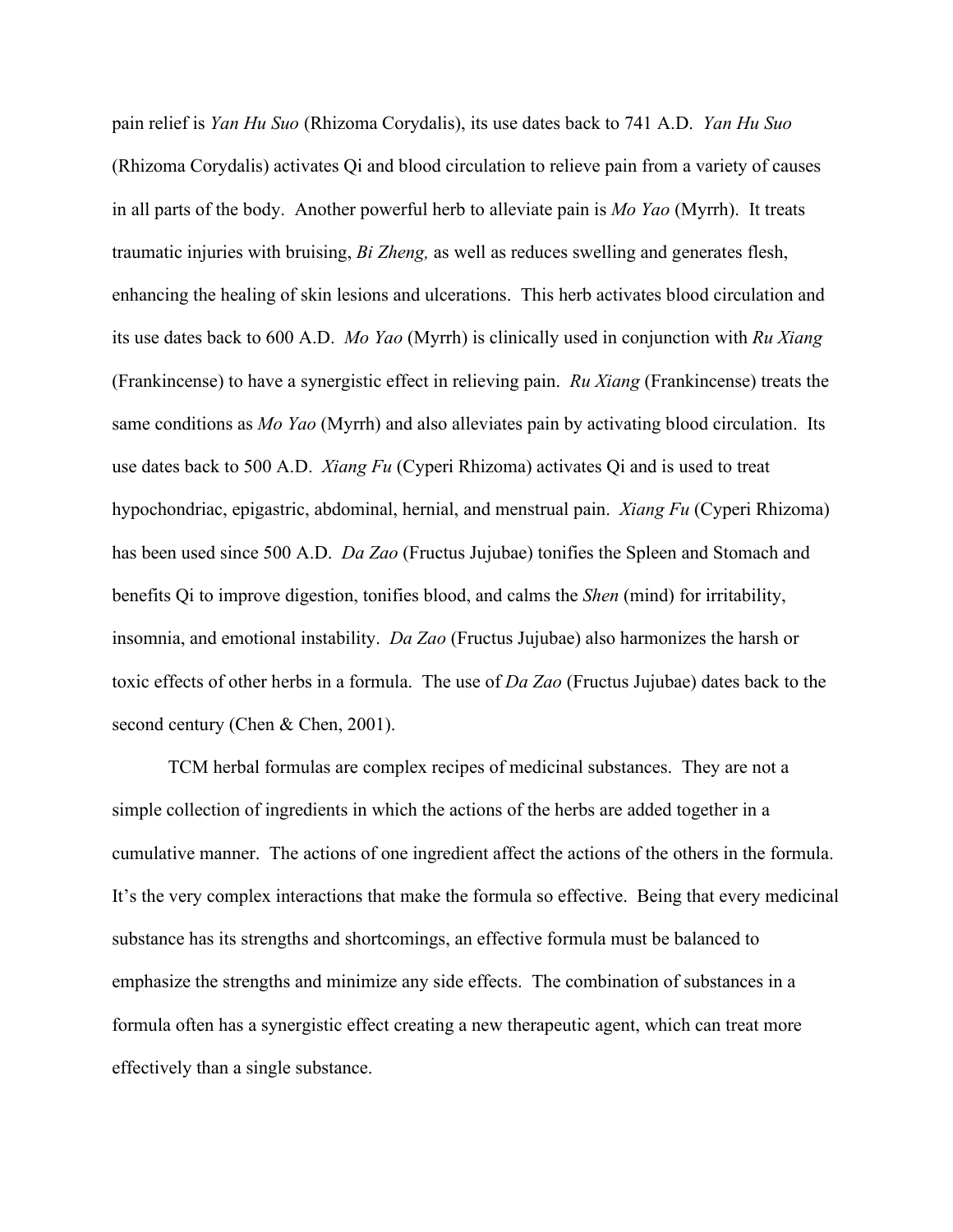The organizing principle essential to building an herbal formula is the hierarchy of ingredients. The primary herb which treats the principal pattern or disease is called the "Chief" herb. This herb is indispensable in the formula and has the highest dosage. The "Deputy" aids the chief herb in treating the principal pattern or disease and is the main ingredient used to treat a coexisting pattern or disease. The "Assistant" reinforces the function of the Chief or Deputy herbs or treats a less important aspect of the disease. It also moderates the toxicity or harsh properties of the other herbs. Lastly, it can have an opposite effect to the Chief herb, useful in complex disorders. The "Envoy" directs the actions of the formula to a certain channel or part of the body as well as harmonizes the actions of the other ingredients. Not all herbal formulas contain the full hierarchy of ingredients (Scheid et al., 2009).

Though the herbal formulas used by Hua Tuo for surgery, physical trauma, and pain have been lost, there are still many classical formulas that are used today. For example, *Shen Tong Zhu Yu Tang* (Drive Out Blood Stasis from a Painful Body Decoction) is used to treat generalized pain throughout the body due to Qi and blood stagnation as well as *Bi Zheng.* This formula among other herbs contains *Mo Yao* (Myrrh) and *Xiang Fu* (Cyperi Rhizoma)*.* A formula for external injuries and trauma is *Qi Li San* (Seven-Thousandths of a Tael Powder). This formula relieves pain and stops bleeding by activating blood circulation and dispersing blood stasis. It contains the paired herbal combination of *Mo Yao* (Myrrh) and *Ru Xiang*  (Frankincense) to strongly activate blood. *Xing Qi Huo Xue Tang* (Move Qi Invigorate Blood Decoction) treats traumatic injury, painful bruises on the body, dysmenorrhea as well as broken tendons and bone fractures. It stimulates blood circulation to eliminate stasis and activates the flow of Qi to eliminate swelling and pain. This powerful formula contains *Xiang Fu* (Cyperi Rhizoma)*, Ru Xiang* (Frankincense)*,* and *Yan Hu Suo* (Rhizoma Corydalis)*.* One of the major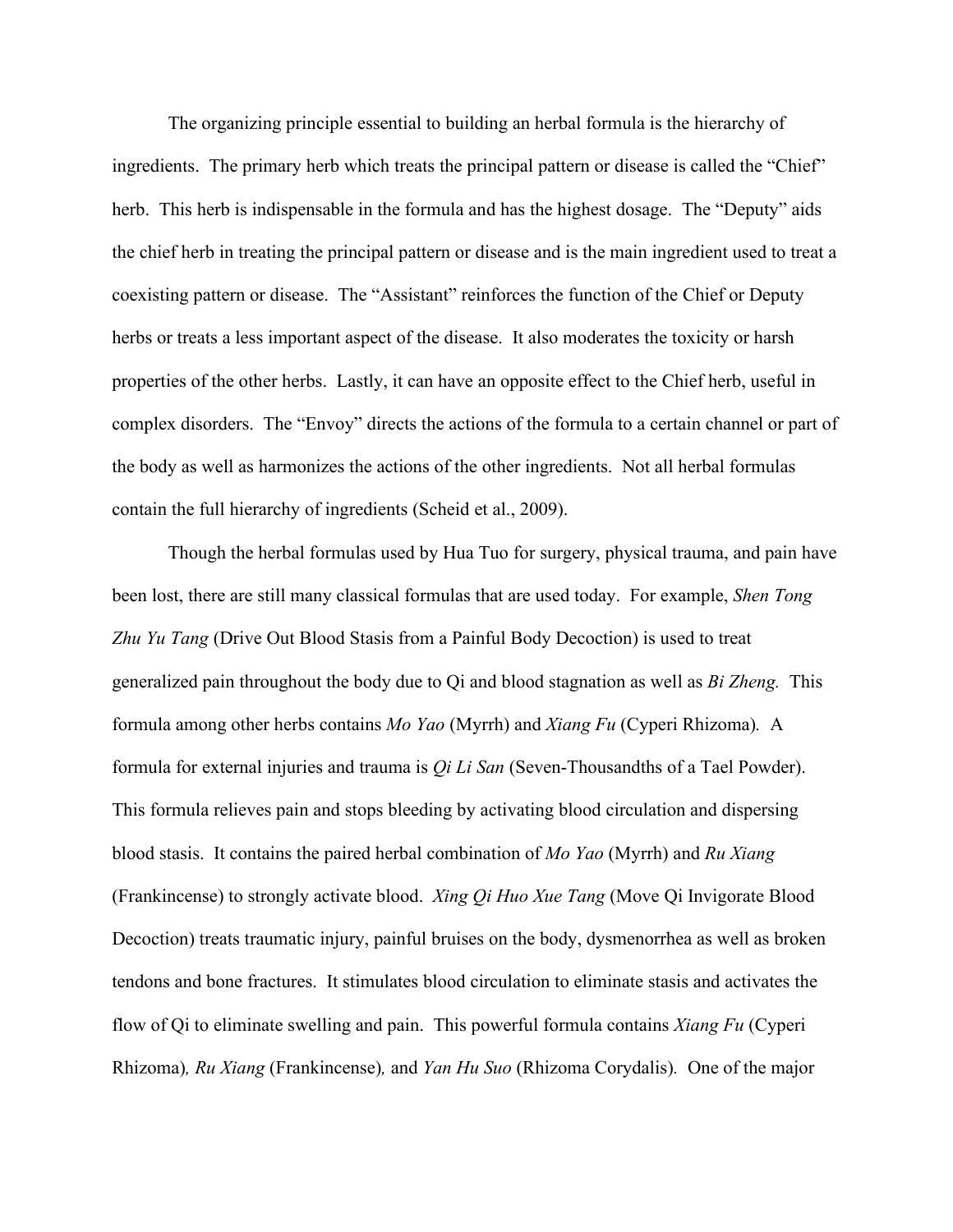herbal formulas for treating physical trauma is *Ba Li San* (Eight-Thousandths of Tael Powder) and it also contains *Ru Xiang* (Frankincense)*, Mo Yao* (Myrrh)*,* and *Yan Hu Suo* (Rhizoma Corydalis)*.* Similar to *Xing Qi Huo Xue Tang* (Move Qi Invigorate Blood Decoction)*, Ba Li San*  (Eight-Thousandths of Tael Powder) activates blood circulation to eliminate stasis as well as stimulates the movement of Qi to alleviate pain and swelling. *Ba Li San* (Eight-Thousandths of Tael Powder) is in fact a modification of *Qi Li San* (Seven-Thousandths of a Tael Powder). Yet another classical formula for treating internal and external injuries is *Yao Tong Wan* (Lumbago Pill), which is made up of *Xing Qi Huo Xue Tang* (Move Qi Invigorate Blood Decoction) along with *Ba Li San* (Eight-Thousandths of Tael Powder)*. Yao Tong Wan* (Lumbago Pill) has the same function of the herbal formulas that comprise it: activating blood circulation to eliminate stasis and stimulating the movement of Qi to alleviate pain. This formula contains *Ru Xiang*  (Frankincense)*, Mo Yao* (Myrrh)*, Yan Hu Suo* (Rhizoma Corydalis) as well as *Xiang Fu* (Cyperi Rhizoma)*.* One of the primary formulas to treat "blood stasis ailments" is *Huo Xue Hua Yu Tang* (Invigorate Blood Transform Stasis Decoction) which is often used for coronary heart disease, thromboembolism, phlebitis, anemia or dysmenorrhea. It functions by promoting blood circulation to eliminate stasis and relieve pain. This formula pairs *Ru Xiang* (Frankincense) and *Mo Yao* (Myrrh) to increase its blood activating function (Chang, 1999).

#### **Purpose**

The purpose of this study is to investigate whether a non-opioid-based herbal formula can reduce acute postoperative pain and analgesic use. Validation of the experimental formula would significantly augment the availability of non-prescription, non-opioid therapy for the treatment of acute pain.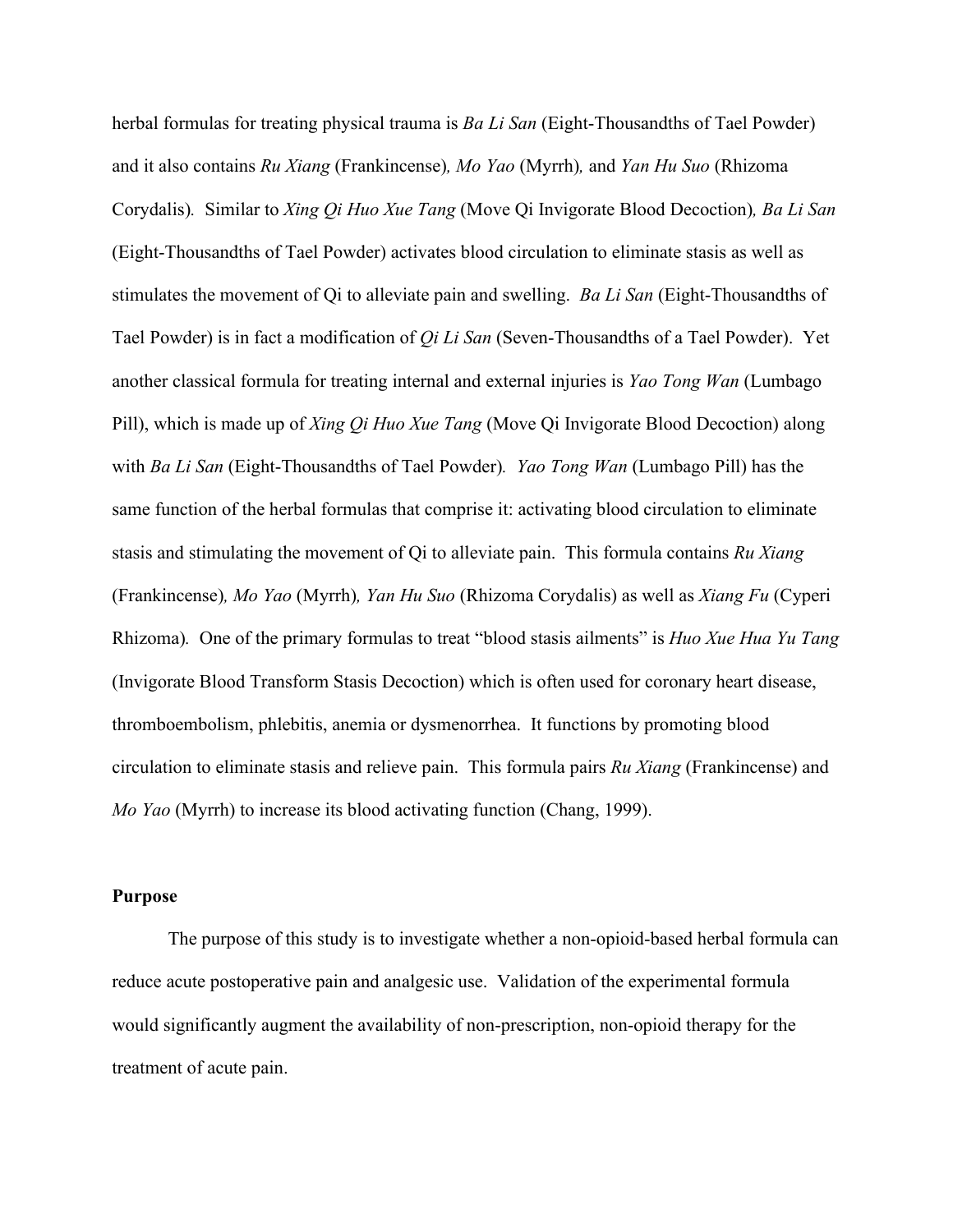## **Research Question**

- 1. Can an herbal formula effectively manage acute postoperative pain?
- 2. Can an herbal formula reduce opioid analgesic consumption postoperatively?

### **Hypotheses**

- 1. An herbal formula can be safely used pre and postoperatively.
- 2. An herbal formula can effectively treat acute postoperative pain for low risk outpatient operations.
- 3. An herbal formula can effectively reduce the need for opioid analgesic use for low risk outpatient operations.

## **Null Hypotheses**

- 1. An herbal formula cannot be used safely pre and postoperatively.
- 2. There will be no effect using an herbal formula in the treatment of acute postoperative pain for low risk operations.
- 3. There will be no change in the need for opioid analgesic use for low risk outpatient operations when using an herbal formula.

#### **Value of Study**

If the herbal formula in question can effectively manage acute postoperative pain, then the larger community, both Western and Traditional Chinese Medicine patients, may benefit. The possibility for physicians and surgeons to be able to prescribe a non-addictive, low risk treatment to manage acute postoperative pain may play a significant role in reducing the need for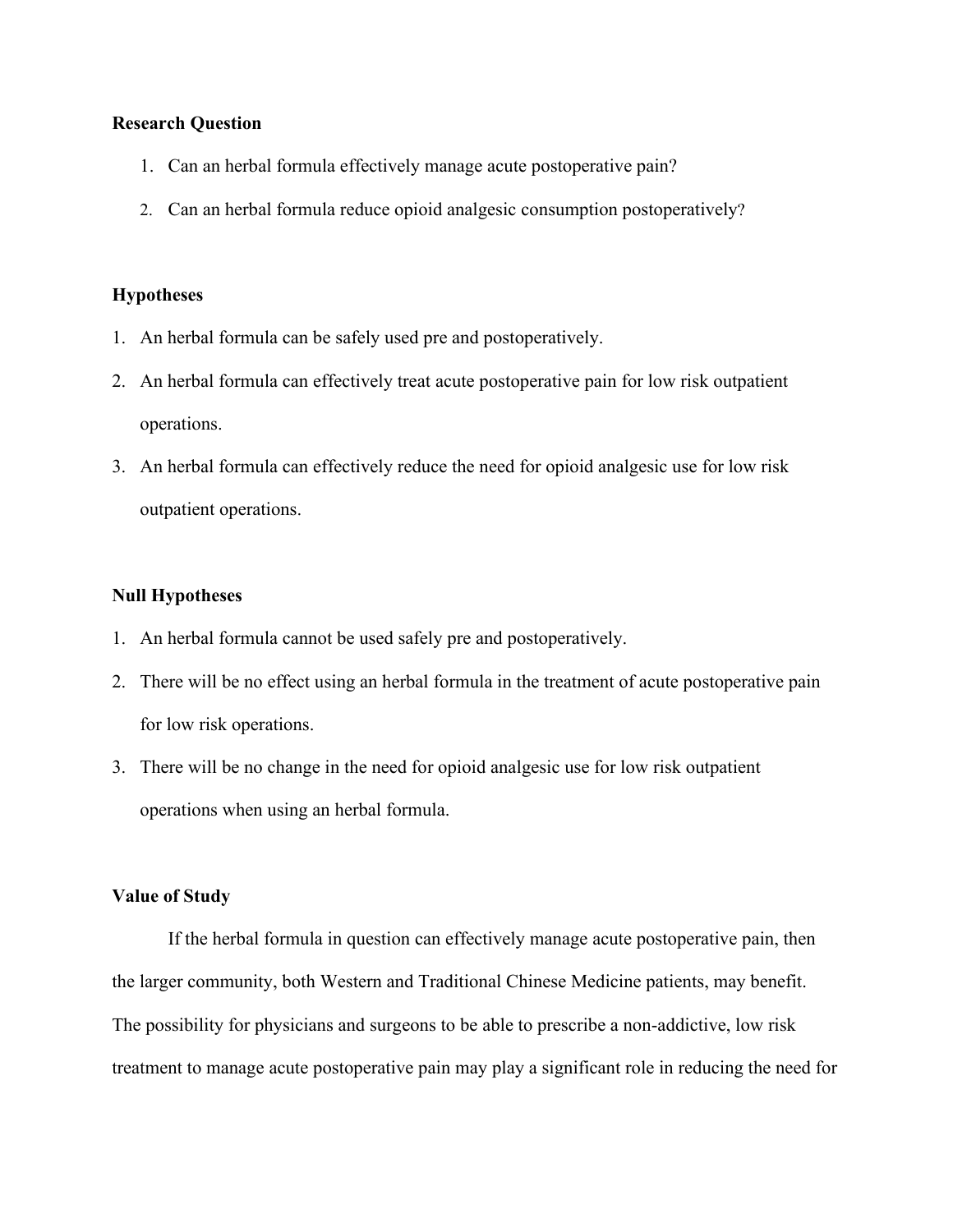opioid prescriptions. This may reduce surgeons' inadvertent contribution to the opioid crisis, tempering the risk of opioid addiction. Thousands of lives may be saved if non-opioid based herbal medicine is widely available to the larger community.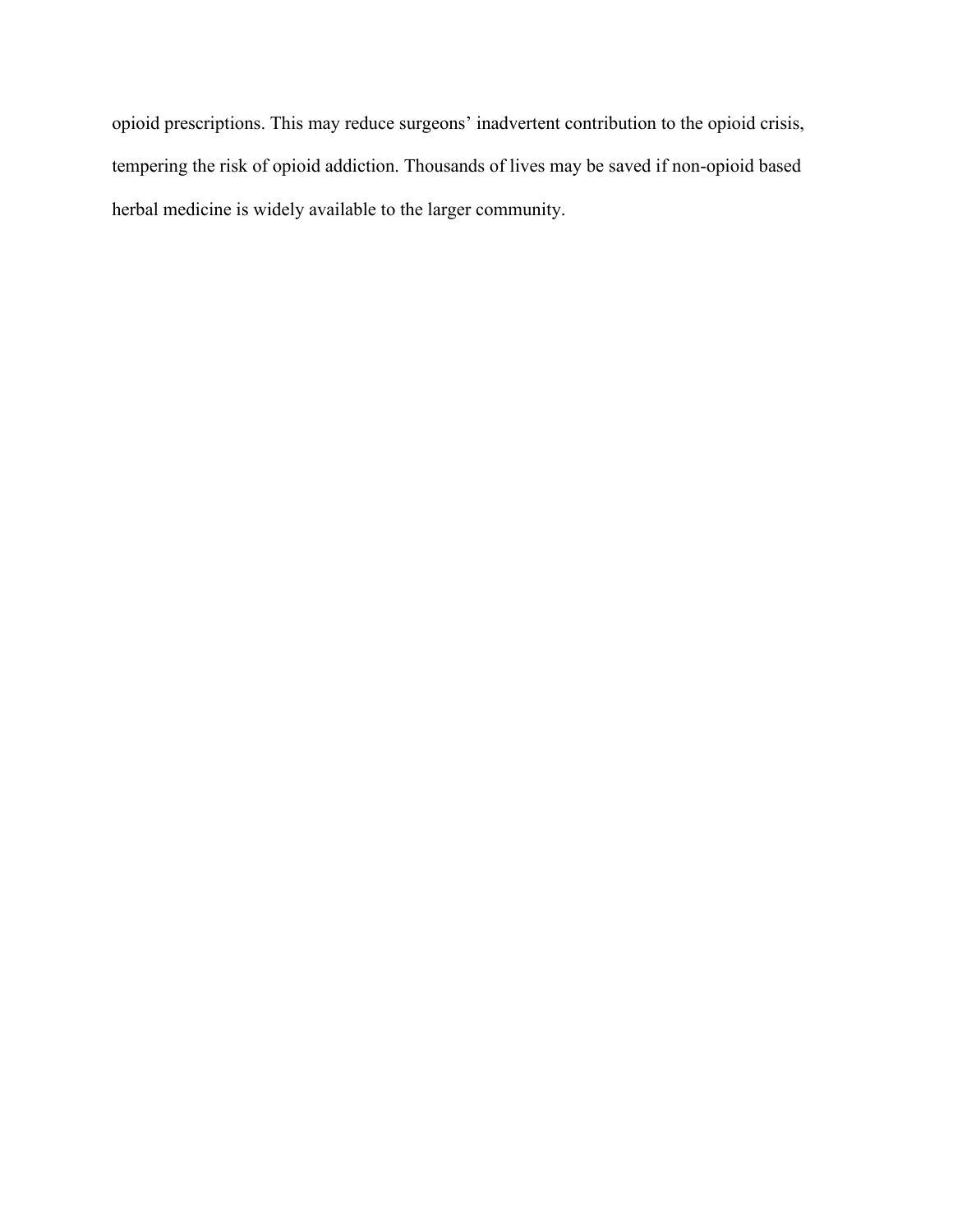#### **Chaper Two: Literature Review**

#### **Overview**

This chapter will discuss the current research to support the selection of the herbs used in the experimental herbal formula. It will review their application for pain management as well as any known herb drug interactions.

The research information used for this literature review was found on sites such as Pubmed, Google Scholar, and Elsevier Ltd. The key search terms included: Corydalis, *Yan Hu Suo,* Frankincense, Myrrh, Cyperi Rhizoma, Postoperative Pain and Herbal, Fructus Jujubae, *Commiphora myrrha, Boswellia Carteri,* Herb Drug Interaction and Corydalis, Herb Drug Interaction and Frankincense, Herb Drug Interaction and Myrrh, Herb Drug Interaction and Cyperis Rhizoma, Herb Drug Interaction and Fructus Jujubae.

## *Yan Hu Suo* **(Rhizoma Corydalis)**

Many herbs in the TCM pharmacopeia have analgesic, anti-inflammatory, and/or sedative properties. One of the most widely used herbs for pain and inflammation is *Yan Hu Suo* (Rhizoma Corydalis). Wang et al. (2016) investigated its antinociceptive properties in a rodent model using four standardized pain assays. The use of *Yan Hu Suo* (Rhizoma Corydalis) increased tail flick latency in a dose dependent manner when an acute thermal source was applied. Paw licking after formalin injection was significantly reduced after the administration of *Yan Hu Suo* (Rhizoma Corydalis) in both the early phase corresponding to neurogenic pain and the late phase corresponding to inflammatory pain. *Yan Hu Suo* (Rhizoma Corydalis) was tested on mice who had spinal nerve ligation using the von Frey filament and hotbox assays to measure mechanical allodynia and thermal hyperalgesia. *Yan Hu Suo* (Rhizoma Corydalis) increased paw withdrawal threshold and paw withdrawal latency in these assays. In sum, the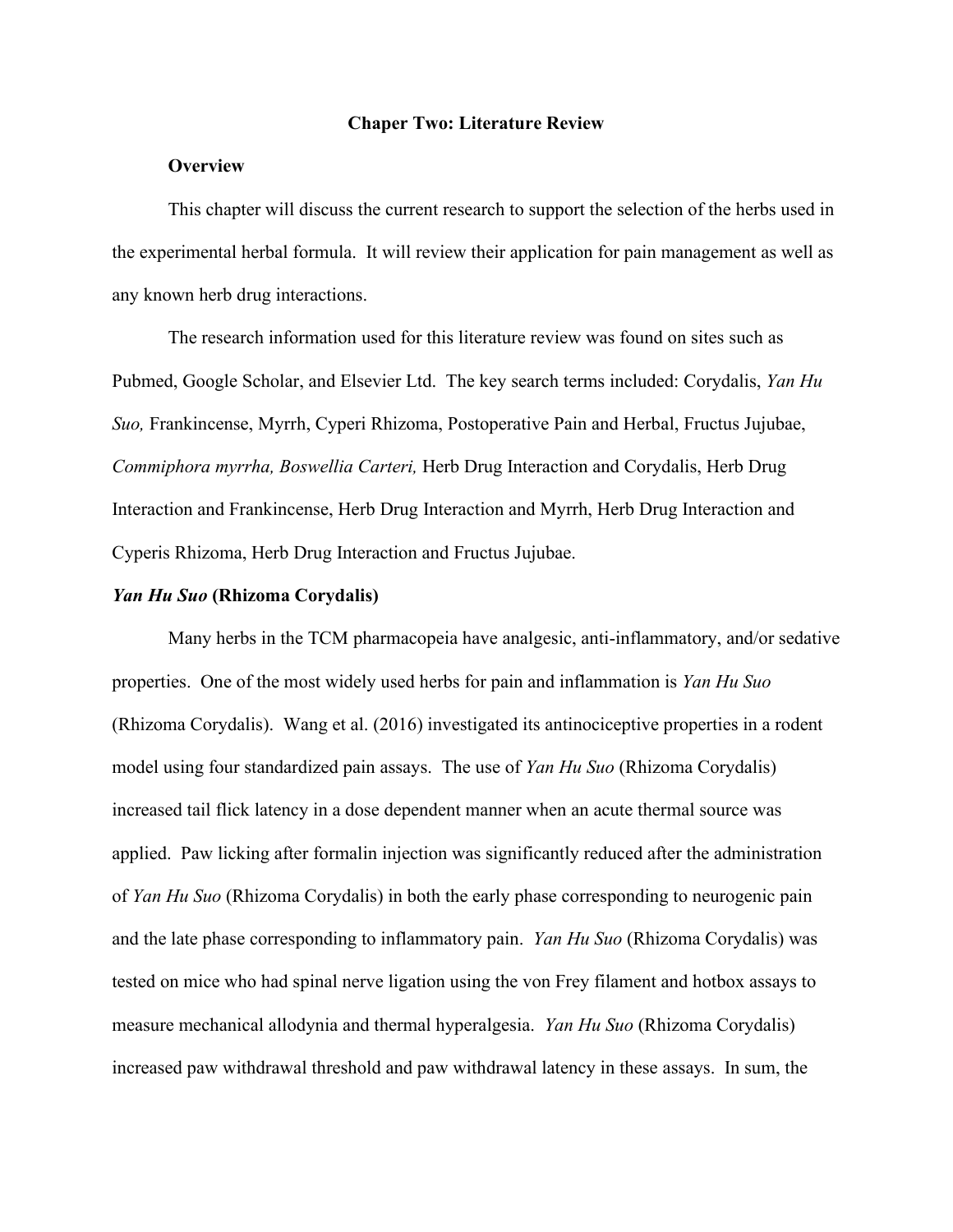data demonstrate that *Yan Hu Suo* (Rhizoma Corydalis) can suppress nociceptive responses to thermally induced acute pain, chemically induced inflammatory pain, and injury induced neuropathic pain.

Wang et al. (2016) further evaluated two active constituents in *Yan Hu Suo* (Rhizoma Corydalis): dehydrocorybulbine (DHCB) and l-tetrahydropalmitine (l-THP). Five hundred milligrams of *Yan Hu Suo* (Rhizoma Corydalis) contain 1 mg of DHCB and 1 mg of l-THP. The two alkaloids were administered in a mixture of 1 mg each and compared to 500 mg of *Yan Hu Suo* (Rhizoma Corydalis) for their antinociceptive properties. It was found that the mixture of DHCB and l-THP had no effect whereas 500 mg of *Yan Hu Suo* (Rhizoma Corydalis) exhibited significant antinociceptive function. This finding suggests that other components of *Yan Hu Suo* (Rhizoma Corydalis) may be necessary for full antinociceptive activity.

Using the aforementioned assays, Wang et al. (2016) evaluated the potential mechanism of *Yan Hu Suo's* (Rhizoma Corydalis) antinociceptive ability. It was found that the antinociceptive properties of *Yan Hu Suo* (Rhizoma Corydalis) were significantly decreased in dopamine D2 receptor knockout mice. Dopamine D2 receptor is the receptor thought to play an important role in pain and analgesia. It is believed that the antinociceptive effects are mediated at least in part through dopamine D2 receptors in acute and neuropathic pain, but not in inflammatory pain. It was also determined that *Yan Hu Suo* (Rhizoma Corydalis) does not develop antinociceptive tolerance after seven days of daily administration. Also, potential sedative properties were studied in locomotor and rotarod assays and it was not found to significantly affect activity.

Zhang et al. (2014) performed a battery of similar assays to investigate the antinociceptive properties of DHCB. Using the tail flick assay, antinociceptive effects were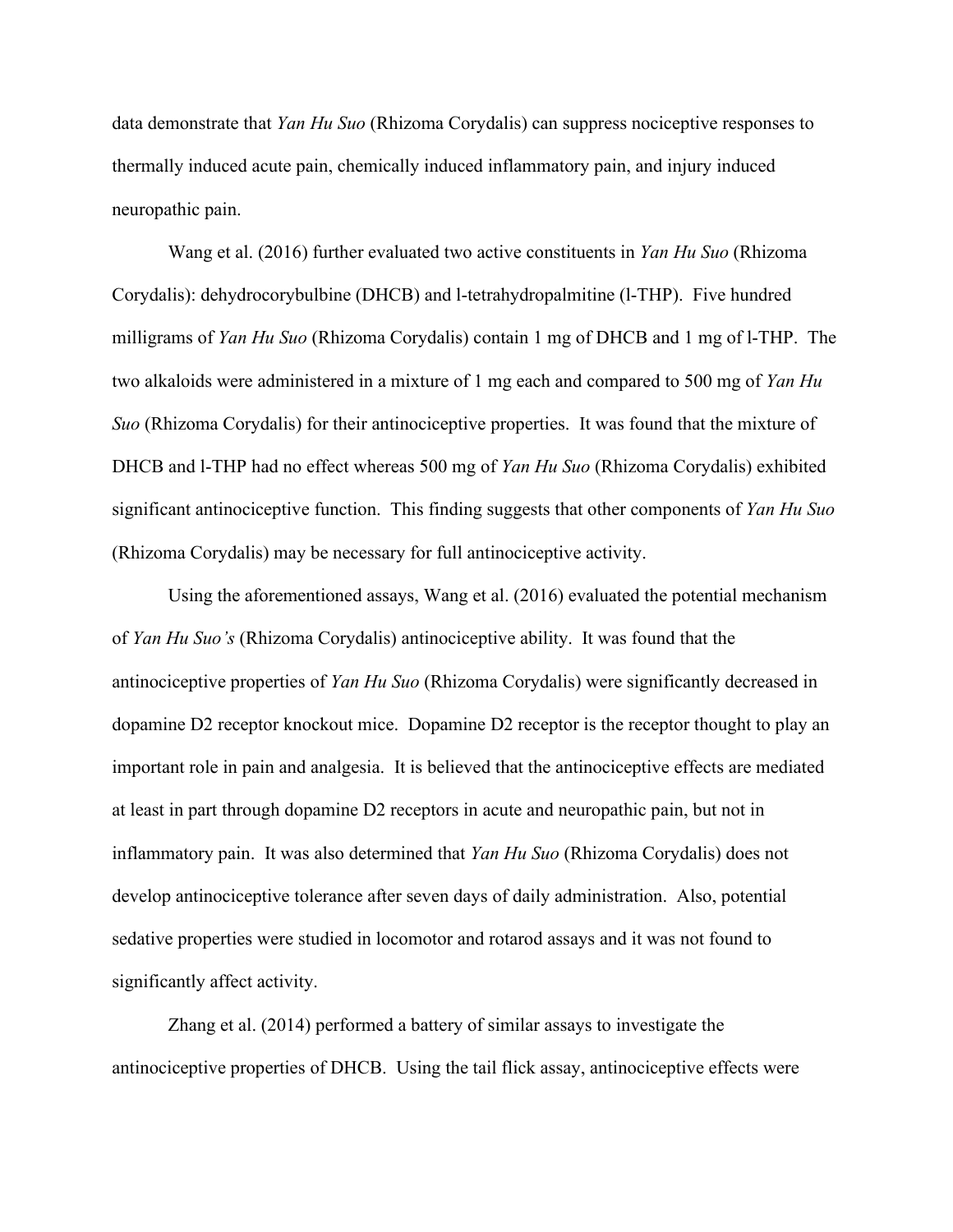found in wild type mice, but not in dopamine D2 receptor knockout mice. The data support the findings of Wang et al. (2016) that the interaction with dopamine D2 receptors are responsible for DHCB's antinociceptive effects. DHCB has a weak affinity to opioid receptors and its antinociceptive function was not affected by naloxone, a non-selective opioid receptor antagonist. Using the formalin assay, DHCB significantly reduced paw licking in the early phase (acute neurogenic pain) and the late phase (inflammatory pain). This effect was dose dependent and effective at a non-sedative dose, which is comparable to that of morphine at high doses. DHCB administered at 10 mg/kg showed no antinociceptive tolerance after seven days when compared to morphine at the same dose. Using the von Frey hair stimulation and hotbox assays on mice who had spinal nerve ligation, DHCB significantly reduced mechanical allodynia and hyperalgesia respectively. These data support that DHCB can suppress the responses to chemically induced, inflammatory derived, and injury induced pain. The results from this study were duplicated using synthetic DHCB.

Yin et al. (2016) investigated dehydrocorydaline (DHC), another alkaloidal component of *Yan Hu Suo* (Rhizoma Corydalis), to determine its anti-inflammatory and antinociceptive function. In an acetic acid induced writhing test, DHC reduced the number of writhings in a dose dependent manner and had a similar effect to morphine and diclofenac sodium. In a formalin paw test, DHC significantly reduced paw licking in the late phase (inflammatory pain) with a similar result as morphine and diclofenac sodium. However, only a high dose (10 mg/kg) of DHC was able to produce an antinociceptive effect in the early phase (neurogenic pain). To determine the possible central antinociceptive mechanism of DHC and its relationship to the opioid system, Yin et al. (2016) tested the effect of naloxone on DHC. The results from the formalin test were completely prevented in the early phase and only partially prevented in the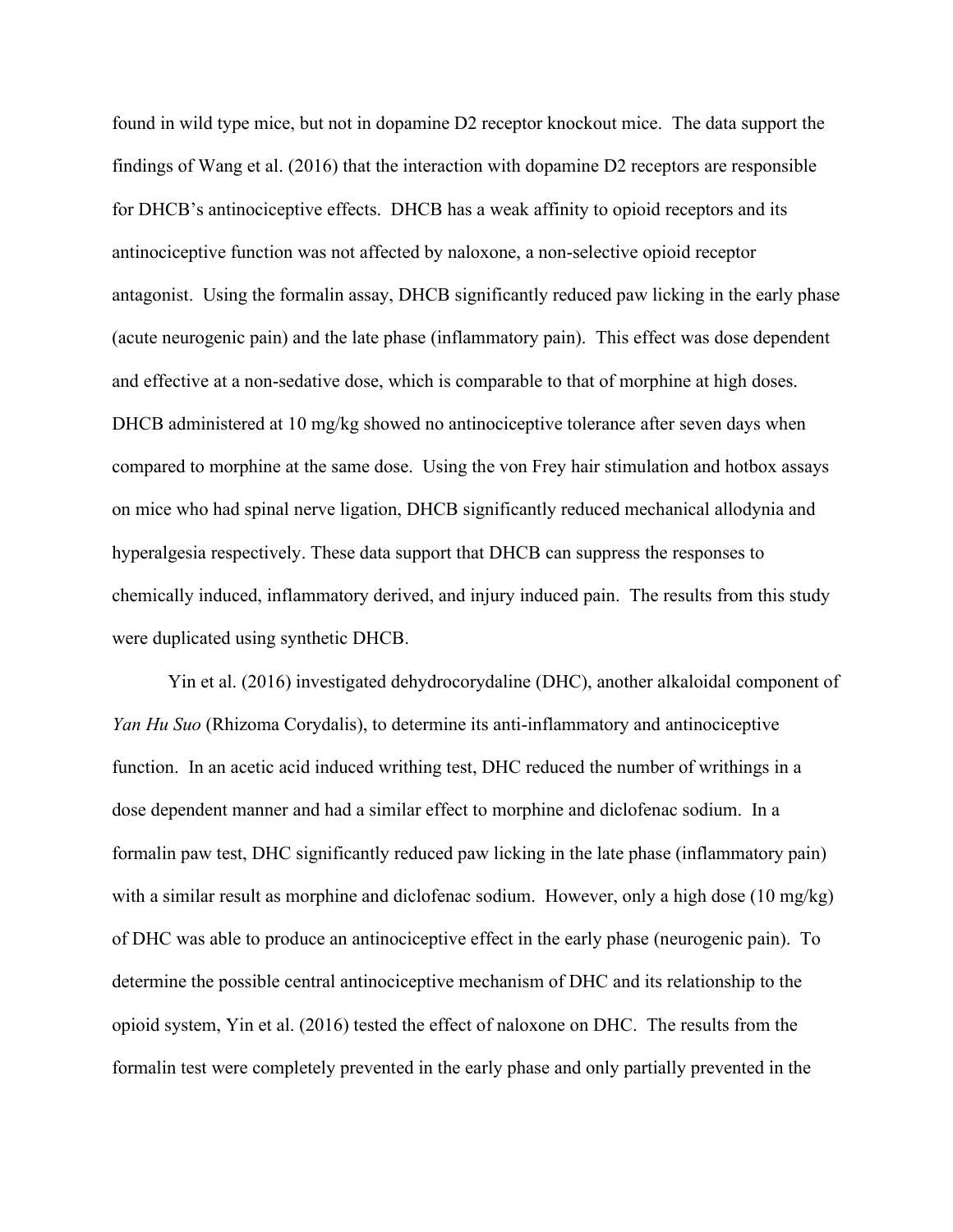late phase. DHC reduced paw edema in the formalin paw test in a dose dependent manner and the effect of the high dose (10 mg/kg) was greater than the reference diclofenac sodium group. DHC was not observed to affect locomotor activity, motor responses or produce acute or chronic toxicity. An important observation made by the authors was that the CASP6/TNF-α pathway is directly related to the pain response and triggers the release of proinflammatory cytokines IL-1β, and IL-6. Treatment with DHC was found to down regulate the expression of CASP6, TNF- $\alpha$ , IL-1β, and IL-6 in a dose dependent manner. These data suggest that DHC's antinociceptive mechanism may function centrally via the opioid receptors and peripherally via the inhibition of proinflammatory mediators CASP6, TNF- $\alpha$ , IL-1 $\beta$ , and IL-6 in the spinal cord.

#### *Xiang Fu* **(Cyperi Rhizoma)**

Choi et al. (2012) determined the antinociceptive ability of *Xiang Fu* (Cyperi Rhizoma) and *Yan Hu Suo* (Rhizoma Corydalis) in a chronic constriction injury (CCI)-induced neuropathic pain model in rats. The neuropathic pain behavior was achieved by ligating the sciatic nerve to induce mechanical allodynia and thermal hyperalgesia and was maintained for one month. *Xiang Fu* (Cyperi Rhizoma) or *Yan Hu Suo* (Rhizoma Corydalis) were administered orally and were found to significantly reduce mechanical allodynia in the induction and maintenance phases. They also reduced the pNR1 expression of the spinal dorsal horn suggesting that the antinociceptive function of these herbs might be produced by the mediation of NMDA receptor subunit activity. It is believed that phosphorylation of the NMDA receptor plays an important role in central sensitization, a major component of neuropathic pain. In the thermal heat hyperalgesia model, both *Xiang Fu* (Cyperi Rhizoma) and *Yan Hu Suo* (Rhizoma Corydalis) showed a reduction in the maintenance period, but not in the induction period. This finding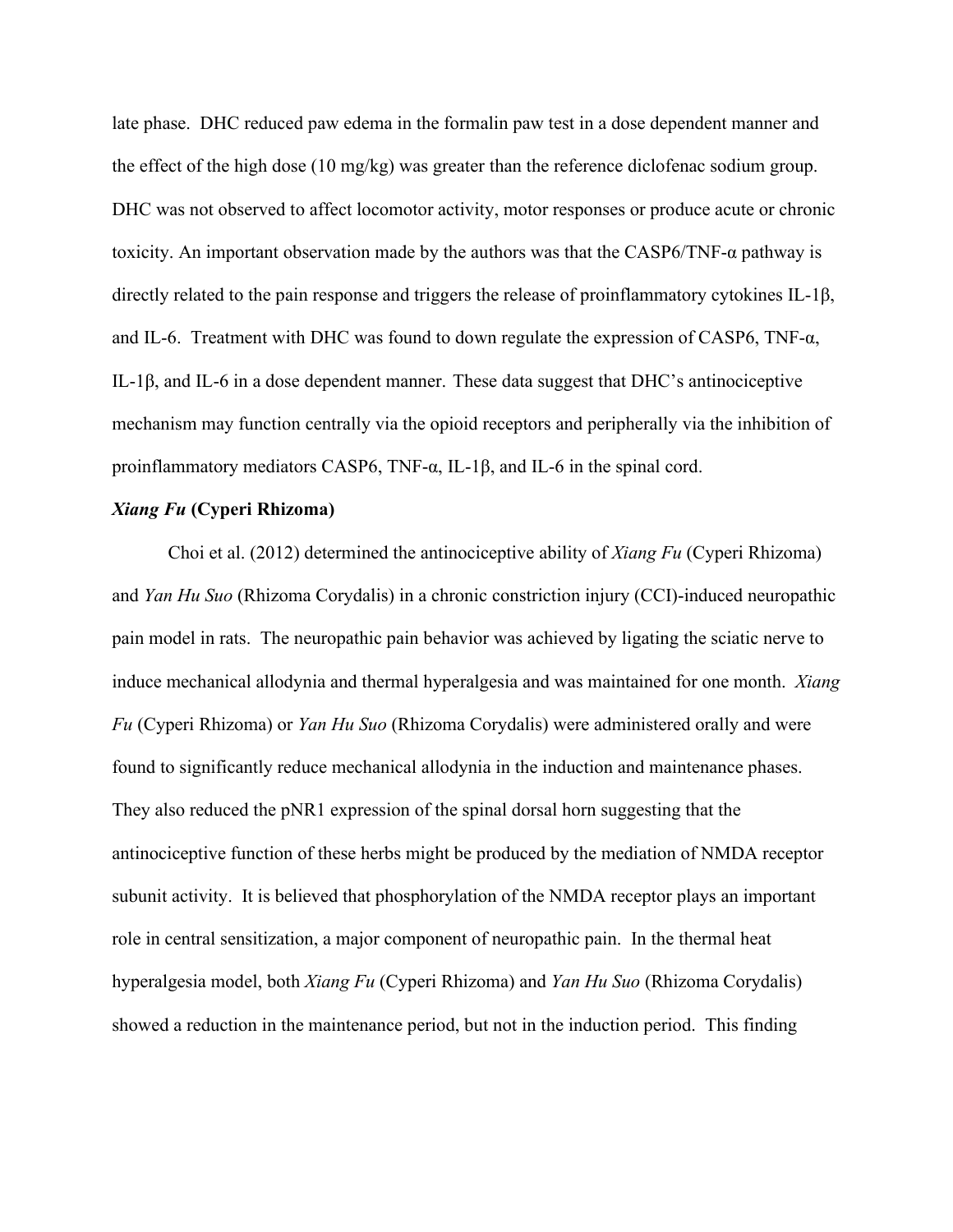suggests that these herbs may be more effective in treating thermal heat hyperalgesia once the neuropathic pain is established.

#### *Mo Yao* **(Myrrh) and** *Ru Xiang* **(Frankincense)**

The resins *Mo Yao* (Myrrh) and *Ru Xiang* (Frankincense) have been used as incense in religious ceremonies since ancient times, however, in TCM they have been used traditionally to treat disease. TCM has been using this powerful herbal combination for thousands of years to synergize the properties of the individual compounds. Cao et al. (2019) reviewed the current research on this herbal pairing to determine that the combination of the two herbs had a more therapeutic effect on disease than each individual herb. Once *Mo Yao* (Myrrh) and *Ru Xiang*  (Frankincense) form a blend, a series of changes take place in their chemical composition. There is either an increase or decrease of the main active ingredients, native chemical components disappear, and new chemical components appear. There is an increase in pharmacodynamics resulting in synergistic anti-inflammation, synergistic analgesic, synergistic anti-cancer, synergistic anti-bacterial, and synergistic blood activation.

Su et al. (2012) investigated the anti-inflammatory activity of combined *Mo Yao* (Myrrh) and *Ru Xiang* (Frankincense) water extract versus each herbal compound individually in a rodent model. It was found that the *Mo Yao* (Myrrh) and combined *Mo Yao* (Myrrh) and *Ru Xiang*  (Frankincense) water extracts could inhibit formalin induced paw edema. All water extracts were able to suppress carrageenan-induced paw edema, however, the combined *Mo Yao* (Myrrh) and *Ru Xiang* (Frankincense) water extract was more effective than either individual water extract. Inflammatory cytokine PGE2 was inhibited by all water extracts. To determine analgesic activity, dysmenorrhea was induced by oxytocin. It was found that the combined *Mo Yao* (Myrrh) and *Ru Xiang* (Frankincense) water extract was most effective to reduce writhing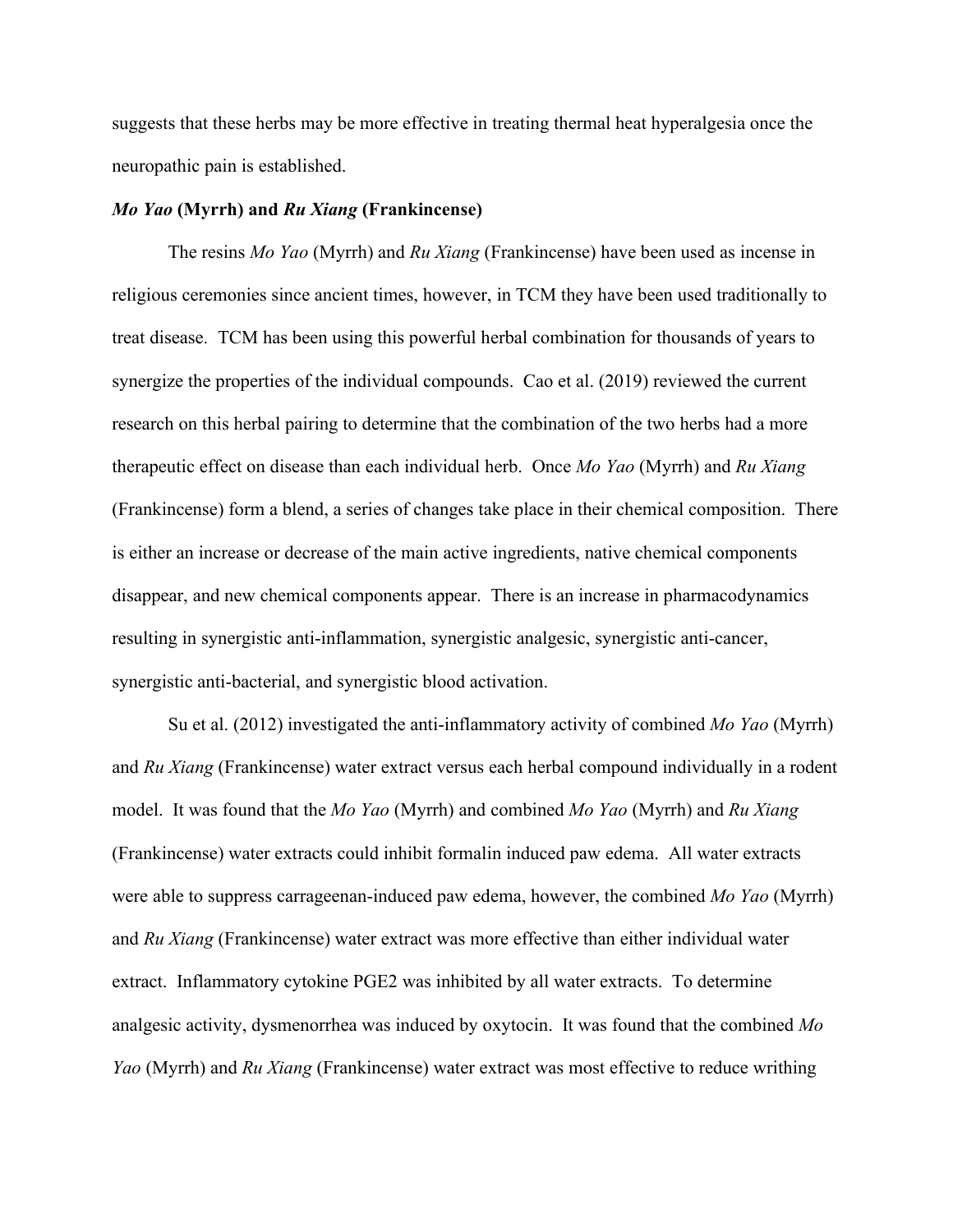times and increase the latency period. The *Mo Yao* (Myrrh) water extract reduced the writhing times whereas the *Ru Xiang* (Frankincense) water extract had no effect on either measure. These findings support both *Ru Xiang* (Frankincense) and *Mo Yao* (Myrrh) to have analgesic and antiinflammatory effects and suggest that the combined *Mo Yao* (Myrrh) and *Ru Xiang*  (Frankincense) herbal pair may be more effective in inflammatory pain than either herb individually.

Hu et al. (2017) investigated the analgesic mechanism behind the herbal combination *Ru Xiang* (Frankincense) and *Mo Yao* (Myrrh) in a neuropathic pain model in mice. Transient receptor potential vanilloid 1 (TRPV1) is believed to play an important role in inflammatory and neuropathic pain and has such been the target of developing drugs to inhibit or block the receptor. However, current research has focused on downregulating the TRPV1 expression as a more effective strategy to modulate pain. Hu et al. (2017) used a water extract of *Ru Xiang*  (Frankincense) and *Mo Yao* (Myrrh) to effectively relieve pain in a rodent model. A delayed tail flick response was observed when a heat source was applied and reduced paw licking was noted after capsaicin was injected. In a CCI model, mechanical allodynia and thermal hypersensitivity were induced via spinal nerve ligation. Neuropathic pain was observed by the increase of TRPV1 expression. After a water extract of *Ru Xiang* (Frankincense) and *Mo Yao* (Myrrh) was administered, TRPV1 expression was significantly reduced in a dose dependent manner in real time PCR, Western blot, and immunofluorescense experiments. Also, mechanical withdrawal threshold and thermal withdrawal latency were increased. It was also found that the analgesic effect of a high dose of water of *Ru Xiang* (Frankincense) and *Mo Yao* (Myrrh) had a similar effect to Gabapentin, a commonly used analgesic. In a culture dish, capsaicin was used to activate the dorsal root ganglia of neurons from CCI model mice. A water extract of *Ru Xiang*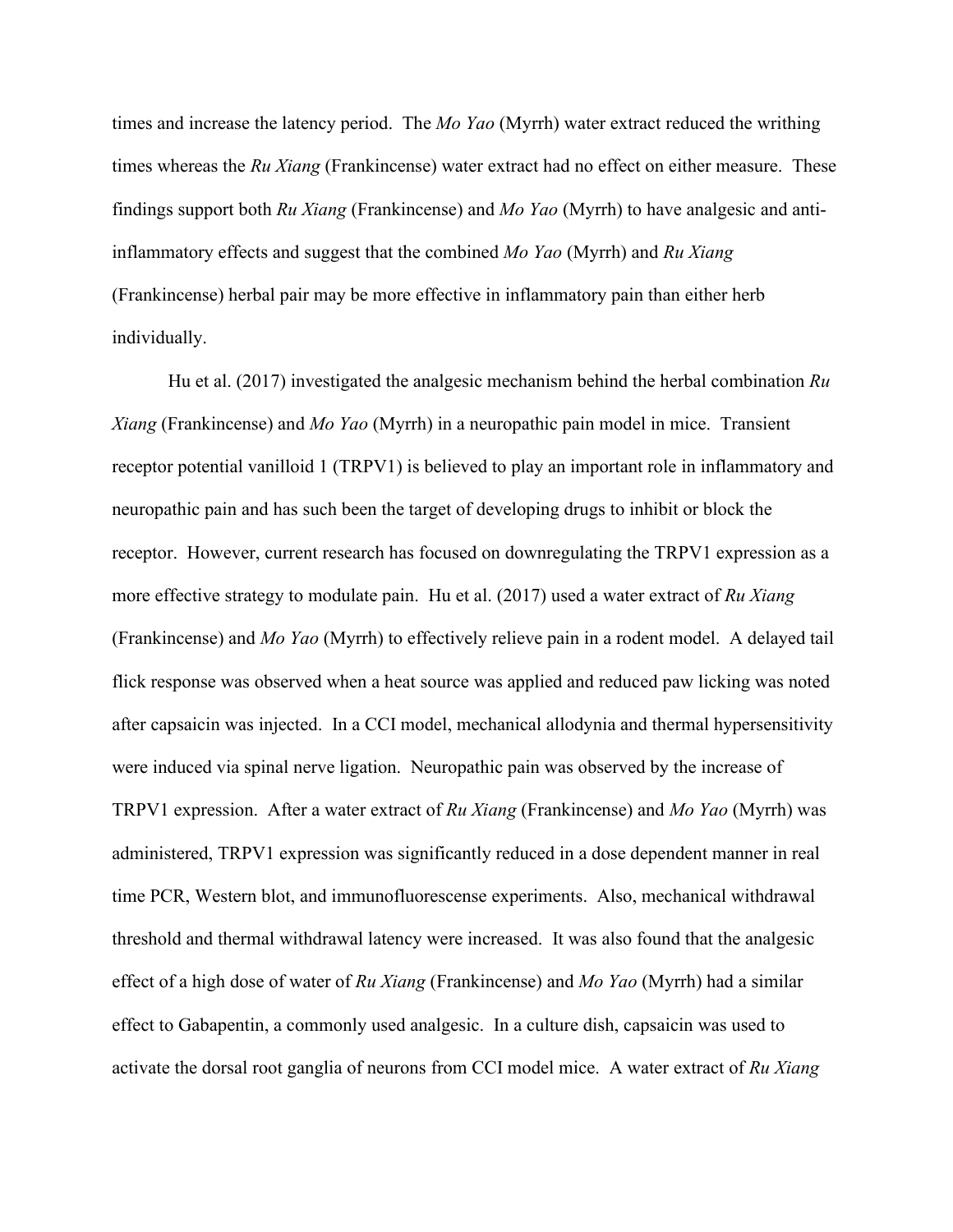(Frankincense) and *Mo Yao* (Myrrh) significantly reduced the ratio and amplitude of the activation of the dorsal root ganglia almost to the same effect as Gabapentin. These findings suggest that the antinociceptive properties of *Ru Xiang* (Frankincense) and *Mo Yao* (Myrrh) are due to its ability to inhibit and downregulate the expression and sensitivity of TRPV1.

Shalaby & Hammouda (2014) investigated the analgesic and anti-inflammatory effects of *Commiphora Molmol* also known as *Mo Yao* (Myrrh) on mice. Using a hot plate test, the reaction time was measured after the administration of *Mo Yao* (Myrrh) and compared to a control group and diclofenac sodium group. *Mo Yao* (Myrrh) significantly increased the reaction time in a dose dependent manner when compared to the control group. Diclofenac sodium also increased the reaction time. Acetic acid was intraperitoneally injected into mice and writhing times were counted. It was found that *Mo Yao* (Myrrh) reduced writhing times, also in a dose dependent manner, when compared to the control group. Aspirin also decreased writhing times. Paw edema was induced by formalin injection and the effect of *Mo Yao* (Myrrh) significantly reduced paw volume (thickness) when compared to a control group. Indomethacin injection also reduced paw volume. The mechanism responsible for *Mo Yao's* (Myrrh) analgesic effect may be due to its bioactive substances that raise pain thresholds by depressing pain receptors centrally in the brain. Or it may be due to the inhibition of the release of prostaglandins, which would explain its anti-inflammatory function. These data confirm the traditional uses of *Mo Yao*  (Myrrh) for painful and inflammatory conditions.

*Ru Xiang* (Frankincense) has been used traditionally in the Middle East for centuries for various health concerns including muscle pain, cough, cold, fever, digestion and stomach pain, arthritis, and even cancer. Al-Harrasi et al. (2014) evaluated the analgesic effects of *Boswellia Sacra* also known as *Ru Xiang* (Frankincense) in a rodent model. Thirteen samples were tested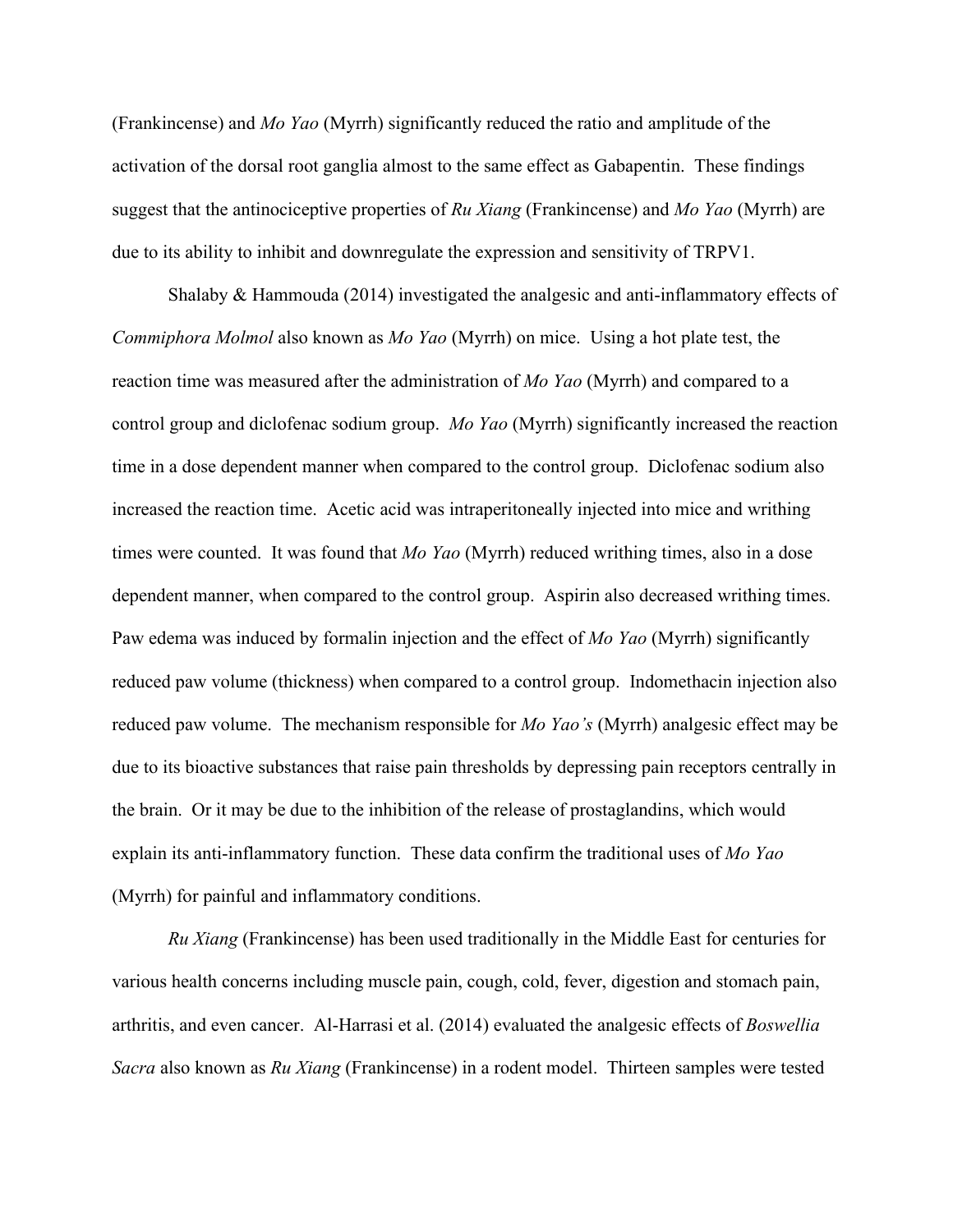using the acetic acid induced writhing test and compared to aspirin, chloroform, and control groups in three consecutive phases of 20 minutes. Almost all samples were effective at inhibiting writhing times with comparable results to aspirin. In the formalin assay, most samples had a greater inhibitory effect on the biting and licking response than aspirin and had comparable values to the chloroform groups. The results were significant in both the early and late phases indicating *Ru Xiang* (Frankincense)'s analgesic effect in reducing neurogenic pain (early phase) and inflammatory pain (late phase). Banno et al. (2006) identified the tripertene acids of *Boswellia Carteri* otherwise known as *Ru Xiang* (Frankincense) as the active constituents responsible for the herb's anti-inflammatory function. These data support the traditional use of this herbal medicine for pain relief.

## **Herb Drug Interactions**

An herbal medicine has many different constituents which can exert distinct pharmacological activities. These may place patients at risk if they take herbal remedies concurrently with prescription medications, as there may be adverse drug interactions. Despite public enthusiasm for herbal medicines, our knowledge of adverse events and herbal-drug interaction is incomplete and is largely based on *in vitro* observations, animal studies, and case reports. Among the medicinal herbs in this study, there are case reports of antagonism of warfarin's anticoagulant effect with concomitant use of *Ru Xiang* (Frankincense) (Milic et al., 2014) or *Mo Yao* (Myrrh) (Al Faraj, 2005). Furthermore, an anticoagulant effect has been demonstrated in vitro with *Yan Hu Suo* (Rhizoma Corydalis) (Chang, Yang, Han, Liu, & Yin, 2018). Lastly, a meta-analysis of *Da* Zao (Fructus Jujubae), has indicated no drug interaction or significant adverse events (Yeung et al., 2014).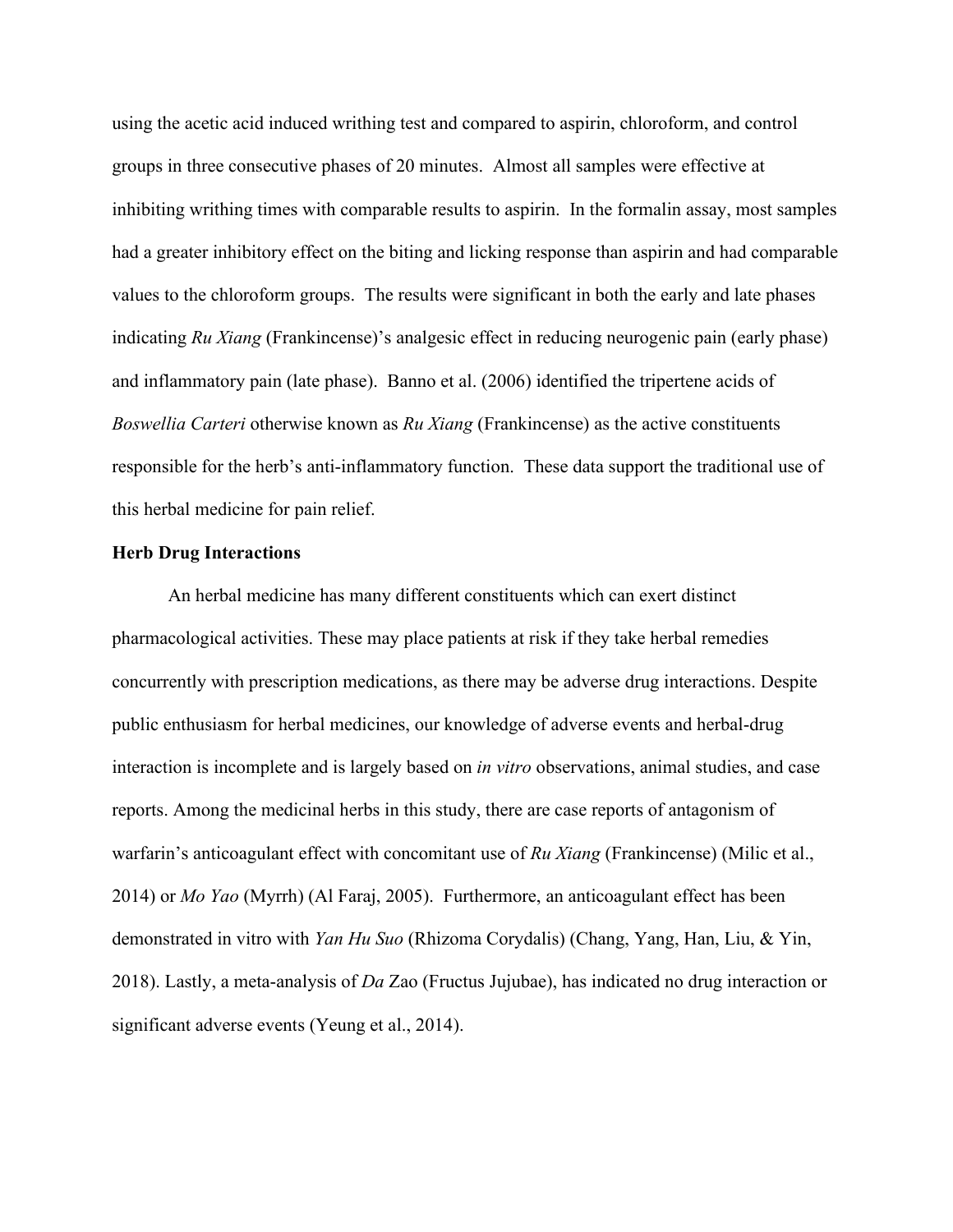Rodent studies have revealed various side effects associated with these herbs that have not been reported in human studies. *In vivo* studies have revealed *Xiang Fu* (Cyperi Rhizoma) to have antidiuretic (Uddin, Mondal, Shilpi, & Rahman, 2006) and lactogenic (Badgujar & Bandivdekar, 2015) effects. Systematic reviews have indicated no serious safety and toxicity issues associated with *Ru Xiang* (Frankincense) (Ni et al., 2012) and *Yan Hu Suo* (Rhizoma Corydalis) (Wen, Wu, Ling, & Li, 2007).

The body of evidence in support of herbs for postoperative pain management has largely focused on single herbs rather than herbs used in combination. Despite this evidence and the common use of herbal medications by surgical patients (Pogatzki-Zahn, Segelcke, & Schug, 2014), the study of herbs in postoperative symptom management remains limited and warrants further investigation. For this reason, the current study focuses on evaluating the effectiveness of a combination herbal formula in a postoperative setting and is limited to internal use.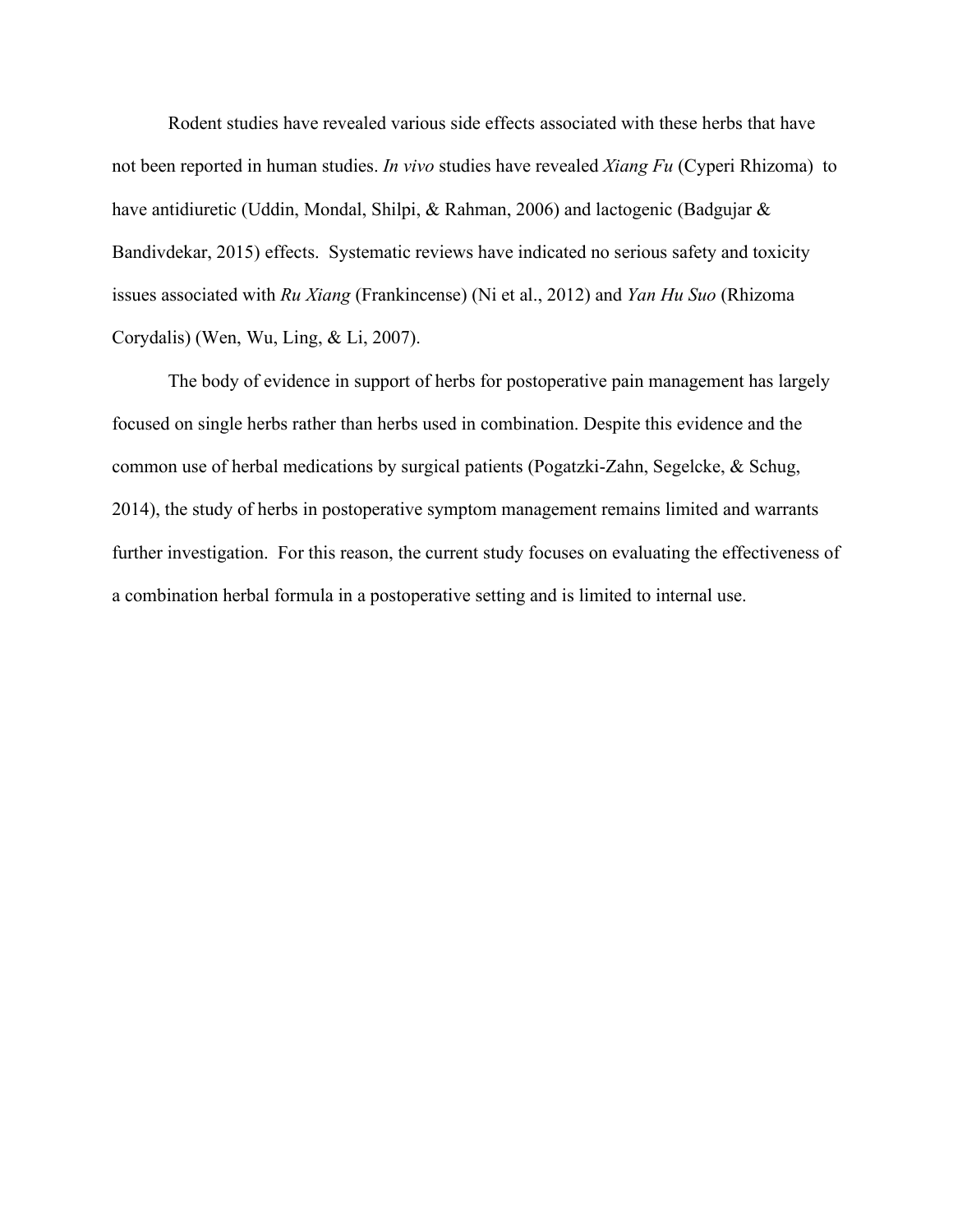#### **Chapter Three: Method**

## **Design**

The chosen study design is that of a prospective, randomized, double-blind, controlled clinical trial in which a combination herbal therapy was administered to half of study participants (experimental arm) and a medically inert substance (microcrystalline cellulose) packaged identical to the herbal therapy was administered to the other half of the participants (control arm). All participants received the standard medical treatment including Acetaminophen, Non-Steroidal Anti-Inflammatory Drug (NSAID) and/or prescription opioid medication.

#### **The Experimental Herbal Formula**

The selection of the herbs for this formula was based on their classical use in TCM herbal formulas for pain and traumatic injury as previously discussed in Chapter One. Furthermore, the herb selection is supported by the strong body of literature reviewed in Chapter Two, which documents the analgesic, anti-inflammatory, and antinociceptive properties of these herbs.

The exact composition of the experimental herbal formula used in the current study is as follows:

- *Yan Hu Suo* (Rhizoma Corydalis) 20 g
- *Mo Yao* (Myrrh) 6 g
- *Ru xiang* (Gummi Olibanum*)* 6 g
- *Xiang Fu* (Cyperi Rhizoma*)* 6 g
- *Da Zao* (Fructus Jujubae*)* 3 g

Using the hierarchy of ingredients discussed in Chapter One, *Yan Hu Suo* (Rhizoma Corydalis) can be identified as the Chief herb in this formula. It is considered to be the most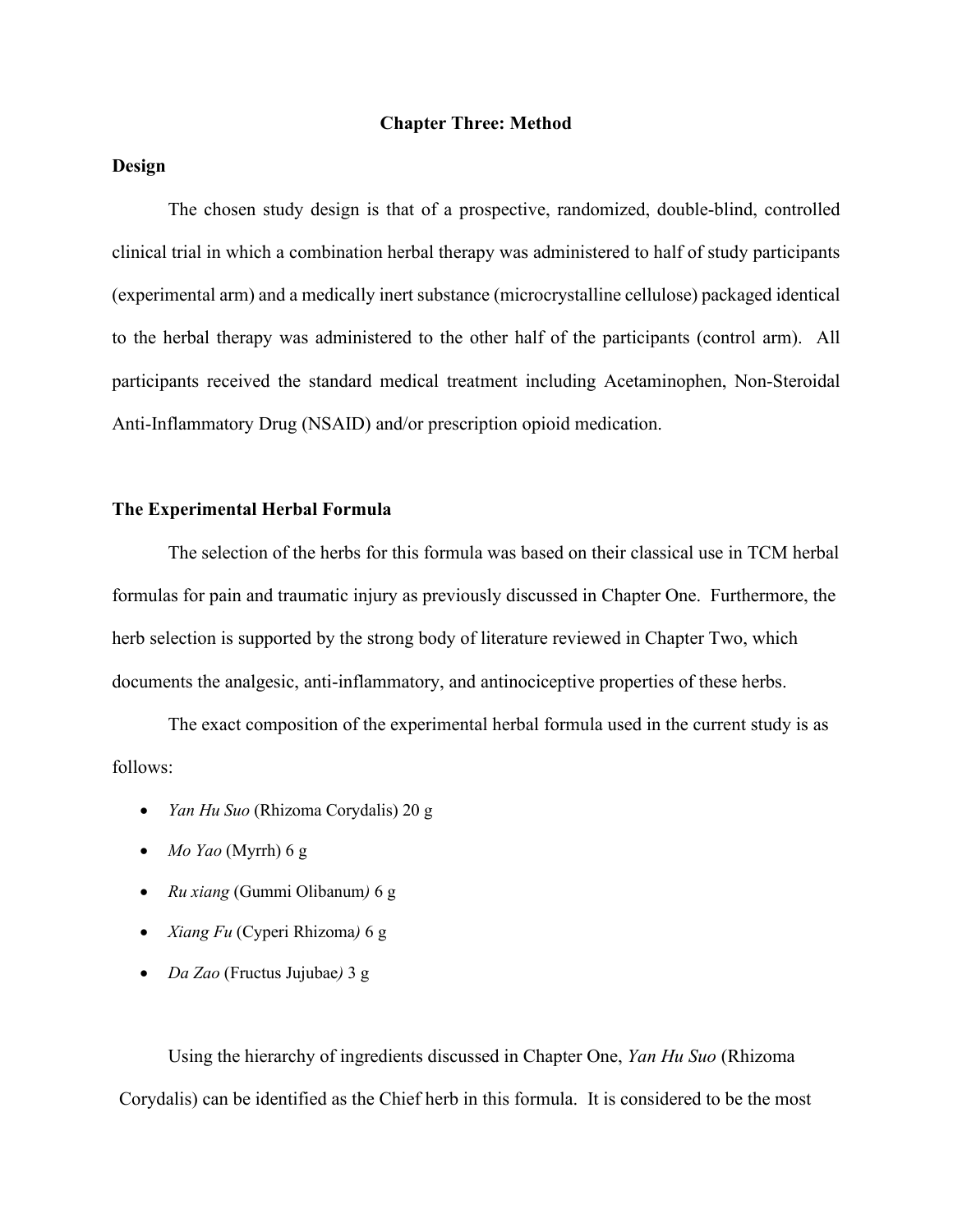powerful herb for pain relief in the TCM pharmacopeia. This action is consistent with the principal pattern or disease, namely pain, for which the formula was designed. The high dose of 20 grams (standard dose 4.5-12 g) of *Yan Hu Suo* (Rhizoma Corydalis) further indicates it as the Chief herb and potentiates its pain-relieving function. As Deputies, *Mo Yao* (Myrrha) and *Ru Xiang* (Gummi Olibanum*)* reinforce the action of the Chief to relieve pain and are also used for their ability to reduce swelling and promote healing. Additionally, these herbs were selected for their synergistic capacity. A moderate dose of six grams was chosen using the standard range of three to nine grams as a reference. This was in part influenced by the fact that these two herbs can be difficult to digest. The Assistants in this formula are both *Xiang Fu* (Cyperi Rhizoma*)* and *Da Zao* (Fructus Jujubae*). Xiang Fu* (Cyperi Rhizoma*)* supports the function of the Chief and Deputies in its pain-relieving action. Its dose of six grams is on the bottom end of the standard dosage range of six to twelve grams. *Da Zao*'s (Fructus Jujubae*)* role as Assistant is to moderate the harsh properties of the deputies *Mo Yao* (Myrrha) and *Ru Xiang* (Gummi Olibanum*).* Lastly, *Da Zao* (Fructus Jujubae*)* also serves as the Envoy to harmonize and integrate the actions of the other ingredients. For this reason, only a small dose of three grams (standard dose 10-30 grams) was used. The participant daily dose of eight grams was selected according to an average individual weighing 200 lbs.

The herbal formula and placebo were purchased from Sun Ten Laboratories in Irvine, CA. Sun Ten sources their herbs from Taiwan and uses rigorous testing measures to ensure their safety and quality. The individual herbs were decocted, extracted, and concentrated to be sprayed on to vehicle carriers such as potato or corn starch. The herbal formula was custom made using the granulated herbs and encapsulated into 500 mg gelatin capsules. The placebo consisted of encapsulated microcrystalline cellulose.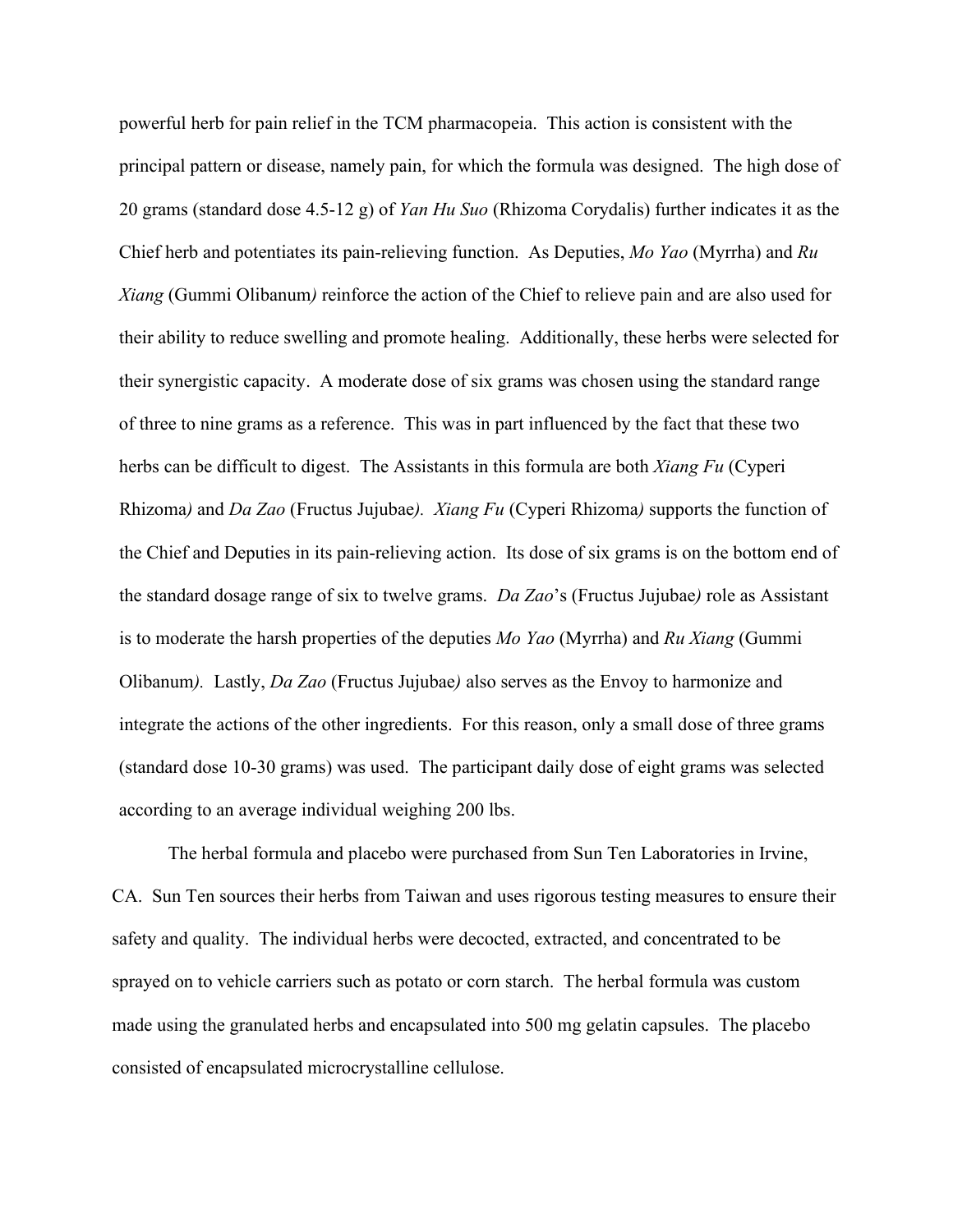### **Human Subjects Ethical Considerations**

This study was conducted following the current Federal guidelines for the ethical treatment of human subjects. The proposal for the current study was reviewed by the Yo San University Institutional Review Board (IRB). A copy of the IRB approval letter is included in Appendix D.

#### **Sample**

The 48 participants were recruited to the study as surgical candidates from the outpatient offices of Dr. Turek and Dr. Towfigh. The specific inclusion criteria included adults, aged 21-75 years, fluent in English, who qualified for common low risk outpatient operations involving the male reproductive system or abdominal wall and pelvic hernias. These operations included vasectomy, vasectomy reversal, varicocele repair, sperm retrieval, inguinal hernia repair, umbilical hernia repair, revisional hernia repair, mesh removal, neurectomy, or inguinal and scrotal neurolysis procedures. Forty participants had procedures related to the male reproductive system and eight participants procedures involving hernia repair.

The specific exclusion criteria included: patients with a history of chronic pain outside of the intended surgical anatomical area, patients with a history of addiction and medication abuse, patients under the care of a Pain Management specialist and requiring complex regimen or opioid analgesics, patients who were not compliant with screening and consent procedures, patients allergic to acetaminophen, NSAID, and/or opioid medications, corn and/or potato starch (the carrier for the experimental formula), and/or microcrystalline cellulose (the control), and pregnant females were also excluded from the study, as the combination herbal regimen has yet to be studied for its safety in non-pregnant subjects.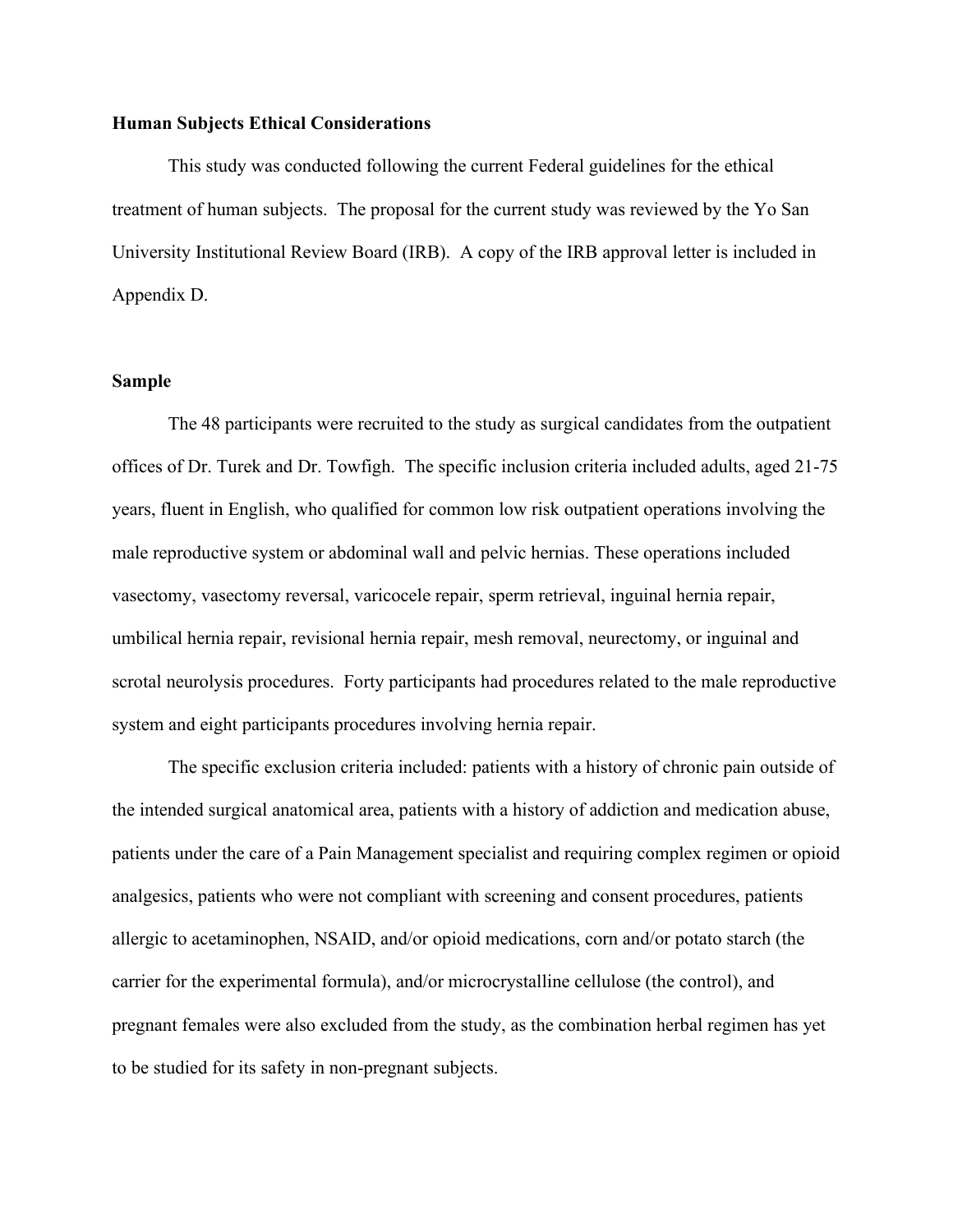#### **Instrument**

The instrument used to score the analgesic consumption and the pain experienced postoperatively by the participant was the Pain Pill Score Sheet with Visual Analog Pain Scale. See Appendix B. The pain aspect of the Pain Pill Score Sheet included pain frequency, duration, and intensity as assessed by the validated Wong-Baker 11-point pain rating scale (Aziato, Dedey, Marfo, Asamani, & Clegg-Lamptey, 2015). The Pain Pill Score Sheet assessed the impact of pain on subject's quality of life (e.g., normal activities and sleep) as assessed by a shortened version of the validated Brief Pain Inventory Short Form (Keller et al., 2004). Additionally, participants logged their daily consumption of analgesics including type of analgesic, quantity, and dose on Pain Pill Score Sheet.

#### **Data Collection Procedures**

Once participants were screened to verify that they met the inclusion and exclusion criteria, they were consented and reviewed instructions regarding study participation and participant rights. This process was completed in the office by the surgeon, study coordinator, or primary investigator. Subjects enrolled in the study were placed in either the control arm (placebo offered) or the experimental arm (herbals offered) in a blind, randomized, prospective manner. Subjects in both groups followed the same instructions taking the herbal regimen (experimental arm) or placebo regimen (control arm). The bottles containing the herbal and control regimens were labeled exactly the same and contained 136 capsules. Subjects took eight capsules twice daily for the three days prior to and five days following surgery. No capsules were taken on the morning of the surgery, but then eight capsules were resumed the evening of the surgery. Both arms of the study received a physician dependent standardized analgesic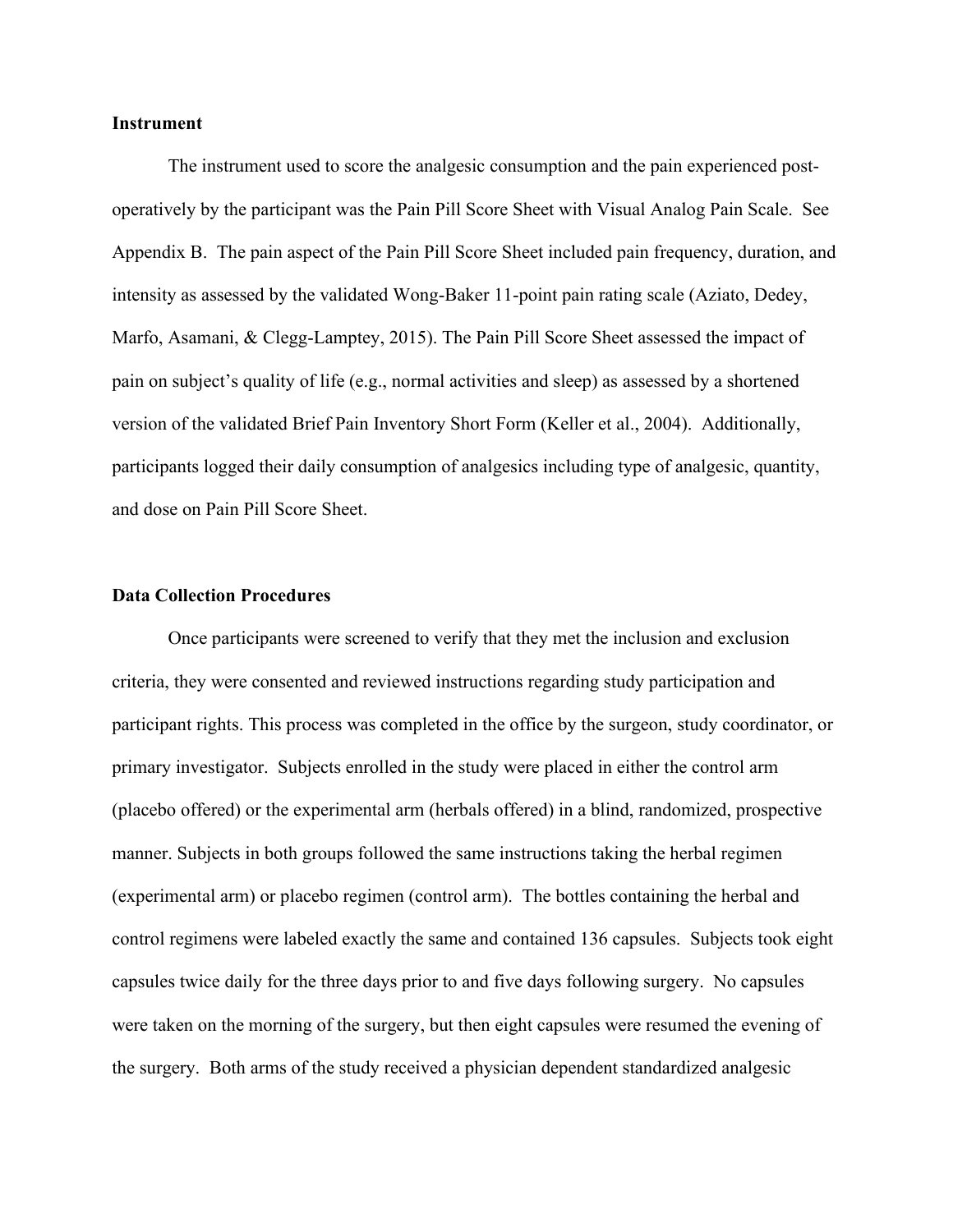treatment: Acetaminophen, NSAID and prescription opioid medications. Participants undergoing hernia surgery performed by Dr. Towfigh were prescribed Naproxen 500 mg two times daily, Tylenol 500 mg two to three times daily, and Tramadol 50 mg for breakthrough pain as needed. Those participants undergoing urological surgeries conducted by Dr. Turek were prescribed Tylenol 3, which consists of Acetaminophen 300 mg and Codeine 30 mg, every four hours. Vasectomy procedures were prescribed a total of 12 tablets, varicocele repair 16 tablets, and vasectomy reversal 20 tablets. Participants were asked to complete the Pain Pill Score Sheet beginning the evening of the operation and then for five days thereafter for a total of six daily Pain Pill Score Sheets.

Phone calls were made to the subjects by the primary investigator and/or study coordinator at three days, two days, and once day before the scheduled procedure. The calls served to remind the subject to take their capsule regimen and to clarify any questions or concerns. For the day of the procedure and for each of the following five days, participants were reminded via text messages from the study coordinator or primary investigator to take their capsules and to complete the Pain Pill Score Sheet.

Double blinding of the contents of the pill bottles (i.e., placebo or herbal) was achieved by labeling each pill bottle a number and randomly assigning (randomlists.com) that number to a subject's ID. The bottle number, contents, and subject ID were recorded in a file that was not accessed until after the study's completion. During the study, investigators only knew the pill bottle number assigned to each subject. Drs. Towfigh and Turek provided a monthly adverse events report to the primary investigator.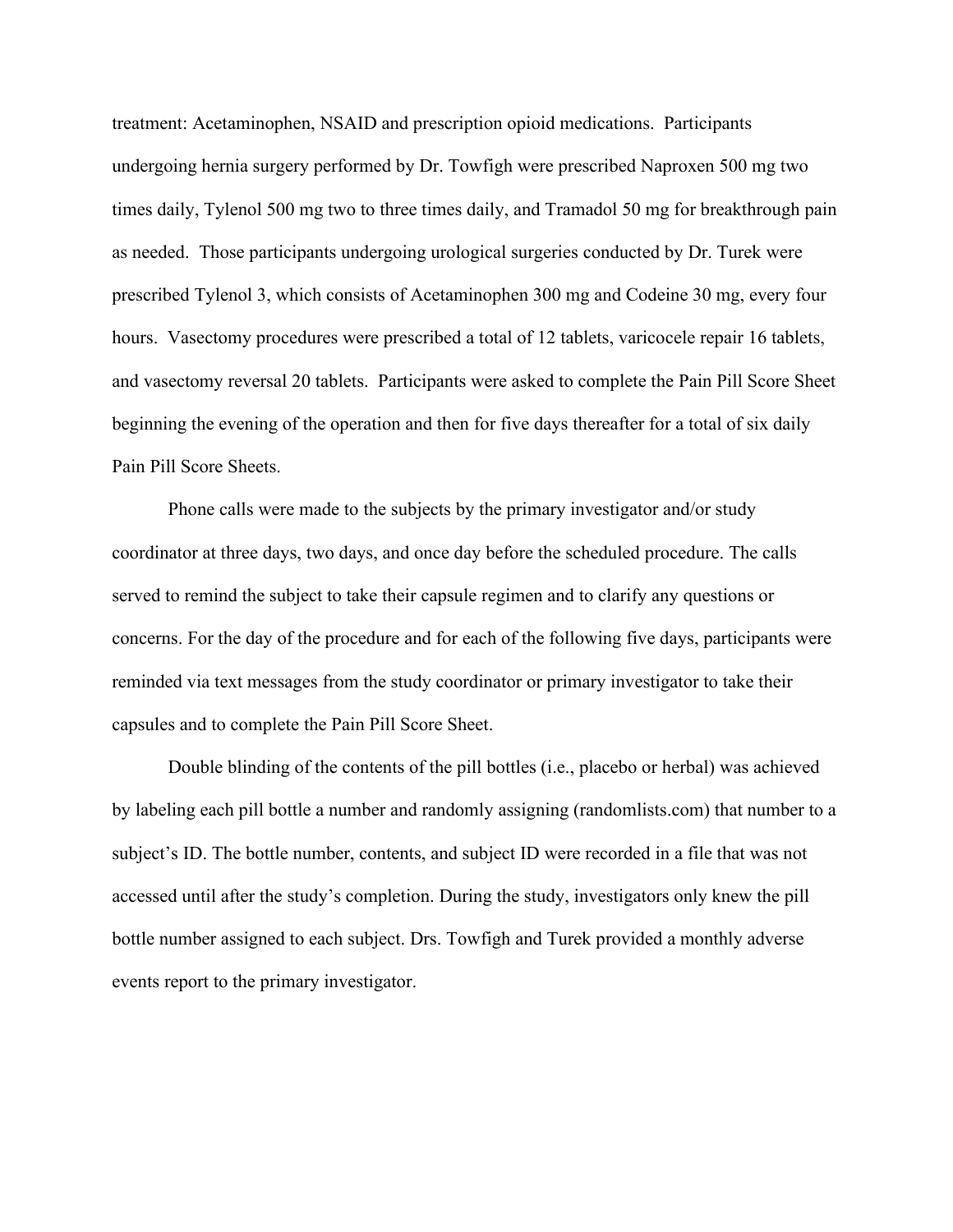#### **Data Analysis**

A quantitative inferential statistical analysis program was used to analyze the data. Descriptive statistics and simple parabolic comparative statistics including means, standard deviations, skewness, Mann Whitney U test, and Pearson chi-square analyses were applied to assess the following outcomes:

Primary outcome: the number of total analgesic pills used postoperatively. Secondary outcome: the number of opioid pain pills used postoperatively. Tertiary outcome: Trend of pain scores on each of five days after surgery. This outcome measure will assess subjective pain control rather than objective analgesic use.

The following instruments were used to assess these outcomes:

- 1. A Pain Pill Score Sheet that was provided to the patient and completed daily for 5 days after surgery (6 total pain pill score sheets including evening of surgery). The score sheet includes both opioid and non-opioid pain medications. This score sheet measures the primary and secondary outcome: total analgesic consumption and opioid analgesic consumption, respectively.
- 2. A validated analog pain scale question integrated in the Pain Pill Score Sheet that was provided to the patient and completed daily for 5 days after surgery (6 total pain journals including evening of surgery). This pain scale question measures the tertiary outcome: trend in patient's subjective pain scores postoperatively.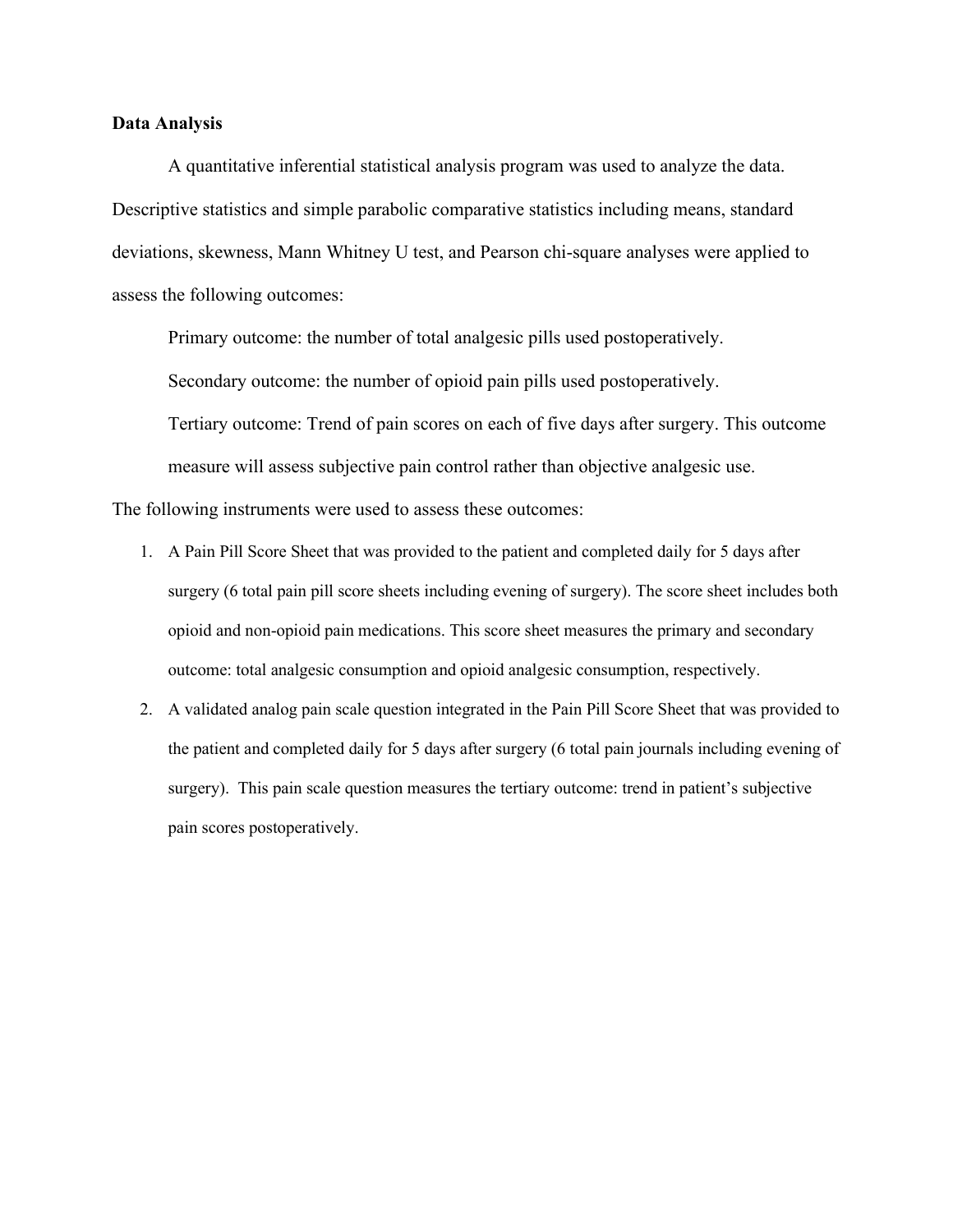#### **Chapter 4: Results**

## **Data Overview**

The goal of this study was to assess if a non-opioid-based herbal formula can reduce acute postoperative pain and opioid analgesic use. The clinical trial hypotheses were that an herbal formula could be used safely pre and postoperatively, could effectively treat acute postoperative pain, and could reduce opioid analgesic consumption in low risk outpatient surgeries. The accompanying null hypotheses stated that an herbal formula cannot be used safely pre and postoperatively, there will be no effect using an herbal formula in the treatment of acute postoperative pain, and there will be no change in the need for opioid analgesic use for low risk outpatient operations when using an herbal formula.

Prior to conducting parametric analyses to test the research questions, the normality assumption was assessed for the continuous study measures using *z*-scores formed by dividing skewness by the standard error of skewness. A *z*-score within +/- 3.29 is indicative of a normal distribution (West, Finch, & Curran, 1995). The results are presented in Table 1. The distributions of half of the continuous measures were skewed, which violated the normality assumption underlying parametric comparative statistics. Therefore, a decision was made to use non-parametric methods to compare the Experimental and Control groups. It was decided to exclude data collected from the day of the surgery as participants were still experiencing the effects of operative medication. Thus, only the data from postoperative days one through five were used in the analysis.

Pain scores and level of interference with daily activity were measured on an elevenpoint scale ranging from 0 to 10. As shown in Table 1, the mean total pain scores and interference with daily activity decreased with time from postoperative (PO) day one to PO day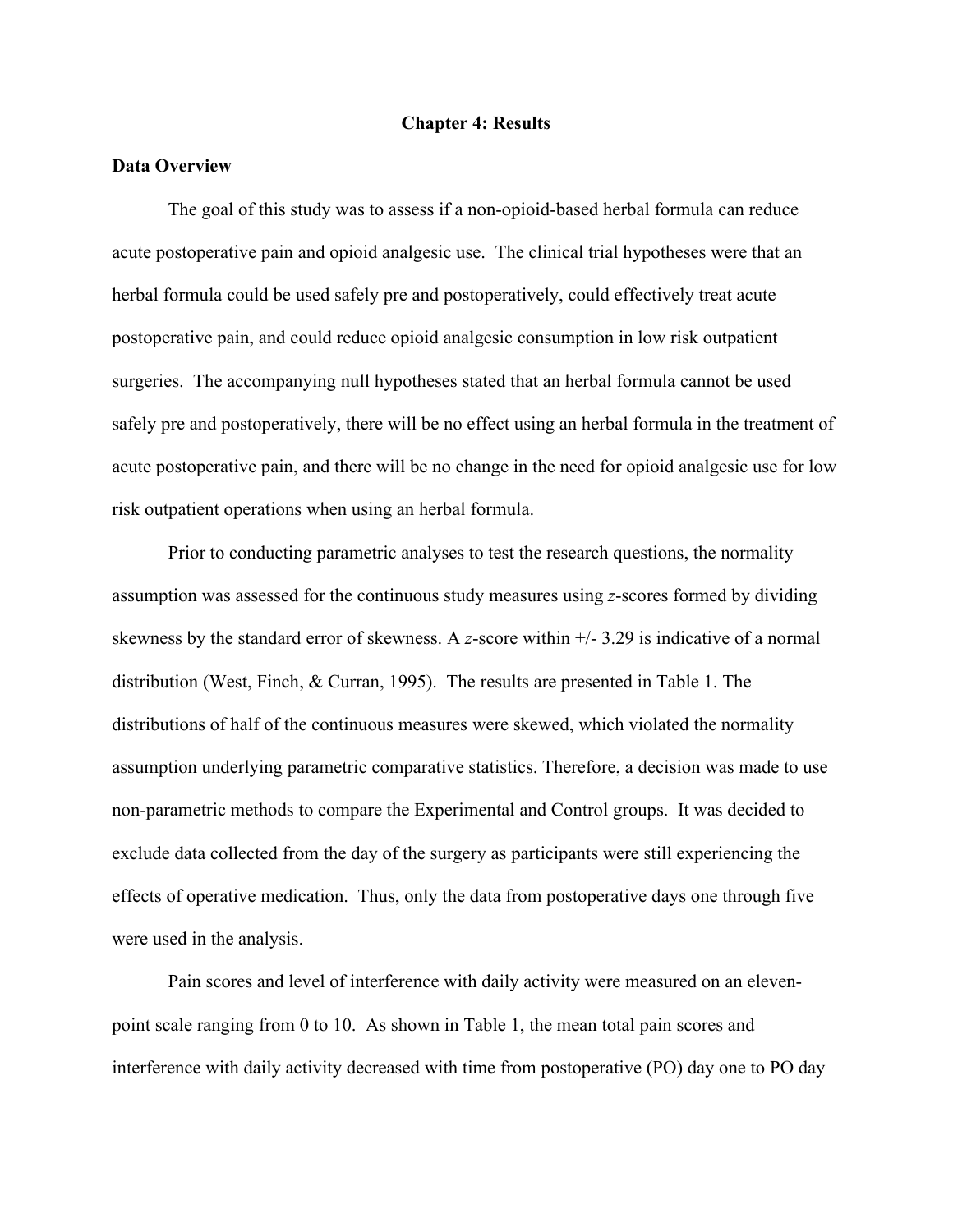five. For all the data from PO days one through five, the standard deviation was equal to or greater than the mean indicating that there was a high level of variation. The data were skewed for PO days four and five for both pain scores and interference with daily activity. Total pain scores and pain pills used were also skewed. Since the data were lumped at one side or another of the distribution curve, it reflects that participants either took a lot or very few pain pills. The mean total interference with daily activity score was approximately equal to the standard deviation, however the data were not skewed. This finding reflects that there were equally as many participants whose pain interfered with their daily activity as those with which it did not interfere.

Table 1 *Summary Statistics*

|                                   | $\overline{N}$ | Mean  | SD    | <b>Skewness</b> | SE   | Z    |        |
|-----------------------------------|----------------|-------|-------|-----------------|------|------|--------|
| Pain Scores                       |                |       |       |                 |      |      |        |
| PO Day1                           | 48             | 2.44  | 2.29  | 0.91            | 0.34 | 2.66 |        |
| PO Day2                           | 47             | 1.98  | 1.88  | 1.12            | 0.35 | 3.21 |        |
| PO Day3                           | 44             | 1.59  | 1.58  | 1.14            | 0.36 | 3.18 |        |
| PO Day4                           | 45             | 1.33  | 1.48  | 1.60            | 0.35 | 4.53 | ∗      |
| PO Day5                           | 45             | 1.33  | 1.57  | 1.57            | 0.35 | 4.43 | $\ast$ |
| <b>Total Pain Score</b>           | 48             | 9.52  | 9.29  | 1.42            | 0.34 | 4.13 | *      |
| <b>Total Number of Pain Pills</b> | 48             | 3.92  | 5.77  | 1.78            | 0.34 | 5.20 | *      |
|                                   |                |       |       |                 |      |      |        |
| Interference with Daily Activity  |                |       |       |                 |      |      |        |
| PO Day1                           | 48             | 3.27  | 3.05  | 0.68            | 0.34 | 1.99 |        |
| PO Day2                           | 46             | 2.76  | 2.89  | 0.94            | 0.35 | 2.69 |        |
| PO Day3                           | 44             | 2.02  | 2.24  | 1.08            | 0.36 | 3.03 |        |
| PO Day4                           | 45             | 1.89  | 2.16  | 1.45            | 0.35 | 4.09 | ∗      |
| PO Day5                           | 45             | 1.69  | 2.12  | 1.37            | 0.35 | 3.88 | *      |
| <b>Total Activity Score</b>       | 48             | 12.47 | 12.78 | 0.99            | 0.34 | 2.88 |        |

\* skewed distribution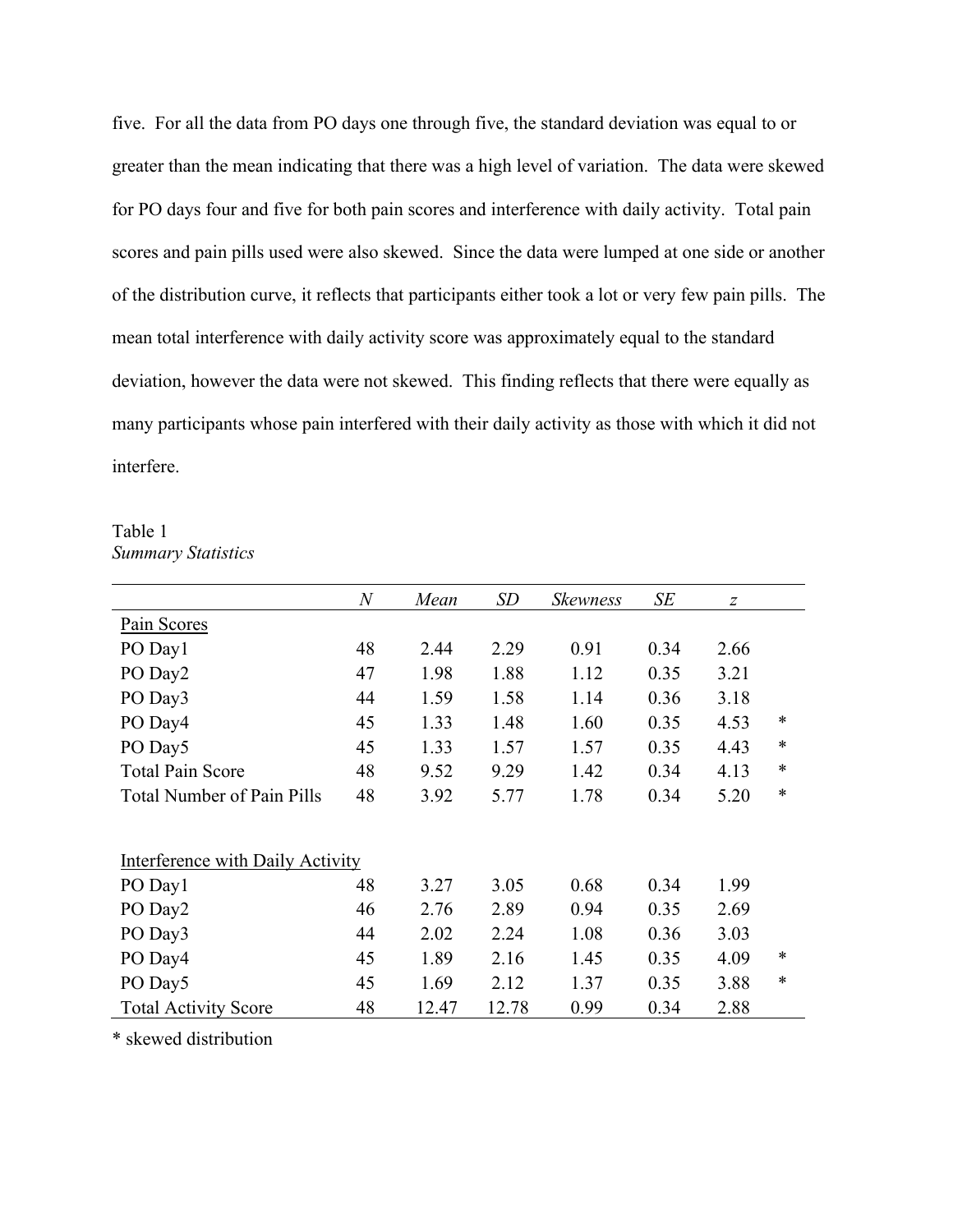## **Pain Scores**

Pain scores for each postoperative (PO) day, and the Total, summed across the five days were compared between the Experimental and Control groups in Table 2. (Missing pain scores were estimated using mean substitution.) Mann-Whitney *U* tests were used to compare the groups. There was no significant difference in pain scores for any of the PO days. It appeared that there was a progression of lessening of pain that is more pronounced in the Experimental group. However, due to the small sample size and the skewness, it was not possible to analyze the progression.

Table 2 *Experimental versus Control on pain scores*

|             |    | Experimental |      |                | Control |      |                |       |
|-------------|----|--------------|------|----------------|---------|------|----------------|-------|
| Pain Scores | N  | Mean         | SD   | $\overline{N}$ | Mean    | SD   | Mann-Whitney U |       |
| PO Day 1    | 24 | 2.67         | 2.14 | 24             | 2.21    | 2.45 | 233            | 0.248 |
| PO Day 2    | 24 | 2.04         | 2.01 | 23             | 1.91    | 1.78 | 272            | 0.931 |
| PO Day 3    | 21 | 1.43         | 1.29 | 23             | 1.74    | 1.82 | 230            | 0.781 |
| PO Day 4    | 22 | 1.05         | 1.09 | 23             | 1.61    | 1.75 | 212            | 0.332 |
| PO Day 5    | 22 | 1.00         | 1.23 | 23             | 1.65    | 1.80 | 196            | 0.176 |
| Total (Sum) | 24 | 9.20         | 8.92 | 24             | 9.83    | 9.83 | 286            | 0.967 |

#### **Pain Pill Use**

Incidences of any pain pill use for each postoperative (PO) day, and any use across the five days were compared between the Experimental and Control groups are shown in Table 3. Pearson chi-square analyses were used to compare the groups. No significant effect was found, although it seemed as though the Experimental group used more pain pills. Both groups displayed a decreasing trend in the number of pain pills used, but this trend was unable to be tested due to the small sample size of each group.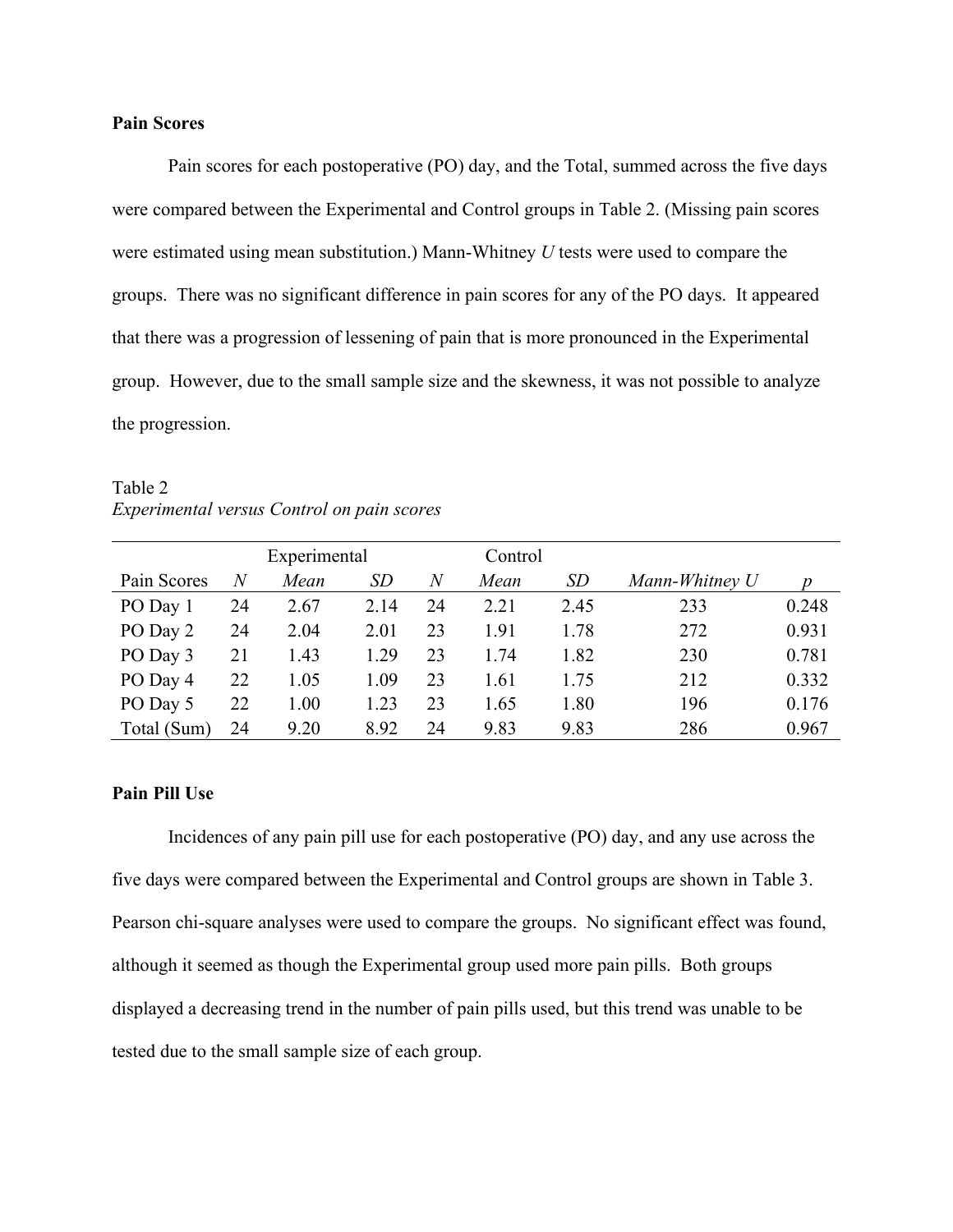|            | Experimental     |          |                  |       |                  |       | Control |       |                     |       |
|------------|------------------|----------|------------------|-------|------------------|-------|---------|-------|---------------------|-------|
| Any Pain   |                  | Yes      |                  | No    |                  | Yes   |         | No    |                     |       |
| Pills Used | $\boldsymbol{n}$ | %        | $\boldsymbol{n}$ | $\%$  | $\boldsymbol{n}$ | $\%$  | n       | %     | $\chi$ <sup>2</sup> |       |
| PO Day 1   | 15               | 62.5%    | 9                | 37.5% | 11               | 45.8% | 13      | 54.2% | 1.34                | 0.247 |
| PO Day 2   | 11               | 45.8%    | 13               | 54.2% | 8                | 33.3% | 16      | 66.7% | 0.78                | 0.376 |
| PO Day 3   | 6                | 25.0%    | 18               | 75.0% | 5                | 20.8% | 19      | 79.2% | 0.12                | 0.731 |
| PO Day 4   | 5.               | 20.8%    | 19               | 79.2% | 6                | 25.0% | 18      | 75.0% | 0.12                | 0.731 |
| PO Day 5   | 4                | $16.7\%$ | 20               | 83.3% | 5                | 20.8% | 19      | 79.2% | $\ast$              | 1.000 |
| Overall    | 15               | 62.5%    | 9                | 37.5% | 12               | 50.0% | 12      | 50.0% | 0.76                | 0.383 |

Table 3 *Experimental versus Control on incidence of any pain pill use*

\* Fisher's exact test (minimum expected cell size  $\leq 5$ )

Table 4 shows the number of pain pills taken across five postoperative (PO) days was compared between the Experimental and Control groups (Note that the 21 patients who did not take any pain pills were scored zero for this measure.) A Mann-Whitney *U* test was used to compare the groups and no statistical significance was determined. It appeared that the Experimental group was taking more pain pills, but this finding was also not statistically significant. Participants used a wide variety of NSAIDs including Acetaminophen, Ibuprofen, Naproxen, and Tylenol with strengths ranging from 162 mg to 800 mg. One pain pill was calculated at 500 mg for the purpose of analyzing the data. However, opiates were not standardized by strength such that one Tramadol 50 mg tablet was counted equal to one Oxycodone of variable dose.

Table 4

*Experimental versus Control on number of pain pills taken across five post-operative days*

|                |    | Experimental |      | Control |      |      |                |       |
|----------------|----|--------------|------|---------|------|------|----------------|-------|
|                |    | Mean         |      | N       | Mean | SD   | Mann-Whitney U |       |
| Number of Pain |    |              |      |         |      |      |                |       |
| Pills          | 24 | 4.29         | 6.08 | 24      | 3.54 | 5.55 | 286            | 0.967 |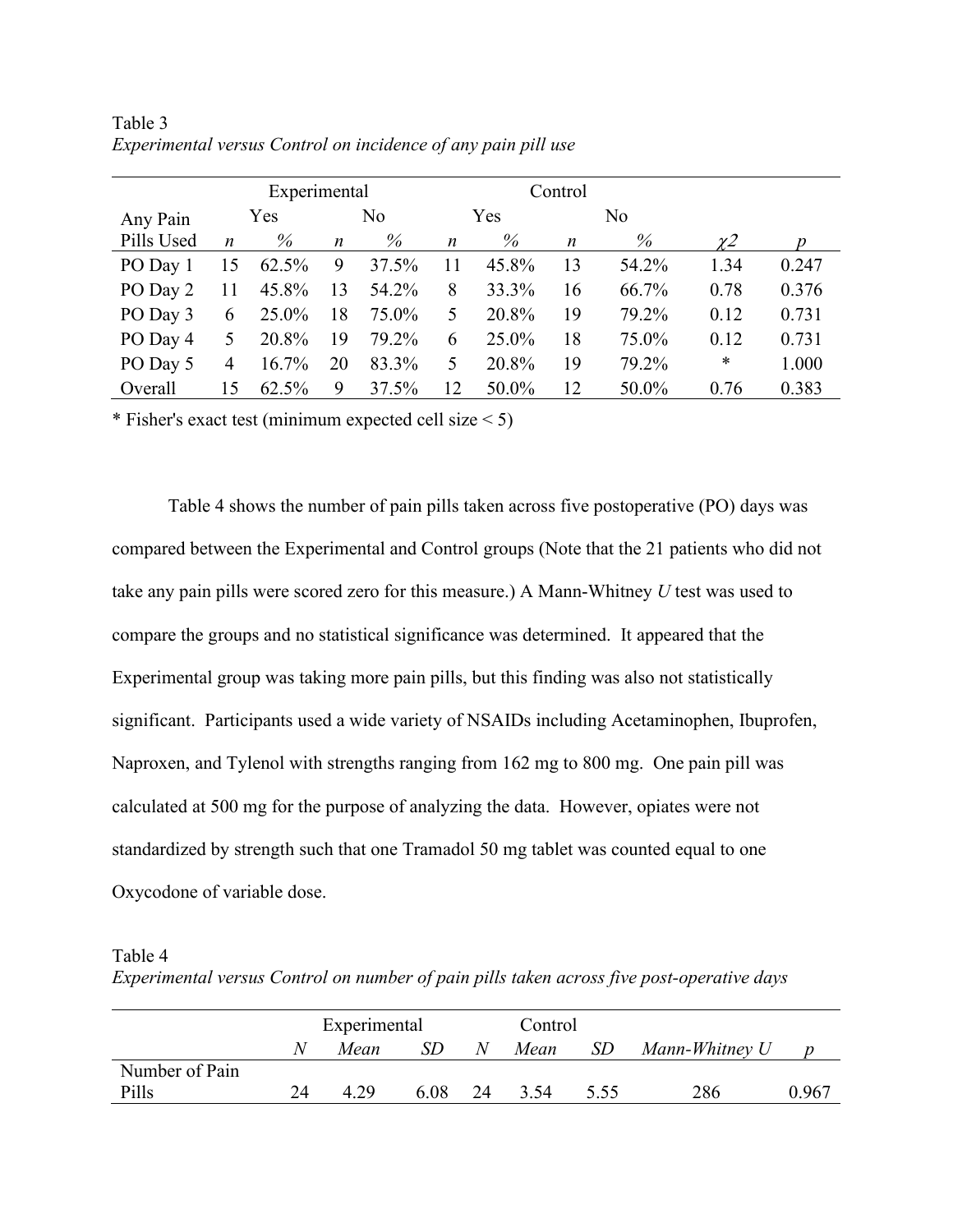Incidences of opiate pain pill use for each postoperative (PO) day were compared between the Experimental and Control groups are shown in Table 5. Pearson chi-square analyses were used to compare the groups. Postoperative day one revealed that the Experimental group 45.8% used more opiates than the Control group 12.5%, this effect was statistically significant.

Table 5 *Experimental versus Control on incidence of any opiate pill use*

|                  | Experimental |       |    |                |                  | Control |    |                |         |       |
|------------------|--------------|-------|----|----------------|------------------|---------|----|----------------|---------|-------|
| Any Opiate Pills | Yes          |       |    | N <sub>o</sub> |                  | Yes     |    | N <sub>o</sub> |         |       |
|                  | n            | $\%$  | n  | $\%$           | $\boldsymbol{n}$ | %       | n  | %              | $\chi2$ |       |
| PO Day 1         | 11           | 45.8% | 13 | 54.2%          | 3                | 12.5%   | 21 | 87.5%          | 6.45    | 0.011 |
| PO Day 2         | 6            | 25.0% | 18 | 75.0%          | 2                | 8.7%    | 21 | 91.3%          | ∗       | 0.245 |
| PO Day 3         | 5            | 23.8% | 16 | 76.2%          |                  | 4.3%    | 22 | 95.7%          | ∗       | 0.088 |
| PO Day 4         | 3            | 13.6% | 19 | 86.4%          | $\theta$         | $0.0\%$ | 23 | 100.0%         | ∗       | 0.109 |
| PO Day 5         |              | 4.5%  | 21 | 95.5%          |                  | 4.3%    | 22 | 95.7%          | ∗       | 1.000 |

\* Fisher's exact test (minimum expected cell size  $\leq 5$ )

### **Interference with Daily Activity**

Interference with daily activity scores for each postoperative (PO) day, and the Total, summed across the five days were compared between the Experimental and Control groups in Table 6. (Missing pain scores were estimated using mean substitution.) Mann-Whitney *U* tests were used to compare the groups. No statistical significance was found between the groups. For all PO days and the Total, the standard deviation was equal to or greater than the mean value of the interference with daily activity score. This high level of variation shows that some participants' daily activity was affected by their pain and others were not affected.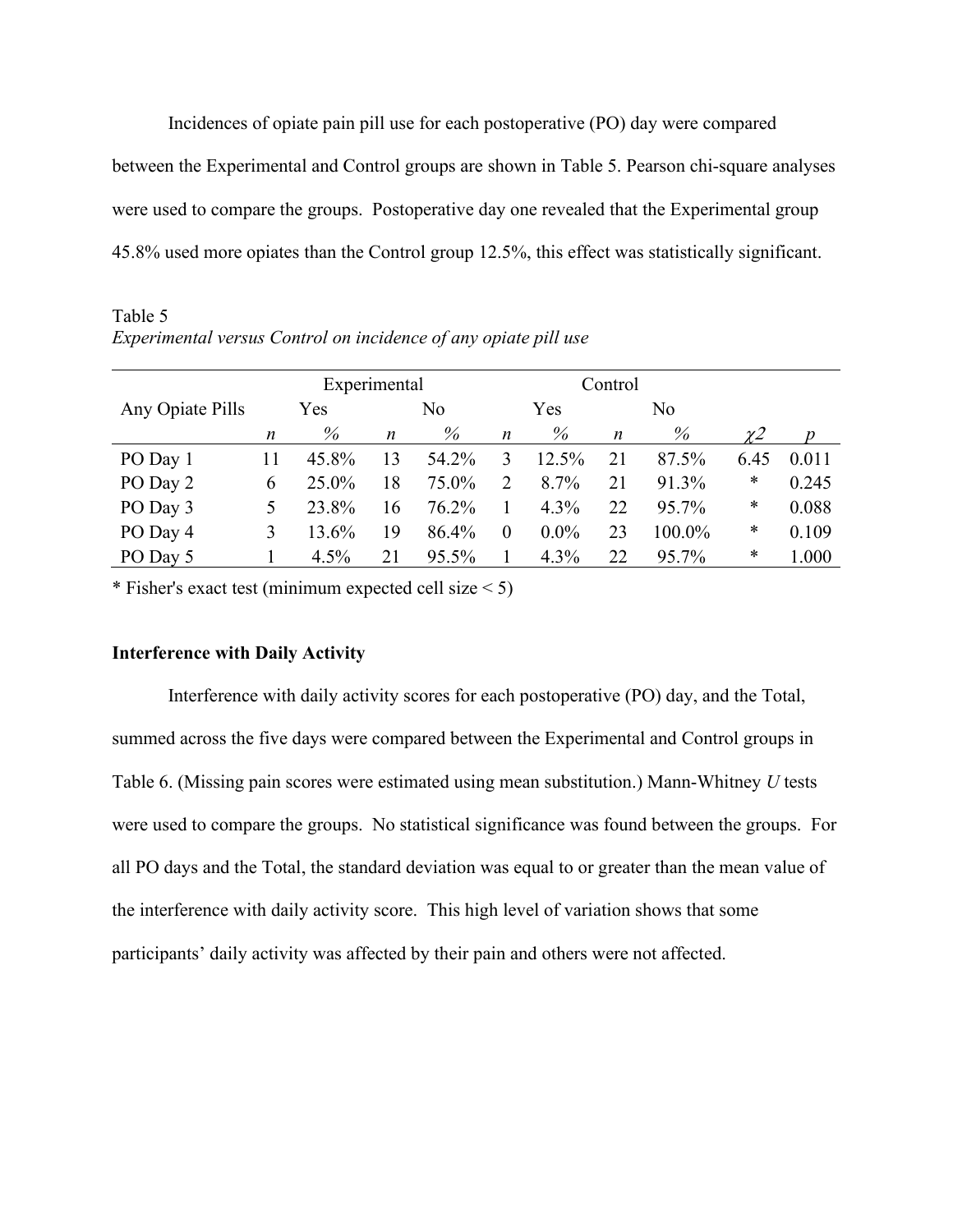|                   | Experimental |       |           |    | Control |       |           |       |
|-------------------|--------------|-------|-----------|----|---------|-------|-----------|-------|
| Interference with |              |       |           |    |         |       | Mann-     |       |
| Daily Activity    | $\,N$        | Mean  | <i>SD</i> | N  | Mean    | SD    | Whitney U |       |
| PO Day1           | 24           | 3.38  | 3.16      | 24 | 3.17    | 3.00  | 274.5     | 0.778 |
| PO Day2           | 23           | 3.00  | 3.22      | 23 | 2.52    | 2.57  | 247       | 0.696 |
| PO Day3           | 21           | 2.14  | 2.31      | 23 | 1.91    | 2.21  | 222.5     | 0.647 |
| PO Day4           | 22           | 2.09  | 2.35      | 23 | 1.70    | 1.99  | 228       | 0.560 |
| PO Day5           | 22           | 1.64  | 2.30      | 23 | 1.74    | 1.98  | 235       | 0.669 |
| Total (Sum)       | 24           | 12.90 | 13.68     | 24 | 12.04   | 12.10 | 284       | 0.934 |

Table 6 *Experimental versus Control on interference with daily activity scores*

## **Safety**

It was determined that the experimental herbal formula is safe for use as there were no serious adverse events. Of 50 enrolled participants, five participants reported incidences of bloating or vomiting and withdrew from the study. Data collected prior to withdrawal of the study were used in the statistical analysis. The current study had a 10% withdrawal rate due to adverse events.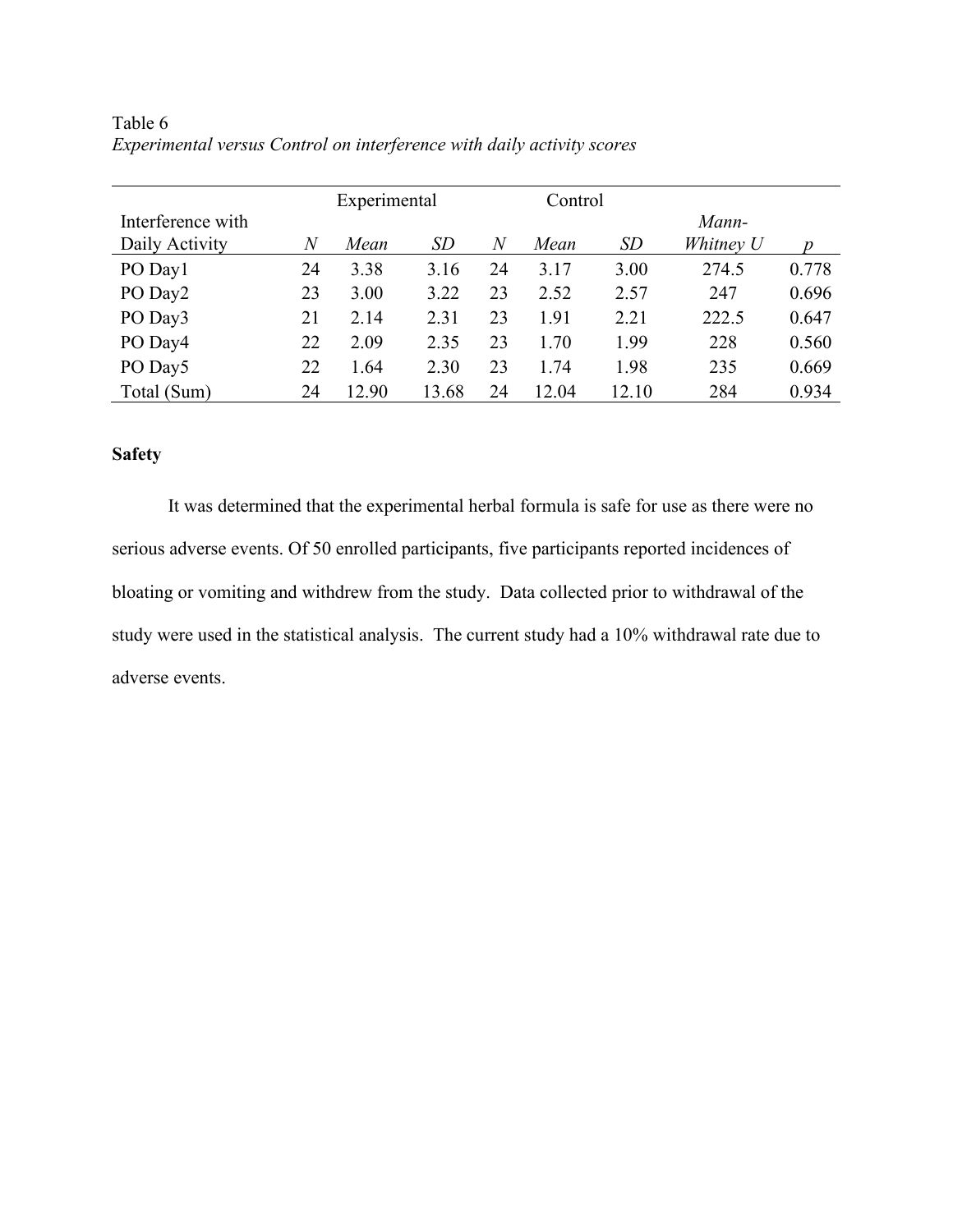#### **Chapter 5: Discussion**

#### **Summary of Findings**

This double blind prospective randomized clinical trial was conducted to determine if a non-opioid-based herbal formula can reduce acute postoperative pain and opioid analgesic use. The researcher's hypotheses were that an herbal formula could be used safely pre and postoperatively, could effectively treat acute postoperative pain, and could reduce opioid analgesic consumption in low risk outpatient surgeries. The accompanying null hypotheses stated that an herbal formula cannot be used safely pre and postoperatively, there will be no effect using an herbal formula in the treatment of acute postoperative pain, and there will be no change in the need for opioid analgesic use for low risk outpatient operations when using an herbal formula. The statistical analyses revealed that the herbal formula was safe to use pre and postoperatively, however, it was not found to effectively treat acute postoperative pain nor lower opioid analgesic consumption.

#### **Implications for Theory**

The current study does not support the literature cited in Chapter Two: Review of the Literature, which demonstrates the potent analgesic, antinociceptive, and anti-inflammatory functions of the TCM herbs used in the experimental formula. Wang et al. (2016) found that *Yan Hu Suo* (Rhizoma Corydalis) was comparable to morphine in treating neurogenic and inflammatory pain. Hu et al. (2017) found *Mo Yao* (Myrrh) and *Ru Xiang* (Frankincense) to be as effective as Gabapentin in treating pain. Additionally, Al-Harrasi et al. (2014) determined that *Ru Xiang* (Frankincense) was better than aspirin and comparable to chloroform in treating neurogenic and inflammatory pain. One must take into account that these experiments were all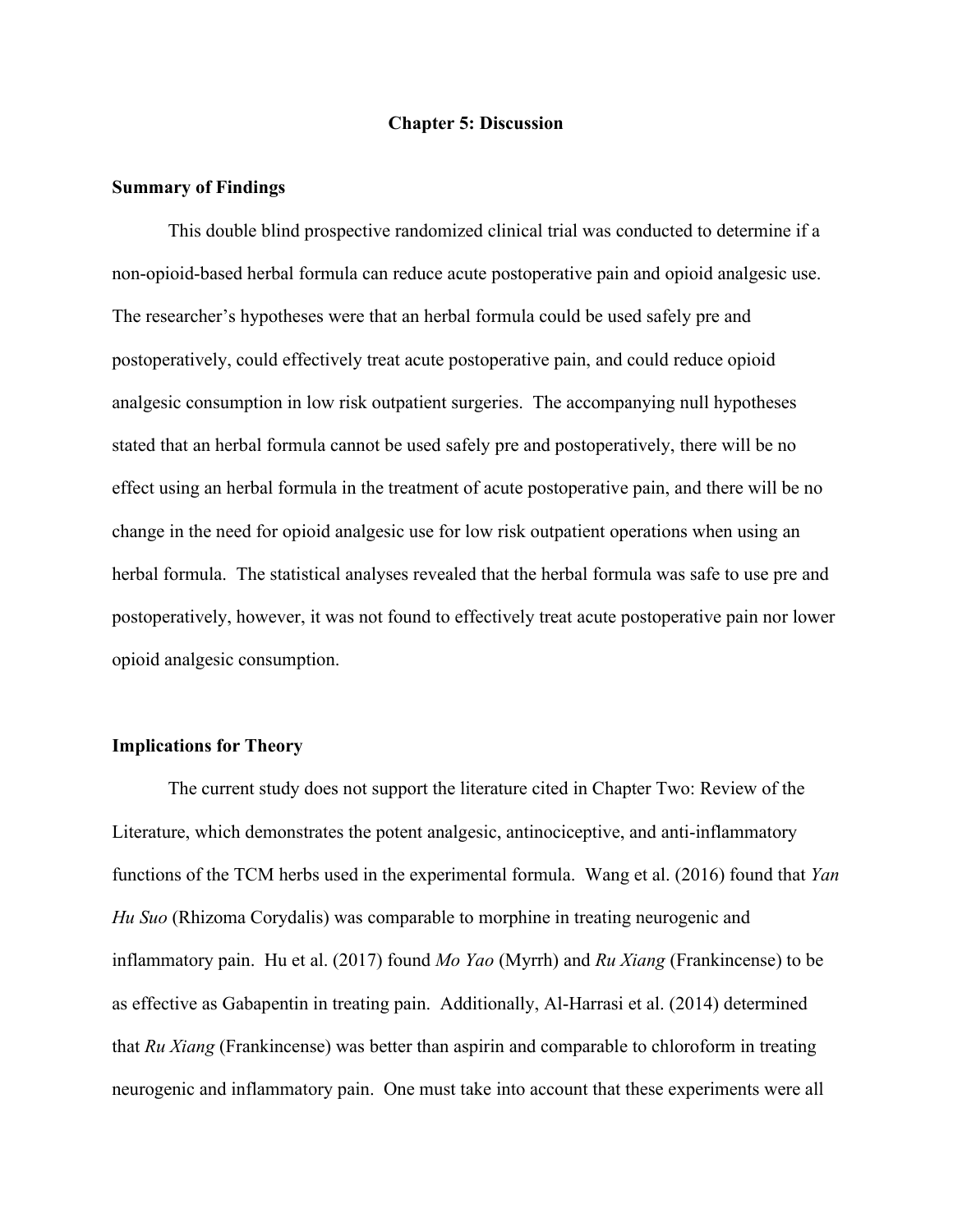performed in rodent models, where all variables can easily be controlled. Theoretically, the formula in question should have been capable of reproducing these analgesic, antinociceptive, and anti-inflammatory effects. Since the current study was unable to reduce pain pill and opioid analgesic consumption with the experimental herbal formula, the various limitations must be examined in order to overcome these obstacles in future research.

#### **Implications for Practice**

Although the experimental herbal formula did not decrease pain pill and opioid analgesic use or effectively treat postoperative pain treatment, it was determined to be safe for pre and postoperative use. TCM practitioners can safely prescribe this formula for their patients undergoing surgery and modify as needed to reflect the patient's differential diagnosis, a limitation which will be discussed in the following subsection. In regards to Western Medicine, this herbal formula will need to be researched further with adequate modifications to address the limitations of the current study before it would be able to be widely used in practice.

#### **Limitations of the Current Study**

The great disparity and skewness in pain scores and pain pill use may be in part due to the wide variety of surgery types which were included in the current study. Dr. Towfigh performed abdominal, pelvic, inguinal, and umbilical hernia surgeries exclusively, which when compared to the urological surgeries performed by Dr. Turek such as vasectomy, vasectomy reversal, sperm retrieval, and varicocele repair are more invasive and potentially more painful. Another reason may be the diversity in the types of medication used by participants. Each surgeon used a separate medication protocol. Dr. Towfigh prescribed NSAIDs and Tramadol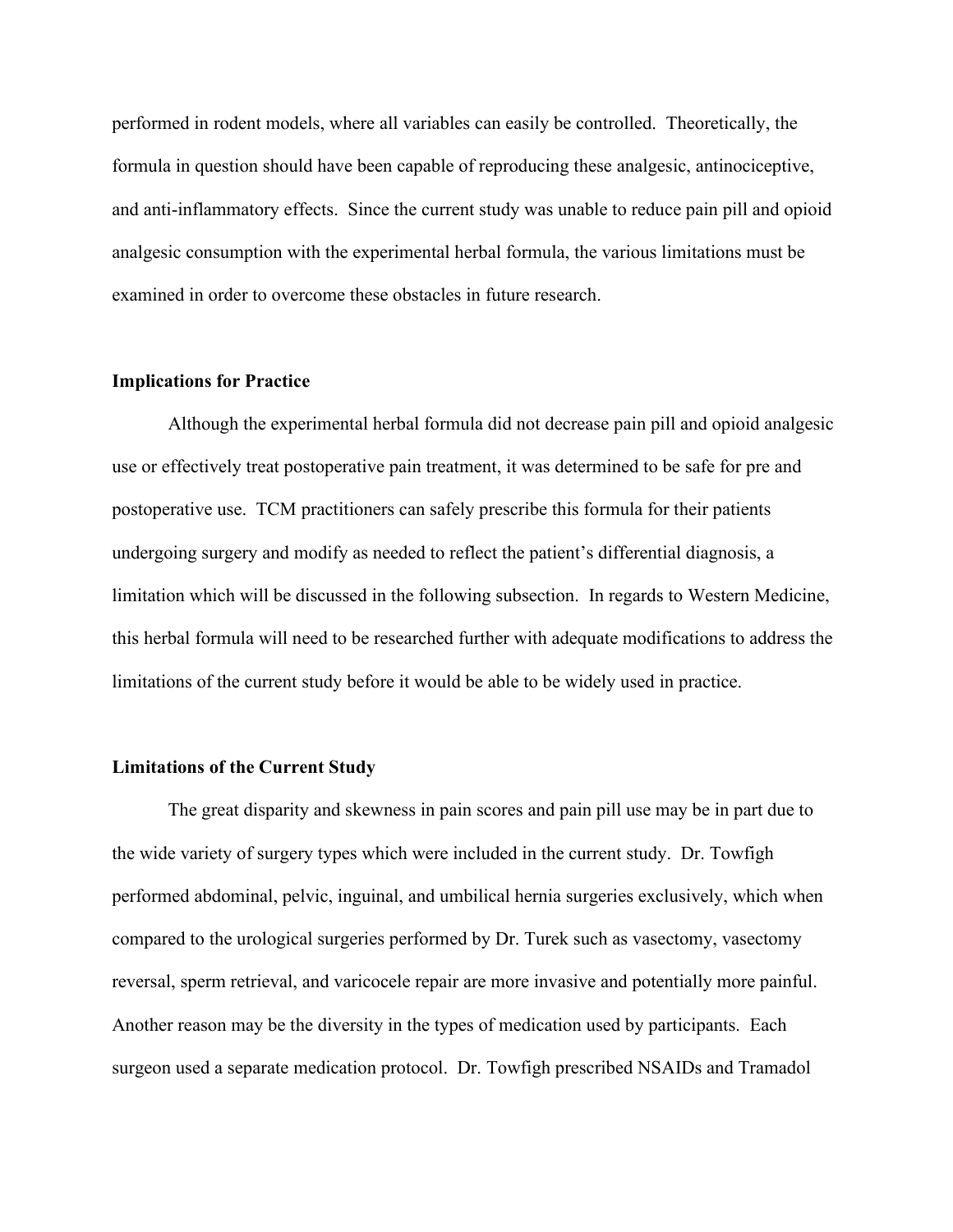was only indicated for breakthrough pain. Whereas Dr. Turek prescribed Tylenol 3 (with Codeine) yet some of his patients took Percocet and Oxycodone. It was not possible to account for the difference in opiate potency across participants in the data analysis. Furthermore, some participants self-medicated using CBD and cannabis, which was a factor that was unable to be controlled.

Another possible limitation is participant compliance. Participants took eight capsules twice daily for eight days and only once on the day of surgery, totaling 136 capsules. The large quantity of capsules may have been difficult for participants to take. Also, participants may have forgotten doses, which could decrease the herbal formula's analgesic potential. Herbal medicine differs from pharmaceuticals in that it must first build up in the blood to have an effect. For this reason, participants were instructed to start the formula in the preoperative phase as a form of preemptive analgesia. Participants who attempted to make up missed doses may have taken them too close together or even taken all 16 capsules at once. This could lead to adverse events such as bloating, nausea or vomiting. Adverse events were also reported in the Control group, which could indicate that the experimental herbal formula may not have been the cause, but the quantity of capsules.

In TCM, an individual differential diagnosis is made by the practitioner according to their tongue presentation, pulse, and medical history and is used to create a treatment plan or herbal formula specifically tailored to their case presentation. For the purpose of this study, one herbal formula with a standardized dose of eight grams was created for a person weighing 200 lbs. It was not possible to take into consideration individual differences such as sex, age, weight, digestion, medications, etc. For this reason, the experimental herbal formula dose could not be customized for a female participant weighing 110 lbs. or a male participant weighing 240 lbs. In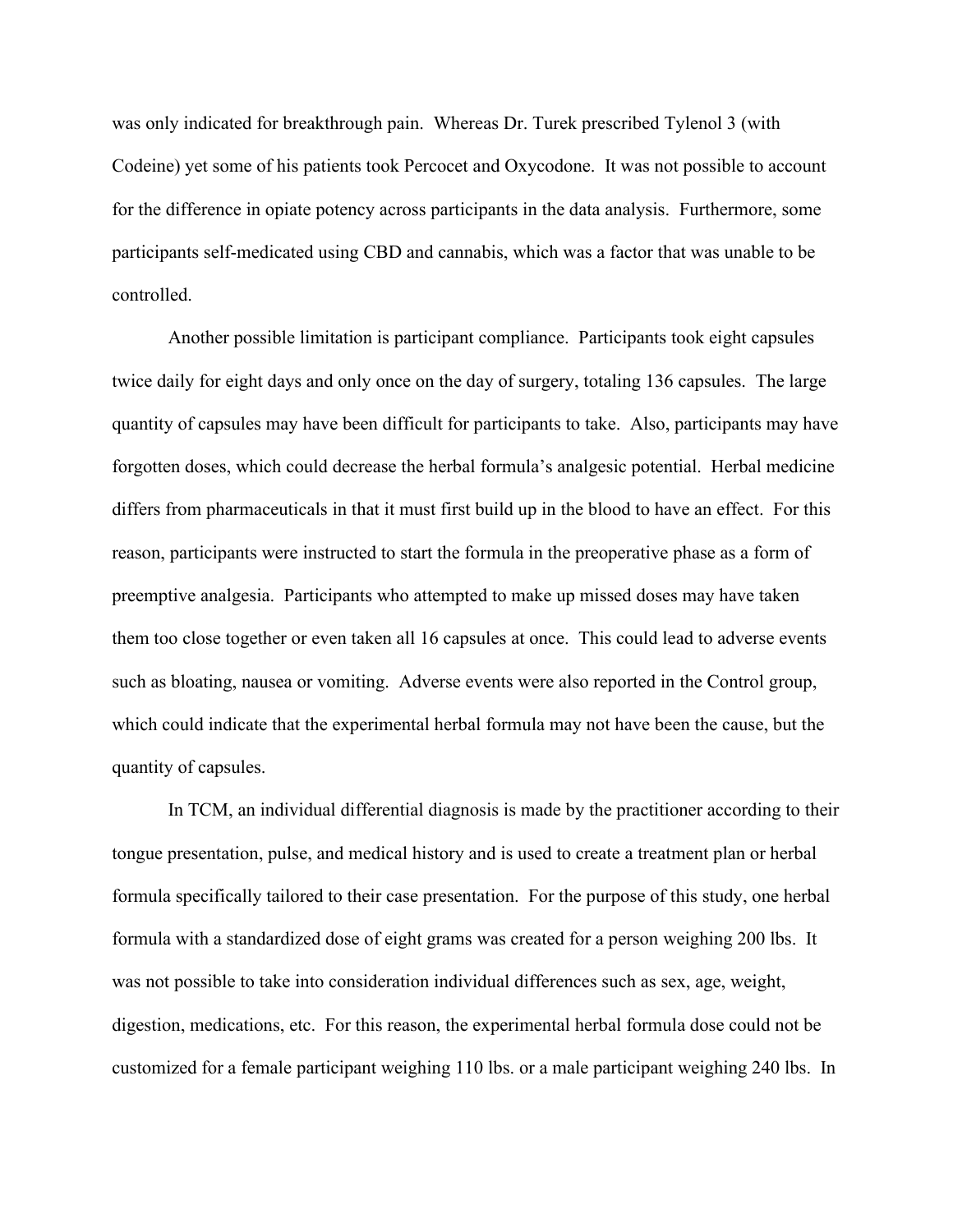TCM, the female would be prescribed a lower dose than her male counterpart. This phenomenon could explain why two female participants withdrew from the study due to vomiting. The dose may have been too strong. On the other hand, this could account for a male participant weighing over 200 lbs. who needed to take more pain pills because the prescribed herbal dose was not strong enough to have an analgesic effect.

 Subjective pain measures played a role in the large variation of pain scores and pain pill use. For example, one participant scored 0/10 on the eleven-point pain scale after a varicocele repair. Another participant scored 6/10 for the same procedure. Neither participant took any pain pills. Conversely, another participant took Oxycodone for 5/10 pain after sperm retrieval. Individual factors which determine pain tolerance could not be accounted for in the current study. These factors may be partially responsible for the Control group taking less opiates than the Experimental group. Additionally, the placebo effect may have contributed to this effect.

#### **Recommendations for Future Research**

Given the many limitations of the current study, future research should be conducted using a larger sample size with only one type of surgery such as hernia or vasectomy. Participants should all be prescribed the same medication protocol with self-medication of other substances discouraged. Additionally, the experimental herbal formula should be dosed according to the participant's weight and when possible individual factors such as constitution, age, digestion, medications should be taken into consideration. In order to increase patient compliance, an alternate form of the herbal formula administration should be developed such as an alcohol or glycerin-based tincture. A concentrated liquid version of the formula would eliminate the need to swallow numerous capsules. Also concocting all of the raw herbs together,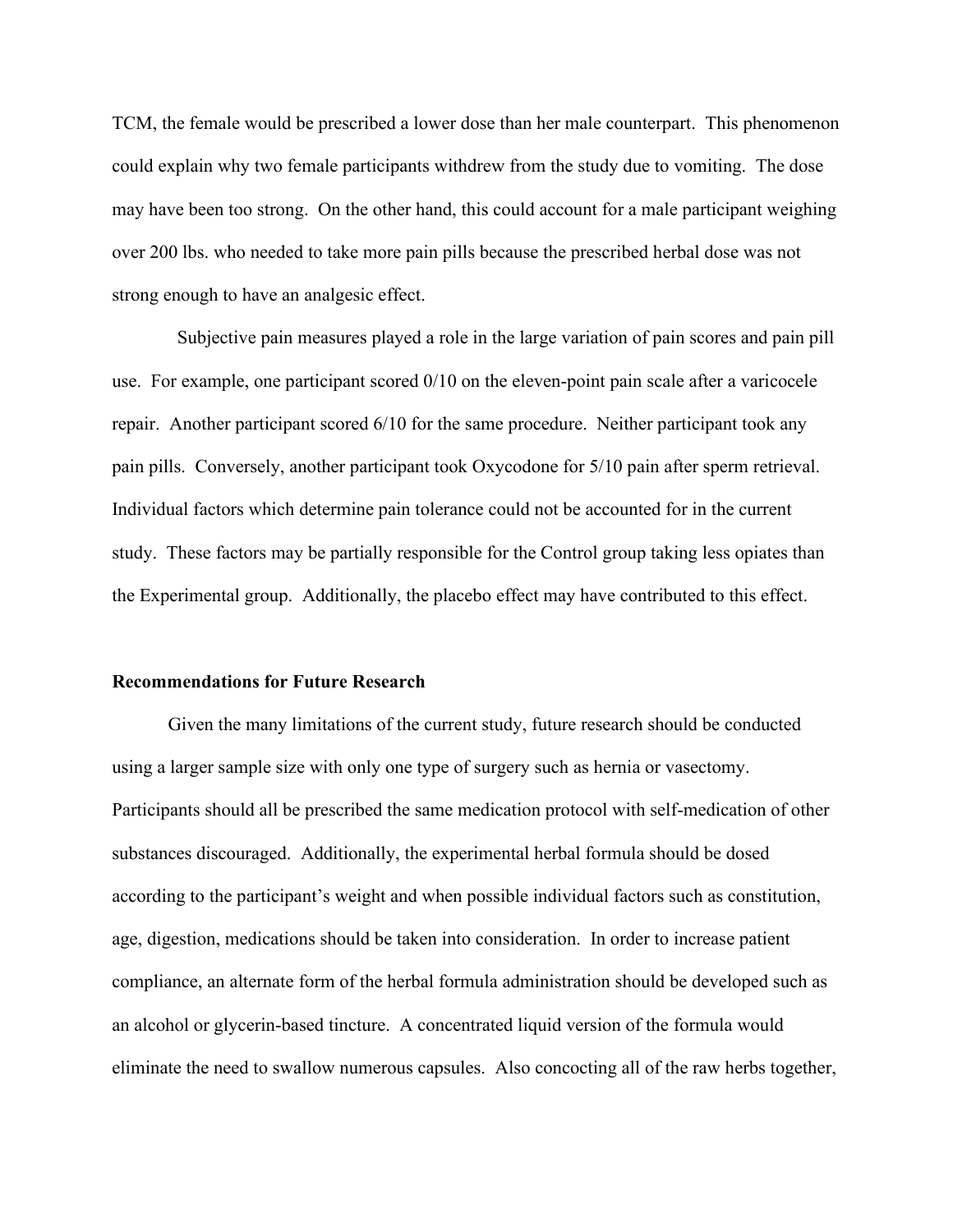as opposed to cooking the raw herbs separately and compounding the granules, may increase the herbal synergy of the formula. When the herbs are cooked together the active ingredients can interact with one another to form new and potentially more potent active constituents.

## **Conclusion**

The current study demonstrated that a non-opioid based herbal formula was able to be safely used pre and postoperatively. However, it was not able to effectively treat acute postoperative pain or decrease pain pill and opioid analgesic consumption. Further research using the experimental formula could be promising as the safety has been established and the effectiveness of the herbs has been documented in numerous studies. As the opioid crisis continues to be a national epidemic, it is the primary investigator's hope that the current study will engender more research using non-opioid-based herbal formulas for the treatment of acute postoperative pain. There is a vast history and wealth of medicinal power in TCM pharmacopeia, the challenge lies in harnessing its potential and packaging it in such a way that it can be easily integrated into mainstream Western Medicine.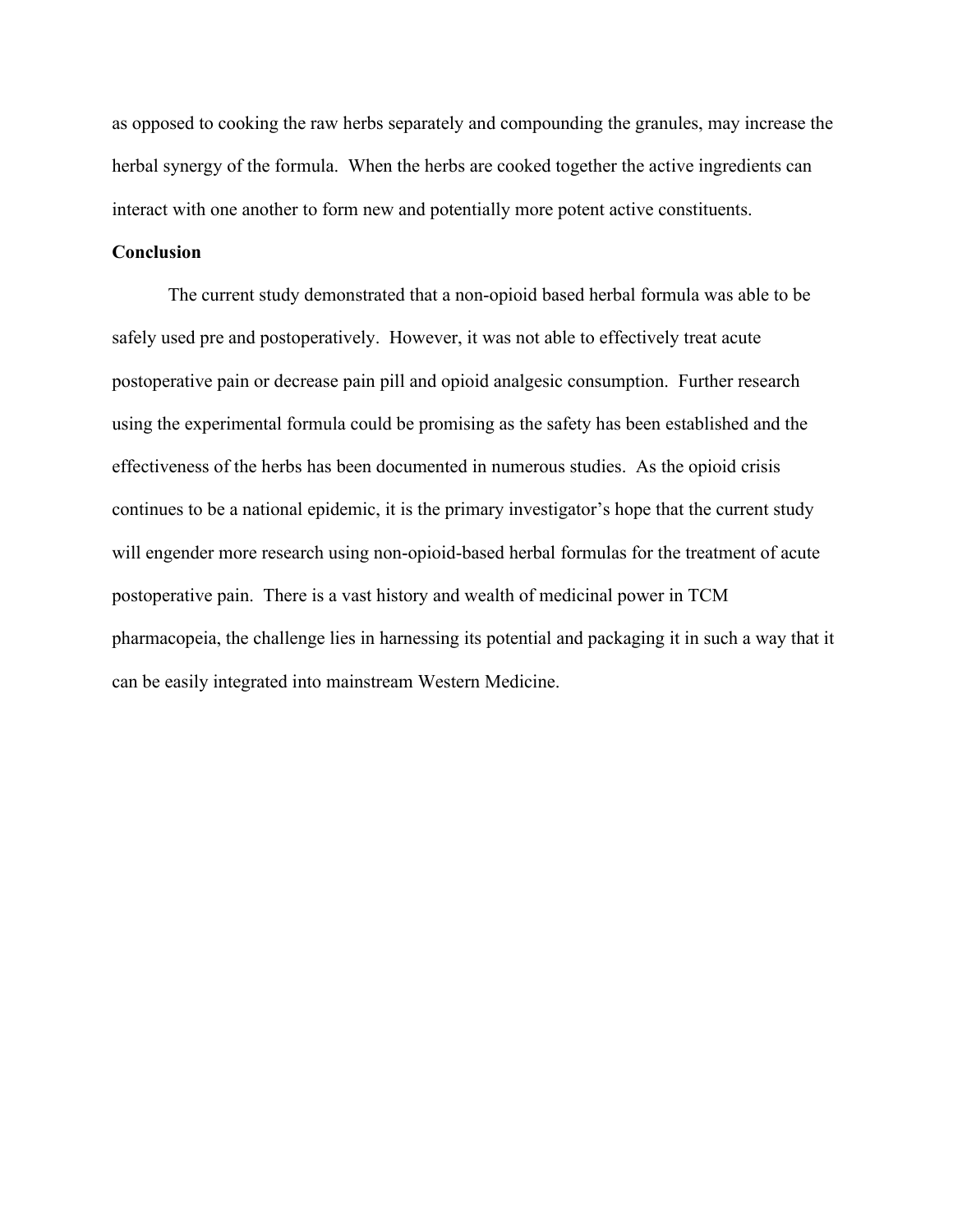#### **References**

Al Faraj, S. (2005). Antagonism of the anticoagulant effect of warfarin caused by the use of Commiphora molmol as a herbal medication: a case report. *Ann Trop Med Parasitol, 99*(2), 219- 220. doi: 10.1179/136485905X17434

Al-Harrasi, A., Ali, L., Hussain, J., Rehman, N., Mehjabeen, Ahmed, M., Al-Rahawi, A. (2014). Banno, N., Akihisa, T., Yasukawa, K., Tokuda, H., Tabata, K., Nakamura, Y., Nishimura, R., Kimura, Y., & Suzuki, T. (2006). Anti-inflammatory activities of the triterpene acids from the resin of Boswellia carteri. *Journal of Ethnopharmacology*, *107*(2), 249–253. https://doi.org/10.1016/j.jep.2006.03.006

Aziato, L., Dedey, F., Marfo, K., Asamani, J. A., & Clegg-Lamptey, J. N. A. (2015). Validation of three pain scales among adult postoperative patients in Ghana. *BMC Nursing*, *14*(1). <https://doi.org/10.1186/s12912-015-0094-6>

Buck. C. (2014). *Acupuncture and Chinese Medicine: Roots of modern practice.* Singing Dragon.

- Badgujar, S. B., & Bandivdekar, A. H. (2015). Evaluation of a lactogenic activity of an aqueous extract of Cyperus rotundus Linn. *J Ethnopharmacol, 163*, 39-42. doi: 10.1016/j.jep.2015.01.019
- Banno, N., Akihisa, T., Yasukawa, K., Tokuda, H., Tabata, K., Nakamura, Y., Nishimura, R., Kimura, Y., & Suzuki, T. (2006). Anti-inflammatory activities of the triterpene acids from the resin of Boswellia carteri. *Journal of Ethnopharmacology*, *107*(2), 249–253. https://doi.org/10.1016/j.jep.2006.03.006
- Barham David W., McMann Leah P., Musser John E., Schisler John Q., Speir Ryan W., Olcese Seth P., Sterbis Joseph R., E-Nunu Timiyin M., & Stackhouse George B. (2019). Routine Prescription of Opioids for Post-Vasectomy Pain Control Associated with Persistent Use. *Journal of Urology*, *202*(4), 806–810.<https://doi.org/10.1097/JU.0000000000000304>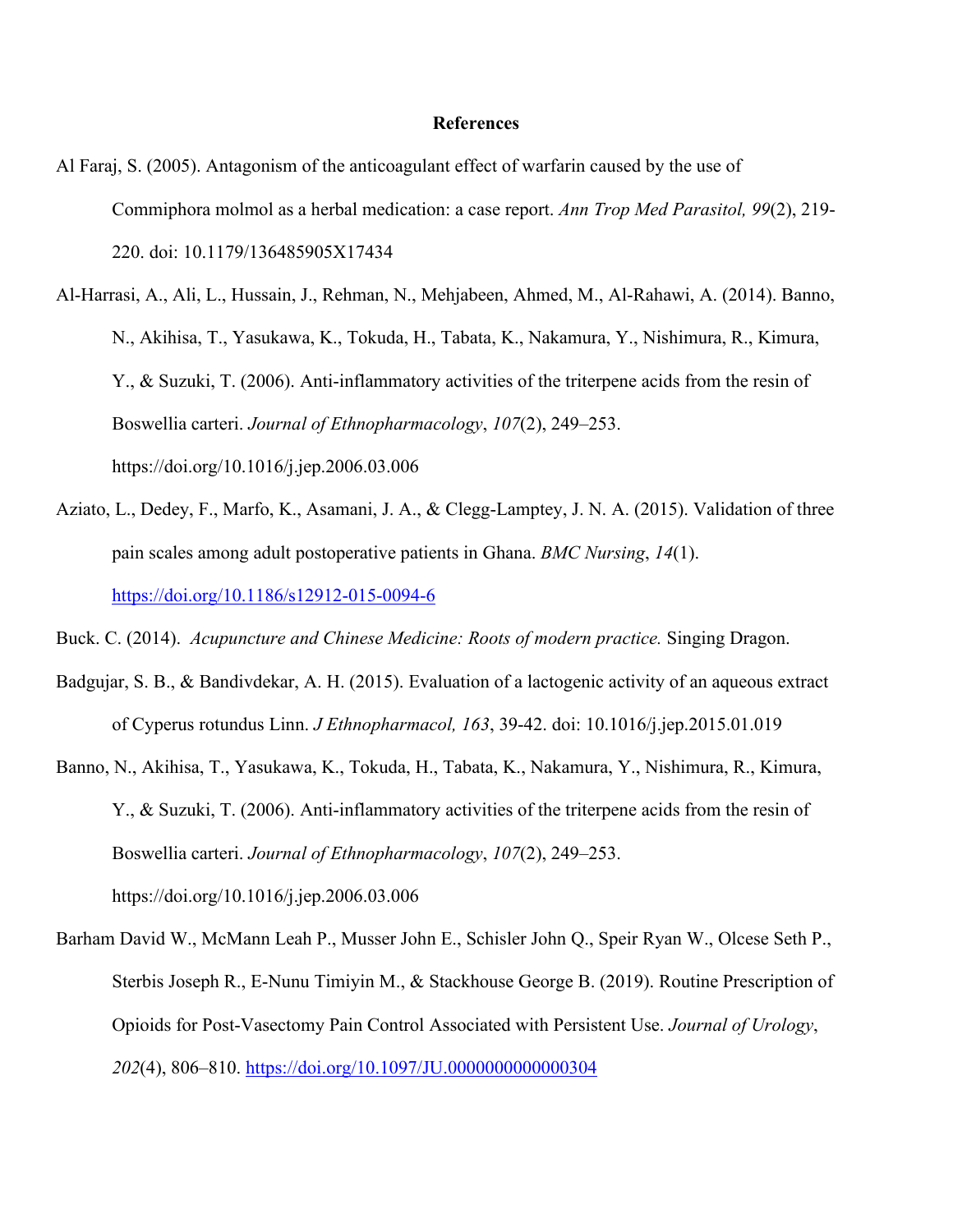- Brubaker, L., Kendall, L., Reina, E. (2016). Multimodal analgesia: A systematic review of local NSAIDs for non-ophthalmologic postoperative pain management. *International Journal of Surgery,* 32, 158-166. <https://doi.org/10.1016/j.ijsu.2016.07.003>
- Cantrill, S., [Brown,](https://www.ncbi.nlm.nih.gov/pubmed/?term=Brown%20MD%5BAuthor%5D&cauthor=true&cauthor_uid=23010181) M., [Carlisle,](https://www.ncbi.nlm.nih.gov/pubmed/?term=Carlisle%20RJ%5BAuthor%5D&cauthor=true&cauthor_uid=23010181) R., Delaney, K., [Hays,](https://www.ncbi.nlm.nih.gov/pubmed/?term=Hays%20DP%5BAuthor%5D&cauthor=true&cauthor_uid=23010181) D., Nelson, L., O'Connor, R., [Papa,](https://www.ncbi.nlm.nih.gov/pubmed/?term=Papa%20A%5BAuthor%5D&cauthor=true&cauthor_uid=23010181) A., [Sporer,](https://www.ncbi.nlm.nih.gov/pubmed/?term=Sporer%20KA%5BAuthor%5D&cauthor=true&cauthor_uid=23010181) K., Todd, K., Whitson, R. (2012). Clinical policy: Critical issues in the prescribing of opioids for adult patients in the emergency department. [American College of Emergency](https://www.ncbi.nlm.nih.gov/pubmed/?term=American%20College%20of%20Emergency%20Physicians%20Opioid%20Guideline%20Writing%20Panel%5BCorporate%20Author%5D)  Physicians Opioid [Guideline Writing Panel.](https://www.ncbi.nlm.nih.gov/pubmed/?term=American%20College%20of%20Emergency%20Physicians%20Opioid%20Guideline%20Writing%20Panel%5BCorporate%20Author%5D) Ann Emergency Med: Oct;60(4):499-525. doi: 10.1016/j.annemergmed.2012.06.013
- Cao, B., Wei, X.-C., Xu, X.-R., Zhang, H.-Z., Luo, C.-H., Feng, B., Xu, R.-C., Zhao, S.-Y., Du, X.-J., Han, L., & Zhang, D.-K. (2019). Seeing the Unseen of the Combination of Two Natural Resins, Frankincense and Myrrh: Changes in Chemical Constituents and Pharmacological Activities. *Molecules*, *24*(17). https://doi.org/10.3390/molecules24173076
- Chang, S., Yang, Z., Han, N., Liu, Z., & Yin, J. (2018). The antithrombotic, anticoagulant activity and toxicity research of ambinine, an alkaloid from the tuber of Corydalis ambigua var. amurensis. *Regul Toxicol Pharmacol, 95*, 175-181. doi: 10.1016/j.yrtph.2018.03.004
- Chang, W. (1999). *Reference guide to standard Chinese herbal formulations.* Rowland Heights, CA: Institute of Acupuncture & Chinese Medicine.
- Chen, J. & Chen, T. (2001). *Chinese Medical Herbology and Pharmacology.* City of Industry, CA: Art of Medicine Press, Inc.
- Choi, J.-G., Kang, S.-Y., Kim, J.-M., Roh, D.-H., Yoon, S.-Y., Park, J. B., Lee, J.-H., & Kim, H.-W. (2012). Antinociceptive Effect of Cyperi rhizoma and Corydalis tuber Extracts on Neuropathic Pain in Rats. *The Korean Journal of Physiology & Pharmacology : Official Journal of the*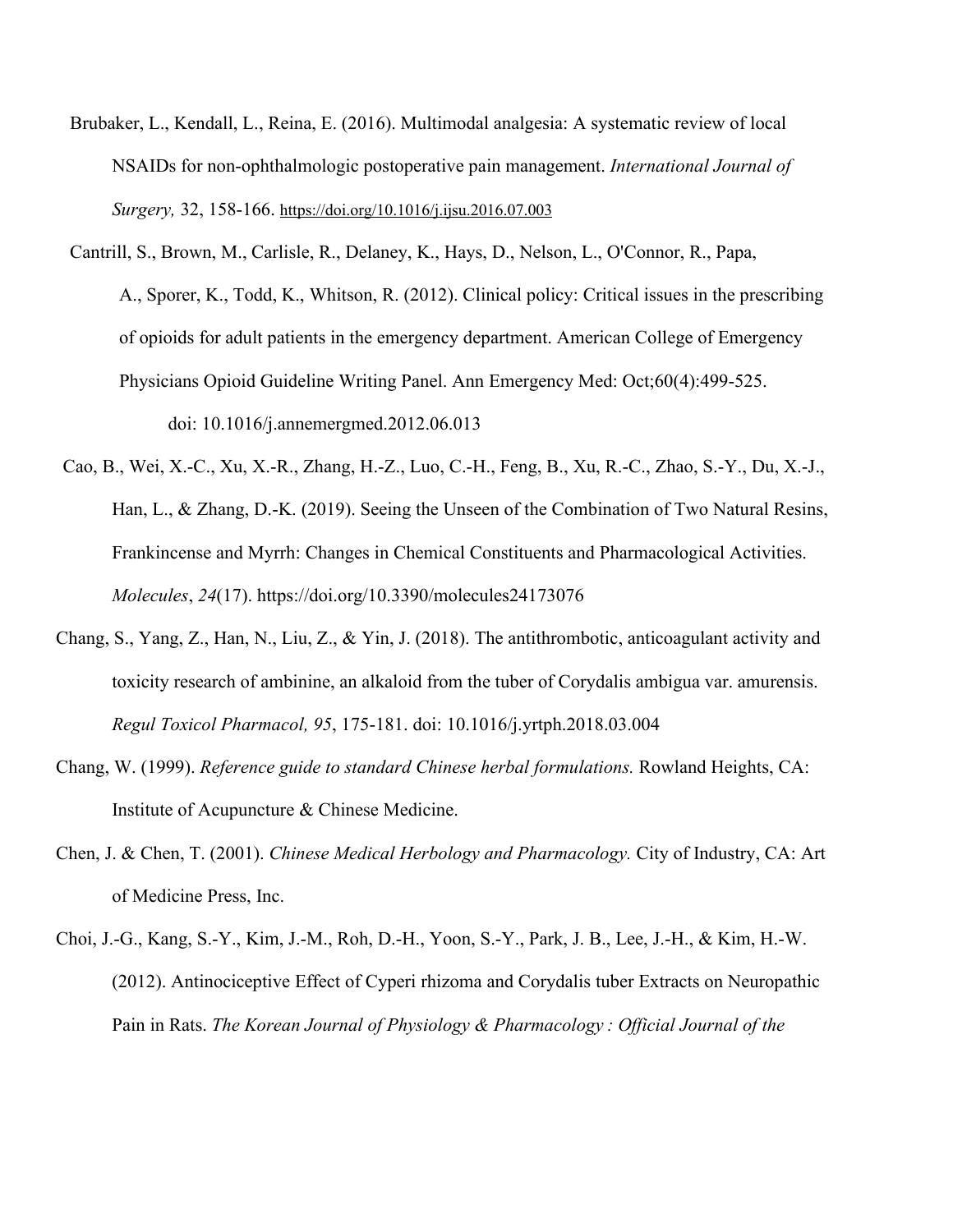*Korean Physiological Society and the Korean Society of Pharmacology*, *16*(6), 387–392. https://doi.org/10.4196/kjpp.2012.16.6.387

- Haffor, A.-S. A. (2010). Effect of myrrh (Commiphora molmol) on leukocyte levels before and during healing from gastric ulcer or skin injury. *Journal of Immunotoxicology*, *7*(1), 68–75. https://doi.org/10.3109/15476910903409835
- Hedegaard, H., Miniño, A., Warner, M. (2018). Drug overdose deaths, 1999-2017. *NCHS Data Brief,*  No. 329, November 2018.
- Hu, D., Wang, C., Li, F., Su, S., Yang, N., Yang, Y., Zhu, C., Shi, H., Yu, L., Geng, X., Gu, L., Yuan, X., Wang, Z., Yu, G., & Tang, Z. (2017). A Combined Water Extract of Frankincense and Myrrh Alleviates Neuropathic Pain in Mice via Modulation of TRPV1. *Neural Plasticity*, *2017*. https://doi.org/10.1155/2017/3710821
- Keller, S., Bann, C., Dodd, S., Schein, J., Mendoza, T., & Cleeland, C. (2004). Validity of the Brief Pain Inventory for Use in Documenting the Outcomes of Patients With Noncancer Pain. *The Clinical Journal of Pain*, *20*(5), 309–318.
- Maciocia, G. (1989). *The foundations of Chinese Medicine.* Elsevier.
- Milic, N., Milosevic, N., Golocorbin Kon, S., Bozic, T., Abenavoli, L., & Borrelli, F. (2014). Warfarin interactions with medicinal herbs. *Nat Prod Commun, 9*(8), 1211-1216.
- Ni, X., Suhail, M. M., Yang, Q., Cao, A., Fung, K. M., Postier, R. G., . . . Lin, H. K. (2012). Frankincense essential oil prepared from hydrodistillation of Boswellia sacra gum resins induces human pancreatic cancer cell death in cultures and in a xenograft murine model. *BMC Complement Altern Med, 12*, 253. doi: 10.1186/1472-6882-12-253
- Pogatzki-Zahn, E., Segelcke, D., & Schug, A. (2017). "Postoperative pain-from mechanisms to treatment." Pain Rep **2**(2): e588.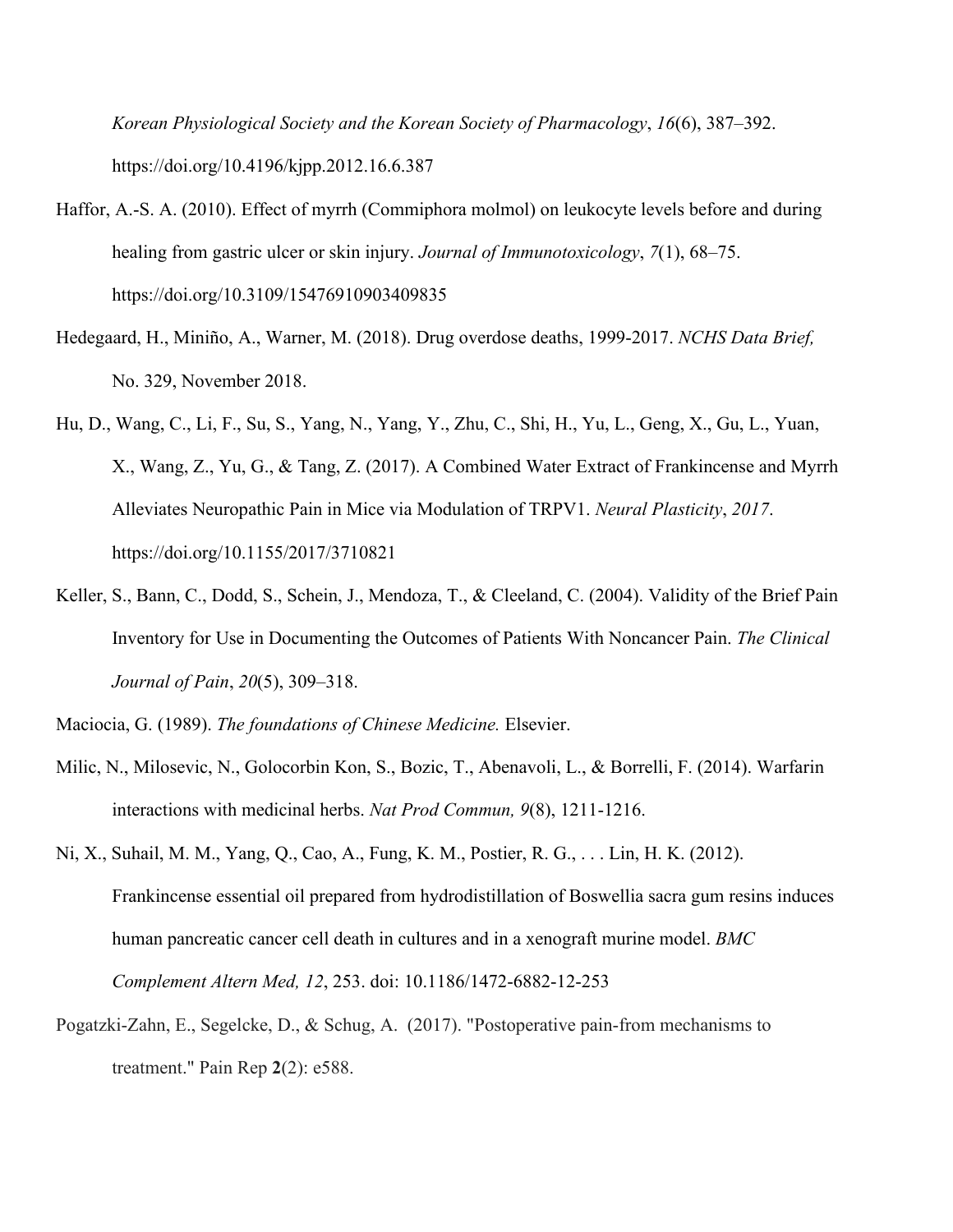- Scheid, V., Bensky, D., Ellis, A., Randall, B. (2009). *Chinese herbal medicine: Formulas & Strategies.*  Eastland Press.
- Shah, A., Hayes, C. J., & Martin, B. C. (2017). Characteristics of Initial Prescription Episodes and Likelihood of Long-Term Opioid Use — United States, 2006–2015. *MMWR. Morbidity and Mortality Weekly Report*, *66*(10), 265–269. https://doi.org/10.15585/mmwr.mm6610a1
- Shalaby, M. A., & Hammouda, A. A.-E. (2014). Analgesic, anti-inflammatory and anti-hyperlipidemic activities of Commiphora molmol extract (Myrrh). *Journal of Intercultural Ethnopharmacology*, *3*(2), 56–62. https://doi.org/10.5455/jice.20140130015014
- Su, S., Hua, Y., Wang, Y., Gu, W., Zhou, W., Duan, J., Jiang, H., Chen, T., Tang, Y. (2012). Evaluation of the anti-inflammatory and analgesic properties of individual and combined extracts from Commiphora *myrrha*, and Boswellia carterii. *Journal of Ethnopharmacology: 139*, 649–656.
- Uddin, S. J., Mondal, K., Shilpi, J. A., & Rahman, M. T. (2006). Antidiarrhoeal activity of Cyperus rotundus. *Fitoterapia, 77*(2), 134-136. doi: 10.1016/j.fitote.2004.11.011
- Wang, L., Zhang, Y., Wang, Z., Gong, N., Kweon, T. D., Vo, B., Wang, C., Zhang, X., Chung, J. Y., Alachkar, A., Liang, X., Luo, D. Z., & Civelli, O. (2016). The Antinociceptive Properties of the Corydalis yanhusuo Extract. *PLoS ONE*, *11*(9). https://doi.org/10.1371/journal.pone.0162875
- Wen, C., Wu, L., Ling, H., & Li, L. (2007). Salutary effects of Corydalis yanhusuo extract on cardiac hypertrophy due to pressure overload in rats. *J Pharm Pharmacol, 59*(8), 1159-1165. doi: 10.1211/jpp.59.8.0015
- West, S. G., Finch, J. F., and Curran, P. J. (1995). Structural equation models with non-normal variables: problems and remedies. In R. J. Hoyle (Ed.), *Structural equation modeling: Concepts, issues and applications,* 56-75. Thousand Oaks, CA: Sage Publications, Inc.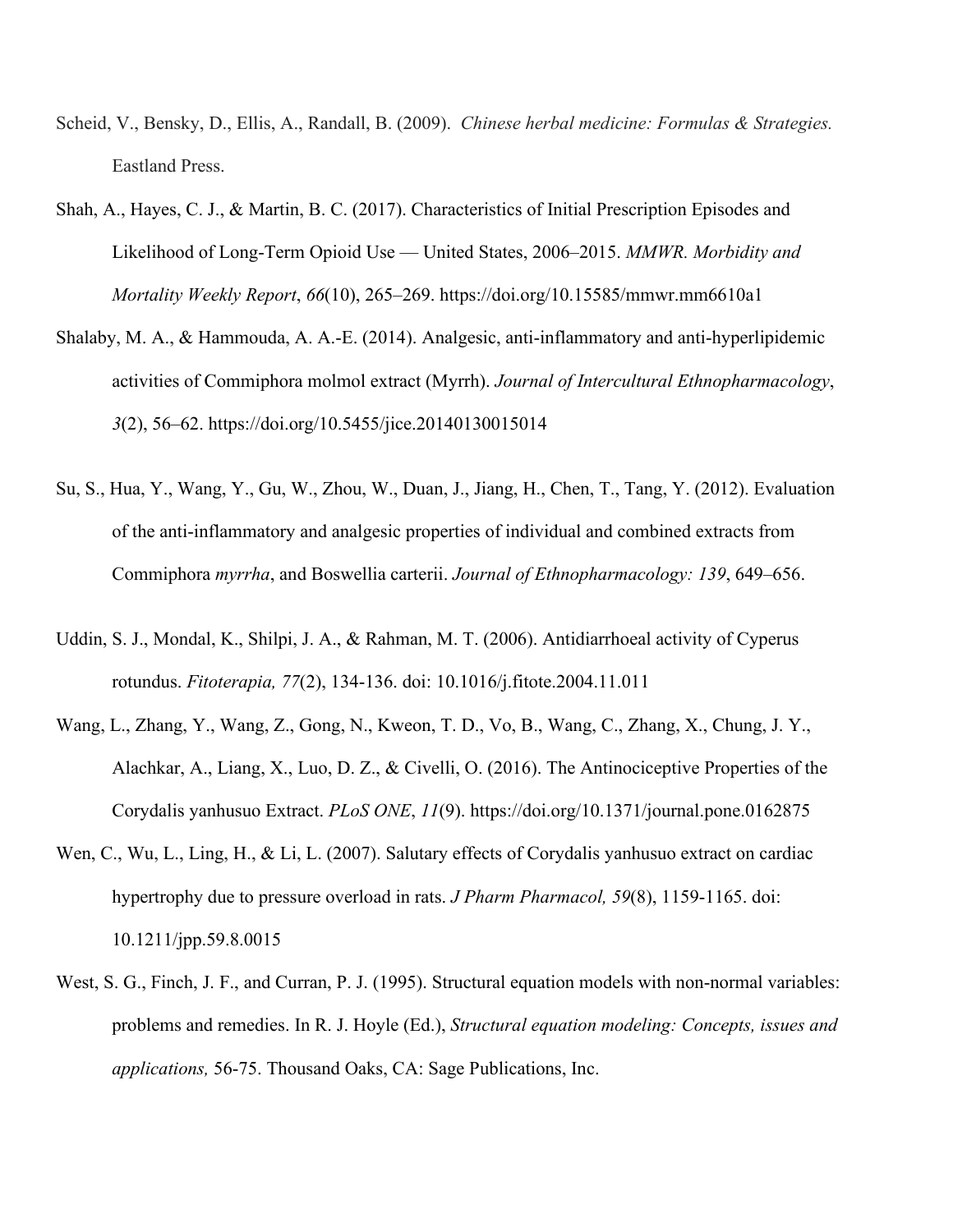- Wong, K. & Wu, L. (1977). *History of Chinese Medicine.* Taipei, Republic of China: Southern Materials Center.
- Yeung, W. F., Chung, K. F., Ng, K. Y., Yu, Y. M., Ziea, E. T., & Ng, B. F. (2014). A meta-analysis of the efficacy and safety of traditional Chinese medicine formula Ganmai Dazao decoction for depression. *Journal of Ethnopharmacology, 153*(2), 309-317. doi: 10.1016/j.jep.2014.02.046
- Yin, Z.-Y., Li, L., Chu, S.-S., Sun, Q., Ma, Z.-L., & Gu, X.-P. (2016). Antinociceptive effects of dehydrocorydaline in mouse models of inflammatory pain involve the opioid receptor and inflammatory cytokines. *Scientific Reports*, *6*. https://doi.org/10.1038/srep27129
- Zhang, Y., Wang, C., Wang, L., Parks, G., Zhang, X., Guo, Z., Ke, Y., Li, K., Kim, M., Vo, B., Borrelli, E., Ge, G., Yang, L., Wang, Z., Garcia-Fuster, M., Luo, Z., Liang, X., Civelli, O. (2014). A novel analgesic isolated from a traditional Chinese medicine*. Curr Biol*, 24(2): p. 117-23. doi:10.1016/j.cub.2013.11.039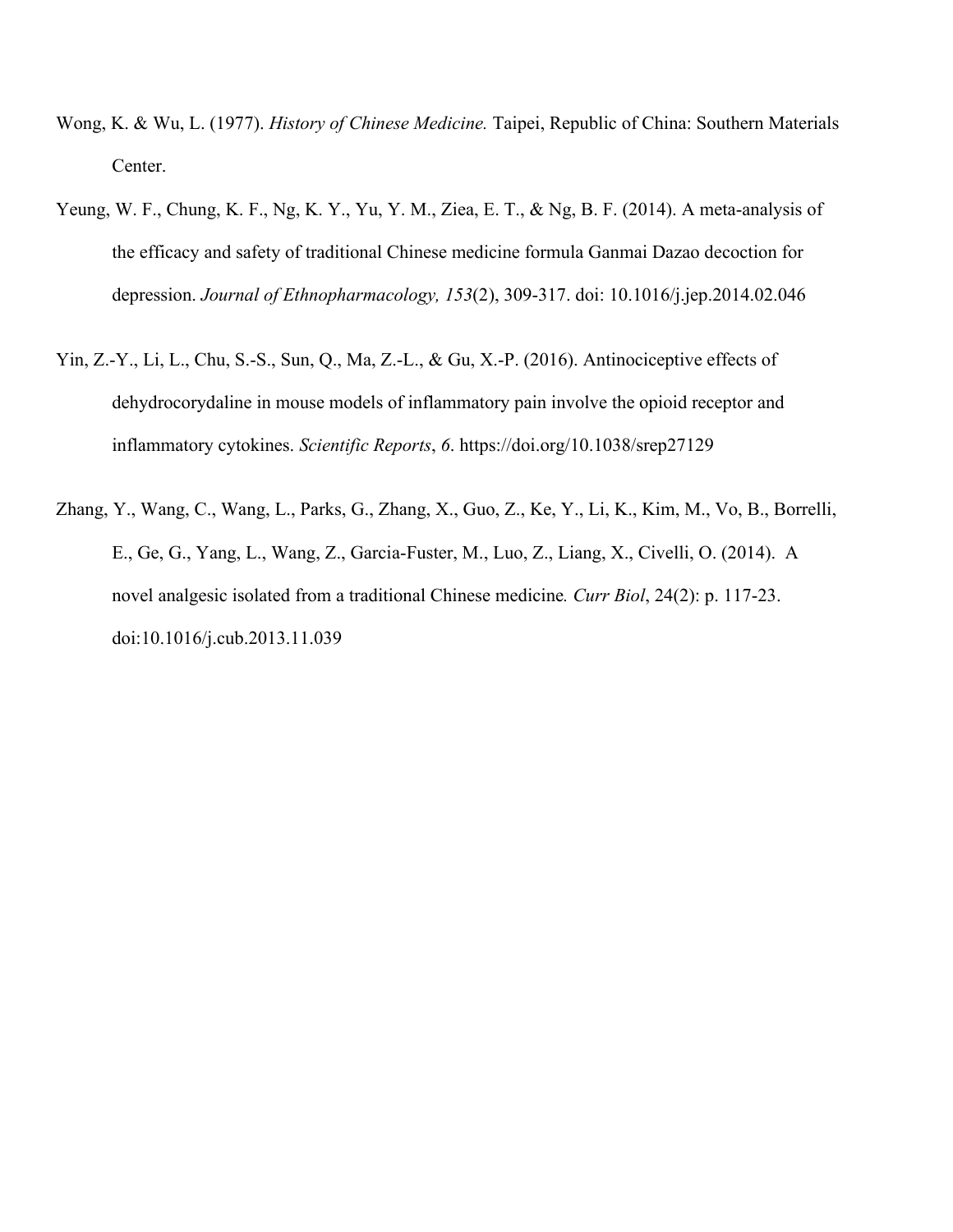# **Appendix A: Pain Pill Score Sheet**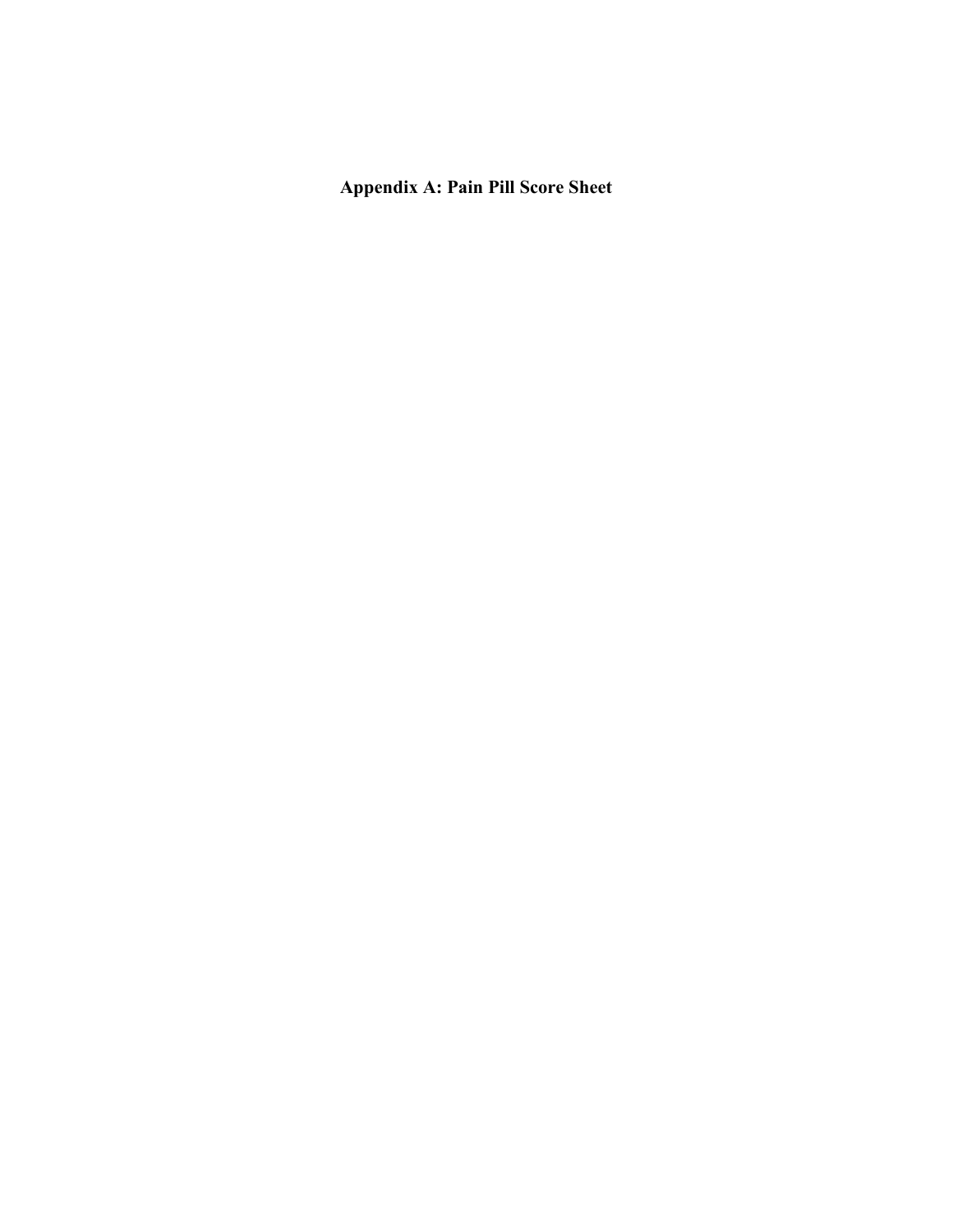Subject ID #: Today's date Date of Operation:

**1. Please circle the number on a scale from 0 to 10 that best describes your average pain over the past 24 hours:**



**2. If you've taken any pain medications in the past 24 hours, please indicate the type, dosage, and quantity:** 

| <b>Pain Medication Type</b>                       | Dose $(mg)$ | # $pills$ |
|---------------------------------------------------|-------------|-----------|
| Acetaminophen (e.g., Tylenol):                    |             |           |
| Ibuprofen, Naproxen (e.g., Advil, Motrin, Aleve): |             |           |
| Tramadol (Ultram):                                |             |           |
| Codeine (e.g., Tylenol with codeine):             |             |           |
| Hydrocodone (e.g., Norco, Vicodin):               |             |           |
| Oxycodone (e.g., Percocet):                       |             |           |
| Other:                                            |             |           |

**3. Circle the % that describes how much pain relief these medications provided in the last 24 hours:**

|    | $0\%$        | 10%                                                                                                                                  | 20%            | 30%          | 40%                     | 50%            | 60% | 70%            | 80% | 90% | 100%                         |
|----|--------------|--------------------------------------------------------------------------------------------------------------------------------------|----------------|--------------|-------------------------|----------------|-----|----------------|-----|-----|------------------------------|
|    | No relief    |                                                                                                                                      |                |              |                         |                |     |                |     |     | <b>Complete relief</b>       |
| 4. |              | Please circle the number that best describes how, during the past 24 hours, pain has<br>interfered with your:<br>a. General activity |                |              |                         |                |     |                |     |     |                              |
|    | $\bf{0}$     | 1                                                                                                                                    | $\overline{2}$ | 3            | $\overline{4}$          | $5^{\circ}$    | 6   | $\overline{7}$ | 8   | 9   | 10                           |
|    |              | Does not interfere                                                                                                                   |                |              |                         |                |     |                |     |     | <b>Completely interferes</b> |
|    |              | b. Mood                                                                                                                              |                |              |                         |                |     |                |     |     |                              |
|    | $\mathbf{0}$ | 1                                                                                                                                    | $\overline{2}$ | $\mathbf{3}$ | $\overline{4}$          | 5 <sup>5</sup> | 6   | $\overline{7}$ | 8   | 9   | 10                           |
|    |              | Does not interfere                                                                                                                   |                |              |                         |                |     |                |     |     | <b>Completely interferes</b> |
|    |              | c. Sleep                                                                                                                             |                |              |                         |                |     |                |     |     |                              |
|    | $\bf{0}$     | $\mathbf{1}$                                                                                                                         | $\overline{2}$ | $\mathbf{3}$ | $\overline{\mathbf{4}}$ | $\overline{5}$ | 6   | 7              | 8   | 9   | 10                           |
|    |              | Does not interfere                                                                                                                   |                |              |                         |                |     |                |     |     | <b>Completely interferes</b> |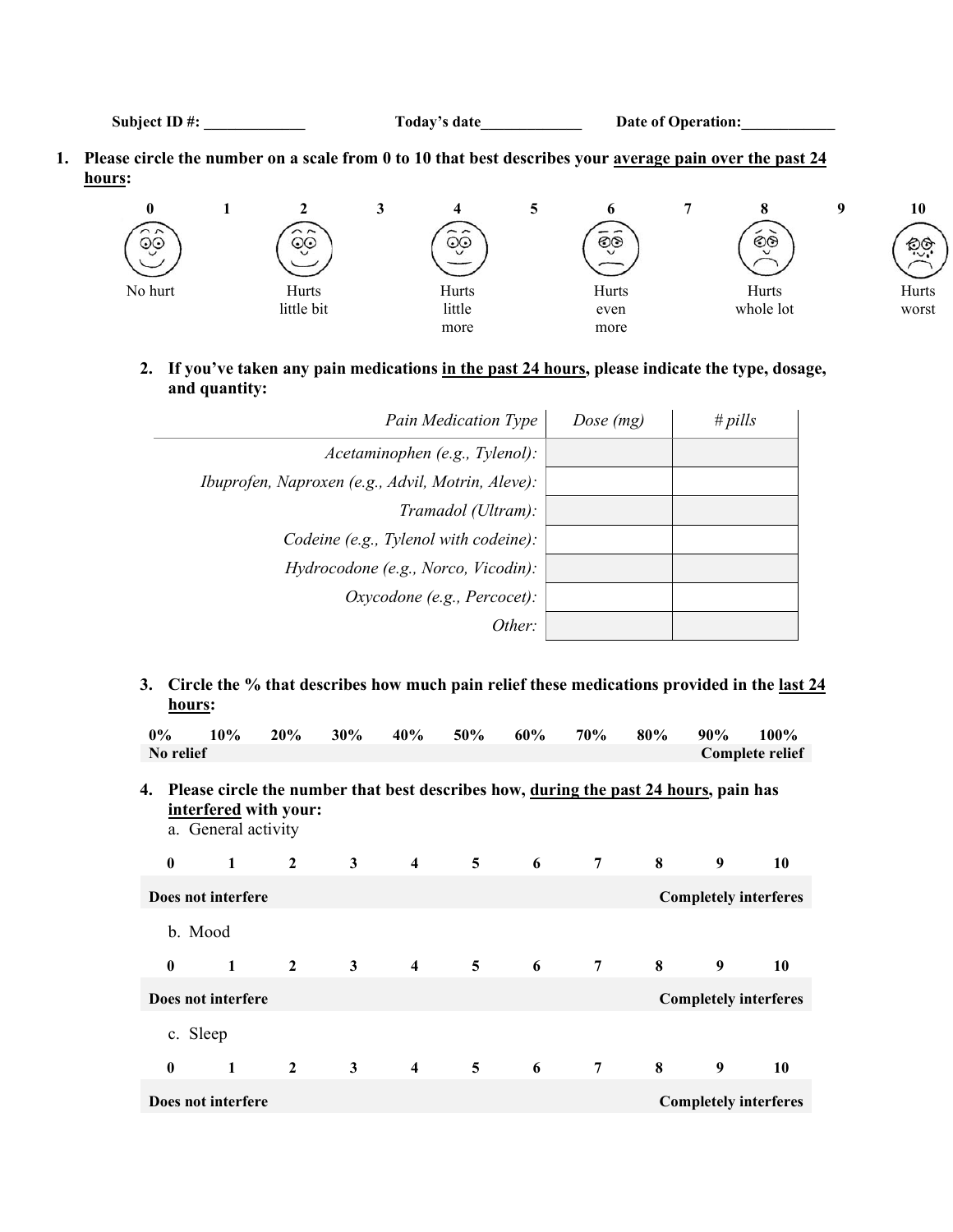| d. Enjoyment of life                               |              |                         |                         |   |            |                 |                |  |              |  |
|----------------------------------------------------|--------------|-------------------------|-------------------------|---|------------|-----------------|----------------|--|--------------|--|
|                                                    | $\mathbf{1}$ | $\overline{\mathbf{2}}$ | $\overline{\mathbf{3}}$ | 4 | $\sqrt{5}$ | $6\overline{6}$ | $\overline{7}$ |  | $\mathbf{o}$ |  |
| <b>Completely interferes</b><br>Does not interfere |              |                         |                         |   |            |                 |                |  |              |  |

# **REMINDER: PLEASE TAKE YOUR CAPSULES TONIGHT AND TOMORROW MORNING**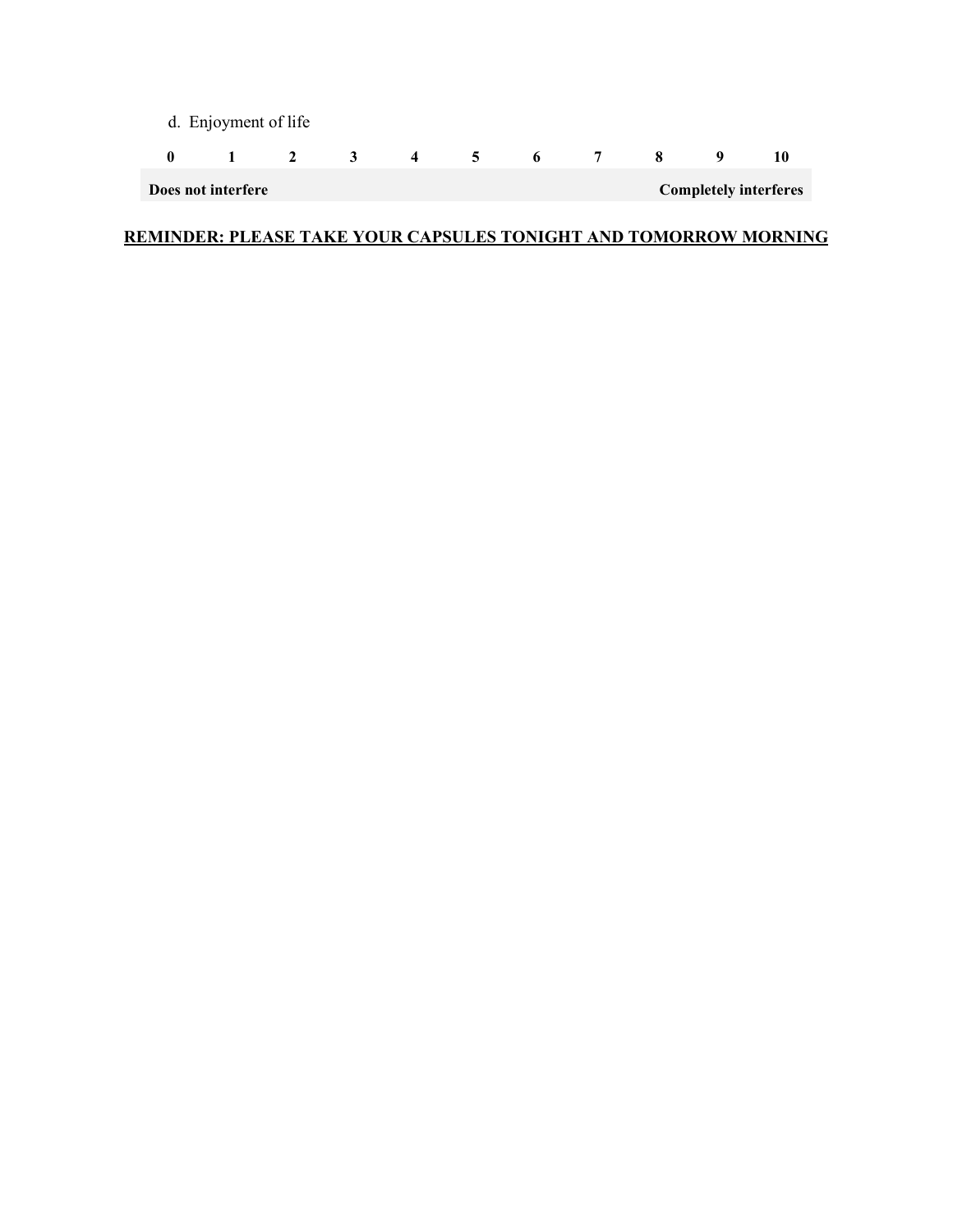**Appendix B: Informed Consent**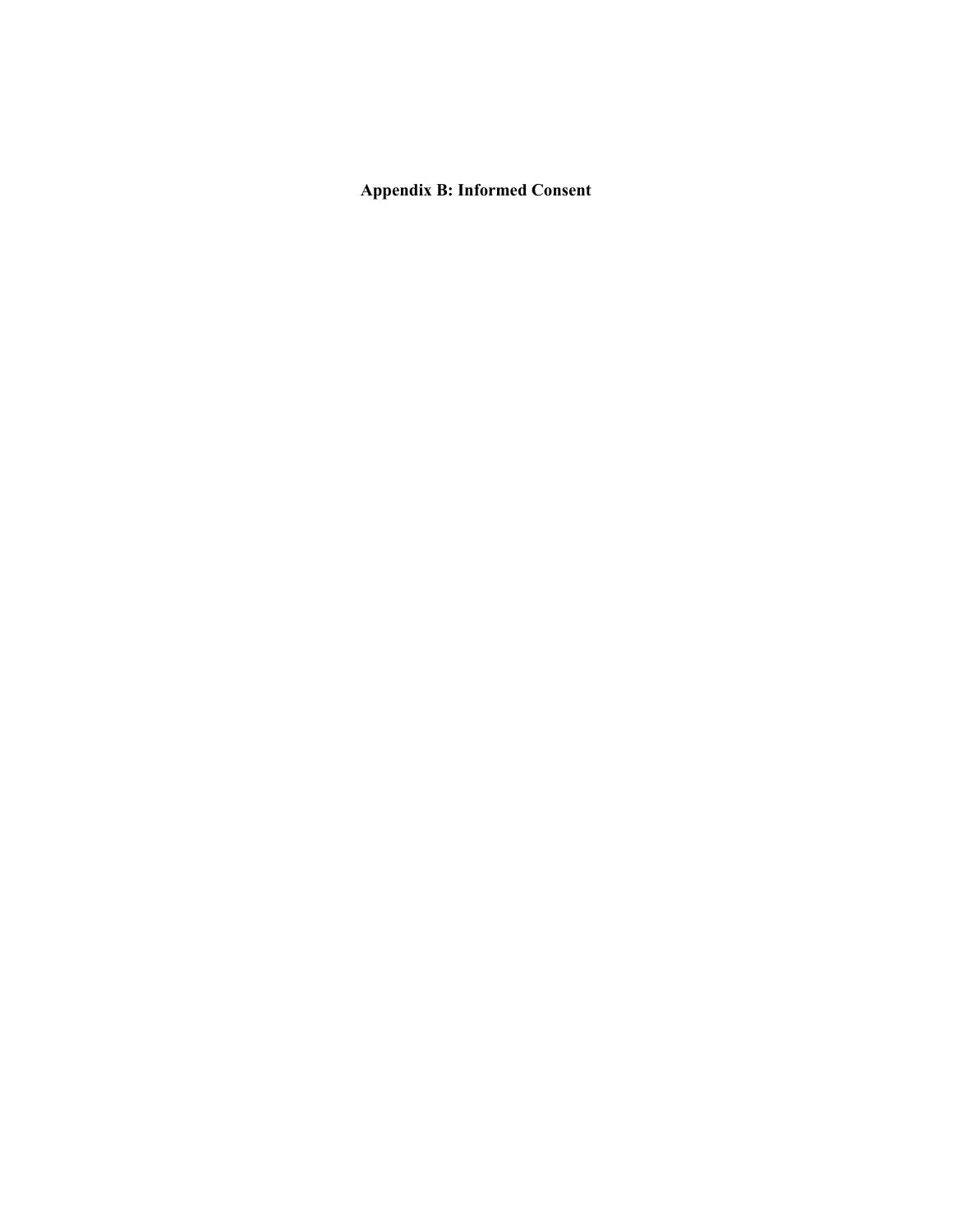#### **TITLE: NON-OPIOID, HERBAL FORMULA FOR POSTOPERATIVE PAIN**

### **SPONSORS: THE TUREK CLINICS; BEVERLY HILLS HERNIA CENTER**

#### **RESEARCH TEAM AND CONTACT INFORMATION:**

| Primary Investigator: Kristel Hart, L.Ac., Dipl. OM | khart.student@yosan.edu              | $(310) - 869 - 0712$ |
|-----------------------------------------------------|--------------------------------------|----------------------|
| Study Coordinator: Charles Herndon, BA, BS          | charles.herndon@ucla.edu             | $(415) - 515 - 8255$ |
| Study Coordinator: Isabel Capati RN, BSN.           | $info@$ beverlyhillsherniacenter.com | $(310) - 358 - 5020$ |
| Co-Investigator: Shirin Towfigh, MD                 |                                      |                      |
| Co-Investigator: Paul J. Turek, MD                  |                                      |                      |

#### **WHAT IS THE PURPOSE OF THE STUDY?**

This study evaluates the efficacy of a non-opioid based herbal formula for the management of postoperative pain. You are being asked to participate in the study because your surgeon has determined that you are a suitable candidate. Your participation in the study is entirely optional. If you choose not to participate in the study, your surgery will proceed as planned, however, no data will be collected on you for the purpose of the study nor will your surgeon provide you with research-related treatment.

This study will enroll up to 150 people.

### **WHAT WILL HAPPEN DURING THE STUDY?**

This section provides an overview of what will happen during your participation in this study. Please consider this information alongside the flowchart that is provided in Appendix A.

#### **Screening and Data Collection:**

If you choose to participate in this study, you will go through an initial screening process in order to determine your eligibility. If you meet all of the criteria and agree to participate, you will be enrolled in the study. You will be asked for some information, including your date of birth, gender, height, weight, current pain medications, current medical problems, and overall health. You will also be asked for your phone number and email so that the study coordinator can reach you for telephone check-ins and any other information necessary for the study.

Once this information is collected, you will be provided with a numbered bottle containing capsules that are composed of either the herbal formulation or an inactive formulation. Neither you nor the research team will know the composition of the capsules that you have been provided. The composition of the numbered bottles assigned to participants will only be learned by the research team upon the completion of the study. You will be asked to take the capsules twice daily, beginning three days before the date of your operation and continuing for five days afterward. You will not take the capsules on the morning of the day of your operation, but will start taking the capsules the evening of the day of your operation. In conjunction with the capsule regimen, you will be provided with a conventional pain medication prescription to aid (if necessary) in postoperative pain management.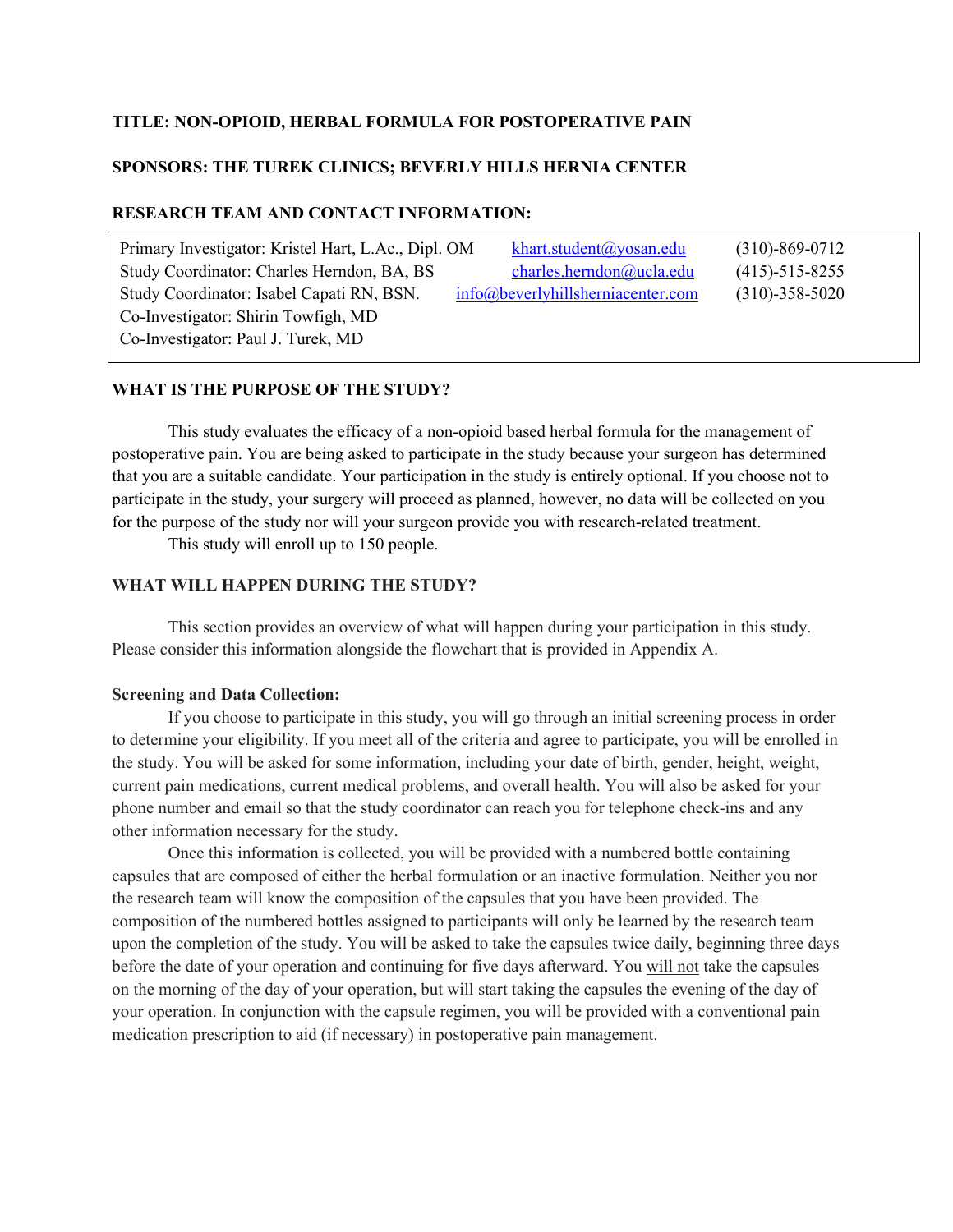#### **Pain Journal:**

You will be asked to complete a daily pain journal beginning the evening of the day of your operation and continuing daily for five days after your operation. This questionnaire asks you to rate any physical pain related to your operation that you may experience, as well as how that pain affects your general activity, mood, sleep, and enjoyment of life. If you took any pain medication (aside from the capsules) to aid in your pain management that day, you will record the type and quantity of that medication daily. When the last pain journal is completed, you will be asked to return them all to your surgeon's office.

#### **Phone Calls/Text Messages:**

The study coordinator will reach you by phone on each of the three days before your operation. Then you will receive a text message on the day of your operation and daily for the next five days. These communications are made to address any questions or concerns you have about the research study. The conversation also confirms with the study coordinator that you are completing the pain journal as well as taking the herbal formulation as scheduled. These conversations may take up to 5 minutes to complete.

#### **WHAT ARE THE RISKS AND BENEFITS?**

This section discusses possible risks and discomforts we anticipate you may experience related to the study.

#### **Data Collection:**

This study will need to collect your private health information as well as your responses to the daily pain journal. We do not expect that this data collection will increase any risk to you. The only foreseeable risk associated with data collection is unauthorized access to your personal health and contact information; however, the research team will make every effort to minimize this risk. For instance, the pain journal will be labeled with a unique study number that will link your identity so that only the research team can identify you.

#### **Treatment:**

Your participation in this study will not affect the method or type of surgery that you need. Additionally, we do not expect the herbal formulation to lead to any complications before, during, or after your surgical operation. The safety of the study's herbs has been confirmed by several clinical trials and toxicity studies. There are, however, case reports and laboratory findings suggesting that the study's herbal regimen may increase the risk of bleeding during surgery and/or could cause nausea, stomach upset or loose stools. Even though these cases are exceedingly rare, the study asks that you take precaution and do not take the herbal formulation on the morning of the day of your operation.

#### **ARE THERE ANY BENEFITS IN TAKING PART IN THE STUDY?**

Taking part in this study is completely voluntary and compensation will not be provided. You may potentially benefit from decreased postoperative pain as well as decreased reliance on conventional pain medications for pain management. Your participation in this study may indirectly benefit future patients by aiding in the development of non-opioid alternatives in the treatment of acute postoperative pain.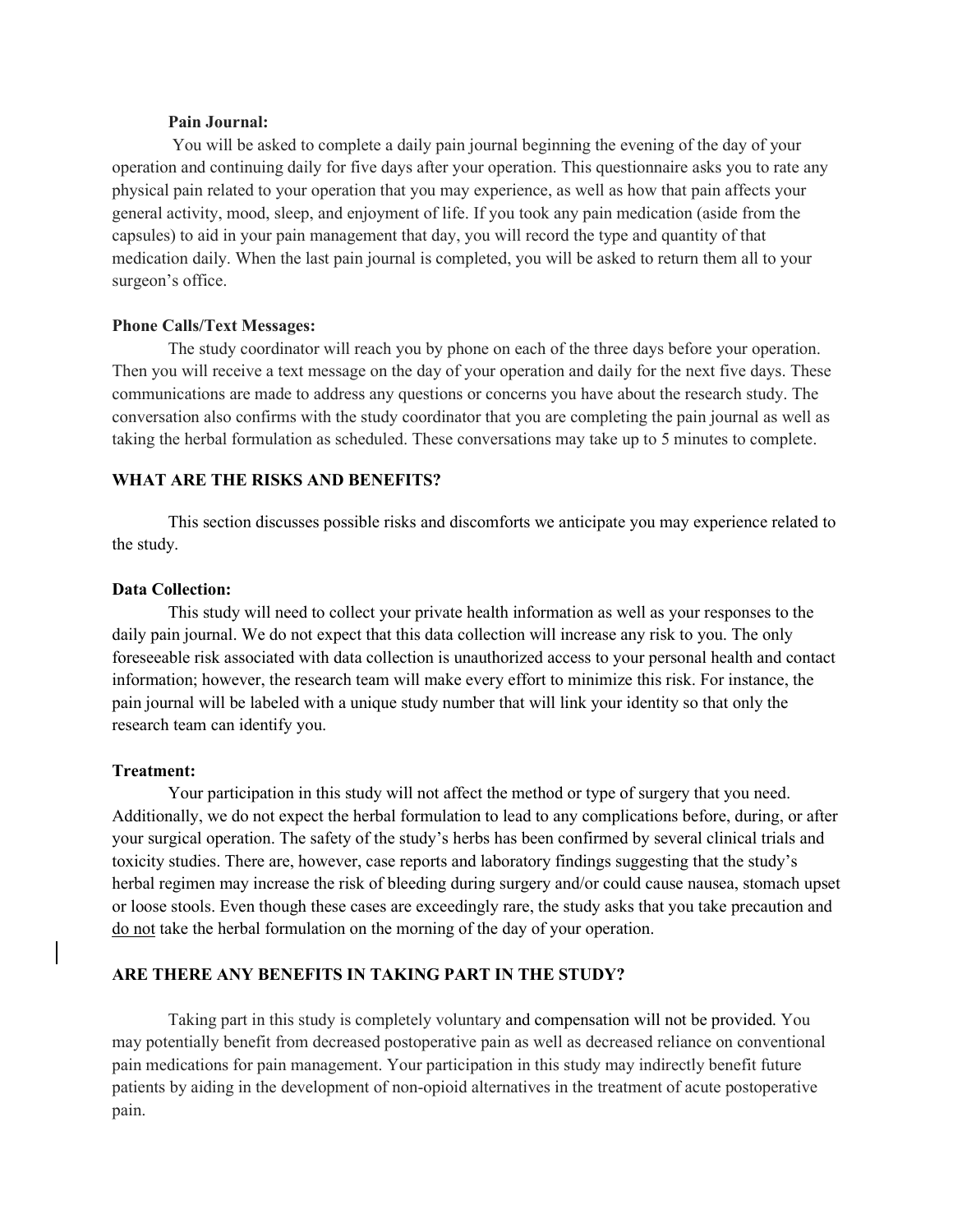#### **WHY WOULD MY PARTICIPATION BE STOPPED?**

Your participation in this study may be stopped at any time by the research team without your consent for any reason, including:

- The study has been stopped or suspended
- Funding for the study is reduced or withdrawn
- You do not consent to continue in the study after being told of changes in protocol that may affect you
- You do not follow the study operations
- You become aware, either intentionally or inadvertently, of the composition of your provided tablets

If you decide to participate in the study, you will be asked to adhere to all instructions issued by the research team. These include:

- Reporting any medications or medical problems
- Daily completion of the pain journal and returning the completed pain journal to your surgeon's office
- Taking the herbal formulation according to schedule
- Completing telephone check-ins to confirm that you are completing the regimen and journal

## **WHO DO I ASK TO LEARN MORE?**

For questions concerning the study's design and protocol as well as your role in the study, you may reach the primary investigator or study coordinators whose contact information is provided on page one of this form. For questions on your rights as a participant, please contact the Yo San University of Traditional Chinese Medicine Institutional Review Board at irb@yosan.edu.

Statement of Consent: I have read the above information and have received answers to any questions I asked. I consent to take part in the study.

## **Signature by the Participant:**

Printed Name of Participant Signature of Participant Date

## **Signature by the Researcher Obtaining Consent:**

I attest that all elements have been discussed fully in non-technical terms with the subject. I further attest that all questions asked by the subject were answered to the best of my knowledge.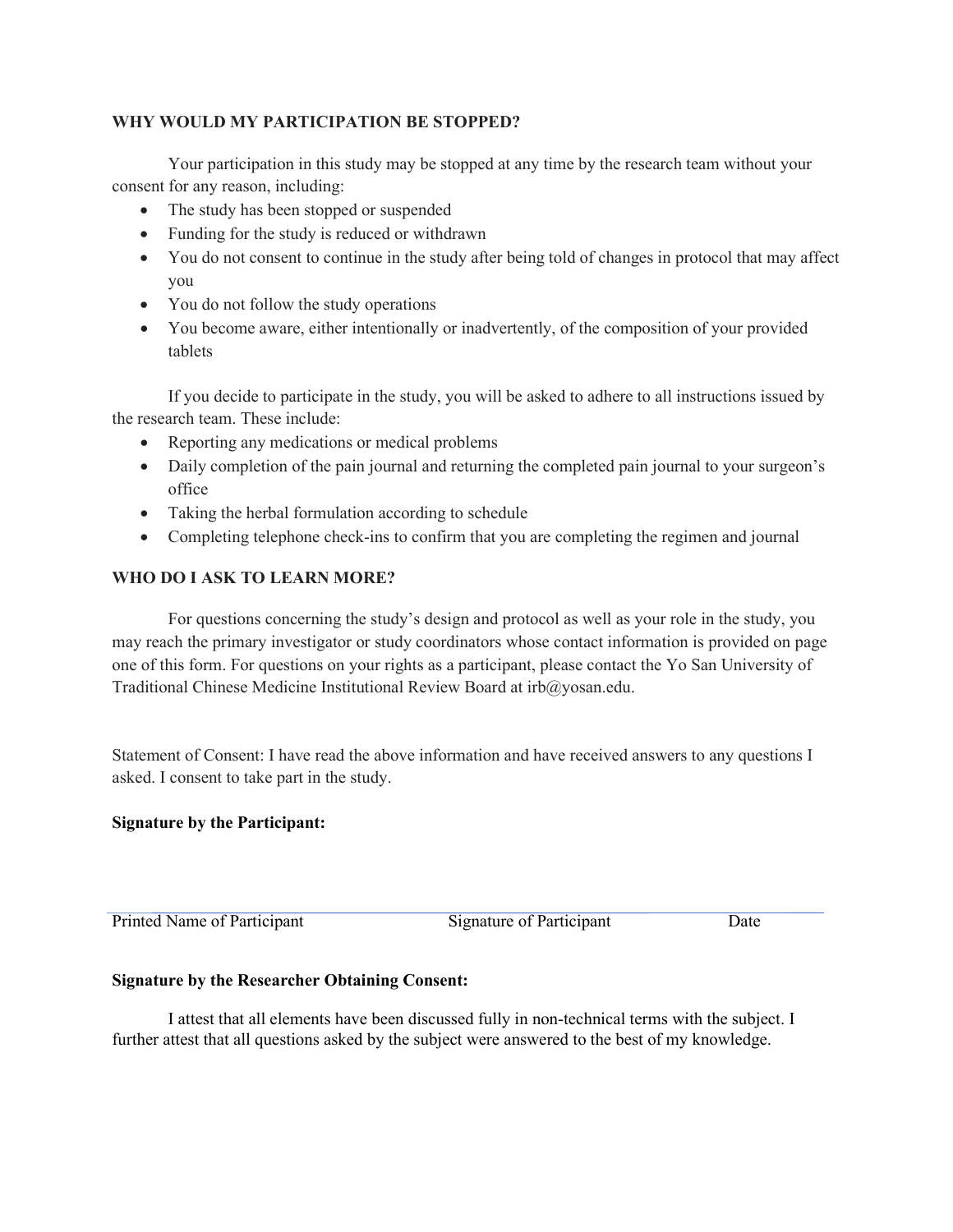Printed Name of Researcher Signature of Researcher Date

*This consent form will be kept by the research team for at least three years beyond the end of the study. You will be provided a copy of the consent form for your own records.*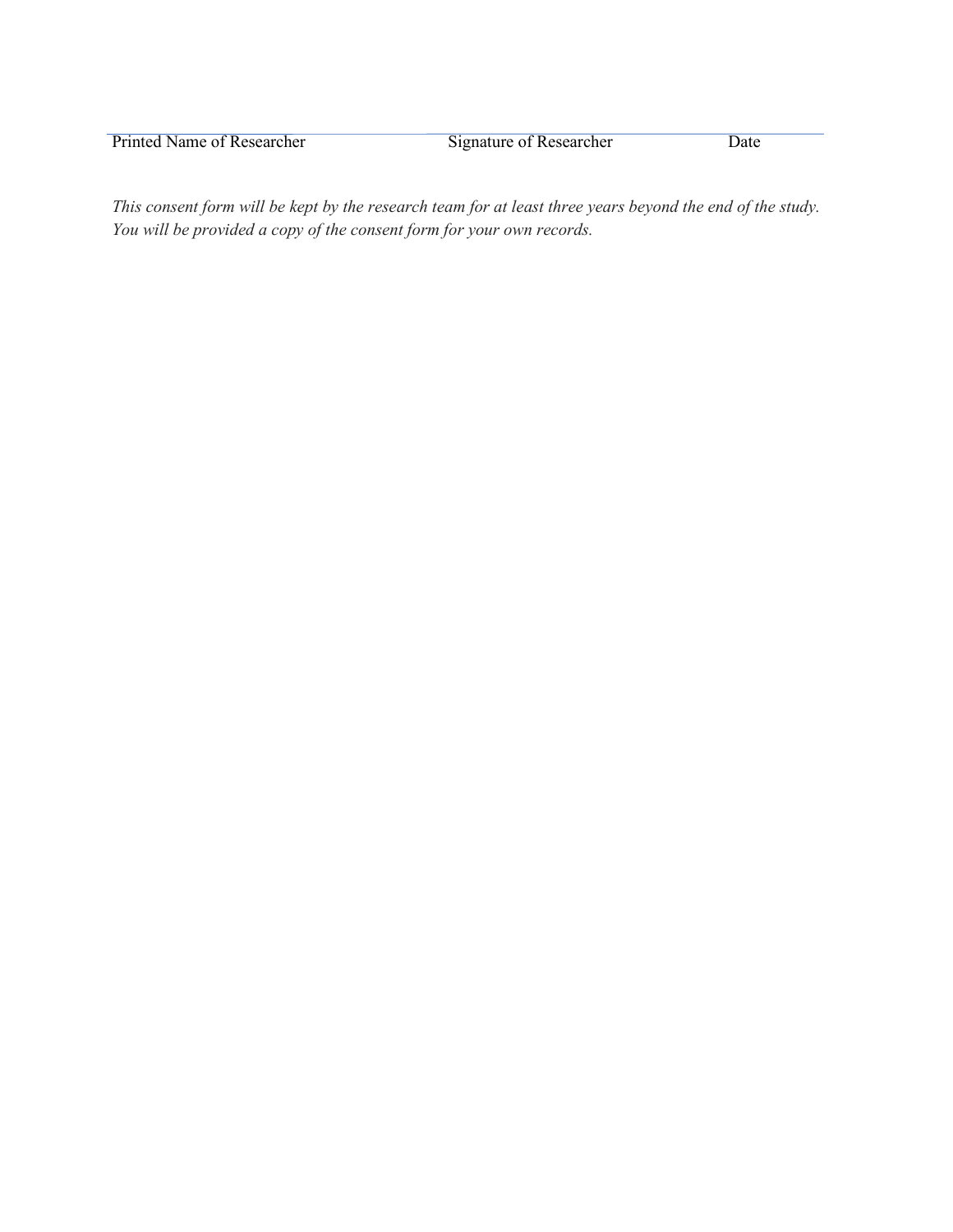# **Appendix A**

Flowchart of Study: Schedule of when the herbal formula is taken as well as when the pain journal and phone/text are to be completed.

| Pre-Operative  |                      |                         |                              |                   |
|----------------|----------------------|-------------------------|------------------------------|-------------------|
| Appointment    |                      |                         |                              |                   |
| 3 Days Before  | $\Box$ Take Capsules | $\Box$ Take Capsules PM |                              | $\Box$ Phone Call |
| Surgery        | AM                   |                         |                              |                   |
| 2 Days Before  | $\Box$ Take Capsules | $\Box$ Take Capsules PM |                              | $\Box$ Phone Call |
| Surgery        | AM                   |                         |                              |                   |
| 1 Day Before   | $\Box$ Take Capsules | □Take Capsules PM       |                              | $\Box$ Phone Call |
| Surgery        | AM                   |                         |                              |                   |
| Day of Surgery | NO CAPSULES          | $\Box$ Take Capsules PM | □Complete Pain Journal       | $\Box$ Text msg   |
|                | AM                   |                         |                              |                   |
| 1 Day After    | $\Box$ Take Capsules | $\Box$ Take Capsules PM | $\Box$ Complete Pain Journal | $\Box$ Text msg   |
| Surgery        | AM                   |                         |                              |                   |
| 2 Days After   | $\Box$ Take Capsules | $\Box$ Take Capsules PM | $\Box$ Complete Pain Journal | $\Box$ Text msg   |
| Surgery        | AM                   |                         |                              |                   |
| 3 Days After   | $\Box$ Take Capsules | $\Box$ Take Capsules PM | □ Complete Pain Journal      | $\Box$ Text msg   |
| Surgery        | AM                   |                         |                              |                   |
| 4 Days After   | $\Box$ Take Capsules | $\Box$ Take Capsules PM | $\Box$ Complete Pain Journal | $\Box$ Text msg   |
| Surgery        | AM                   |                         |                              |                   |
| 5 Days After   | $\Box$ Take Capsules | $\Box$ Take Capsules PM | $\Box$ Complete Pain Journal | $\Box$ Text msg   |
| Surgery        | AM                   |                         |                              |                   |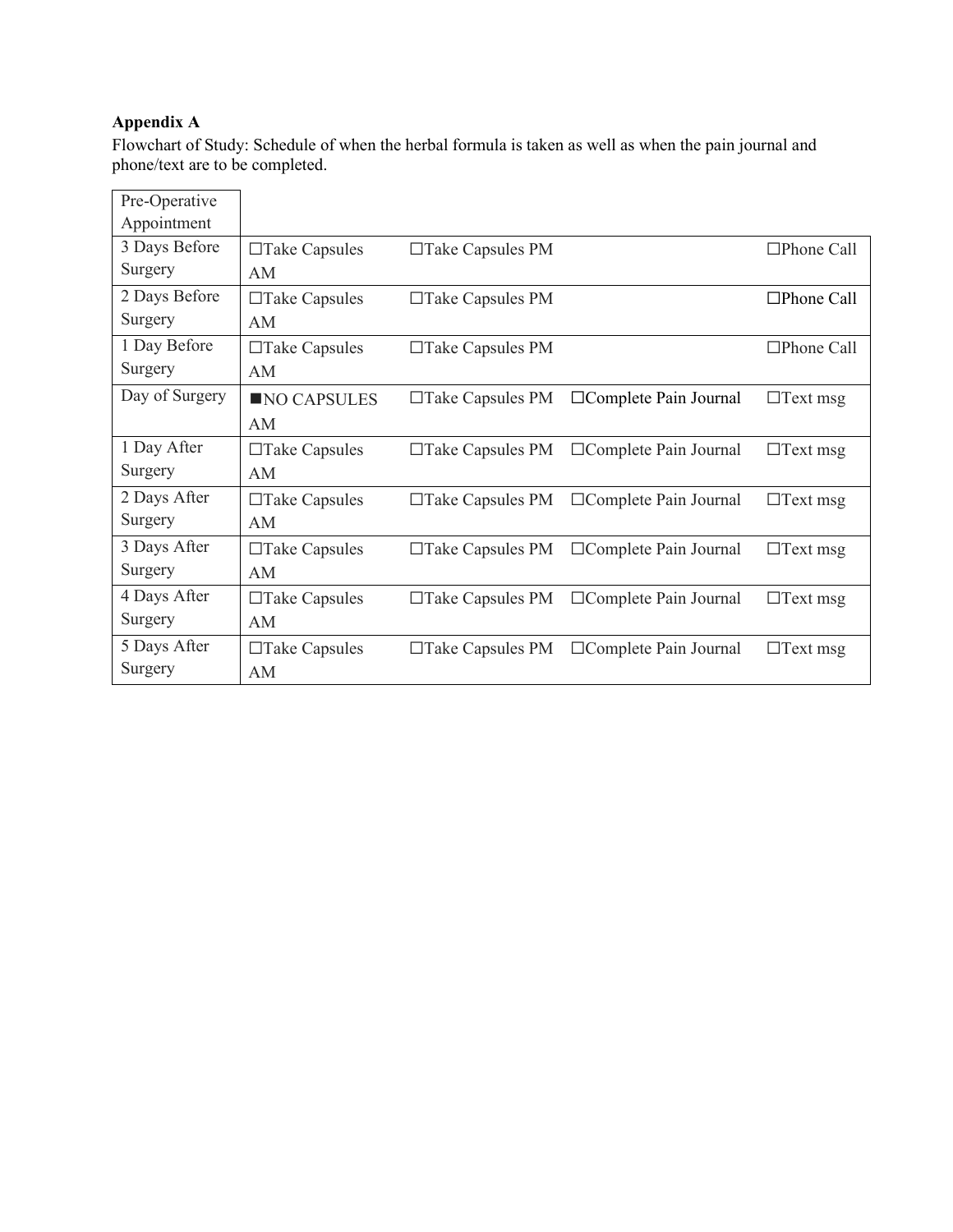# **Appendix C: HIPAA Authorization Form**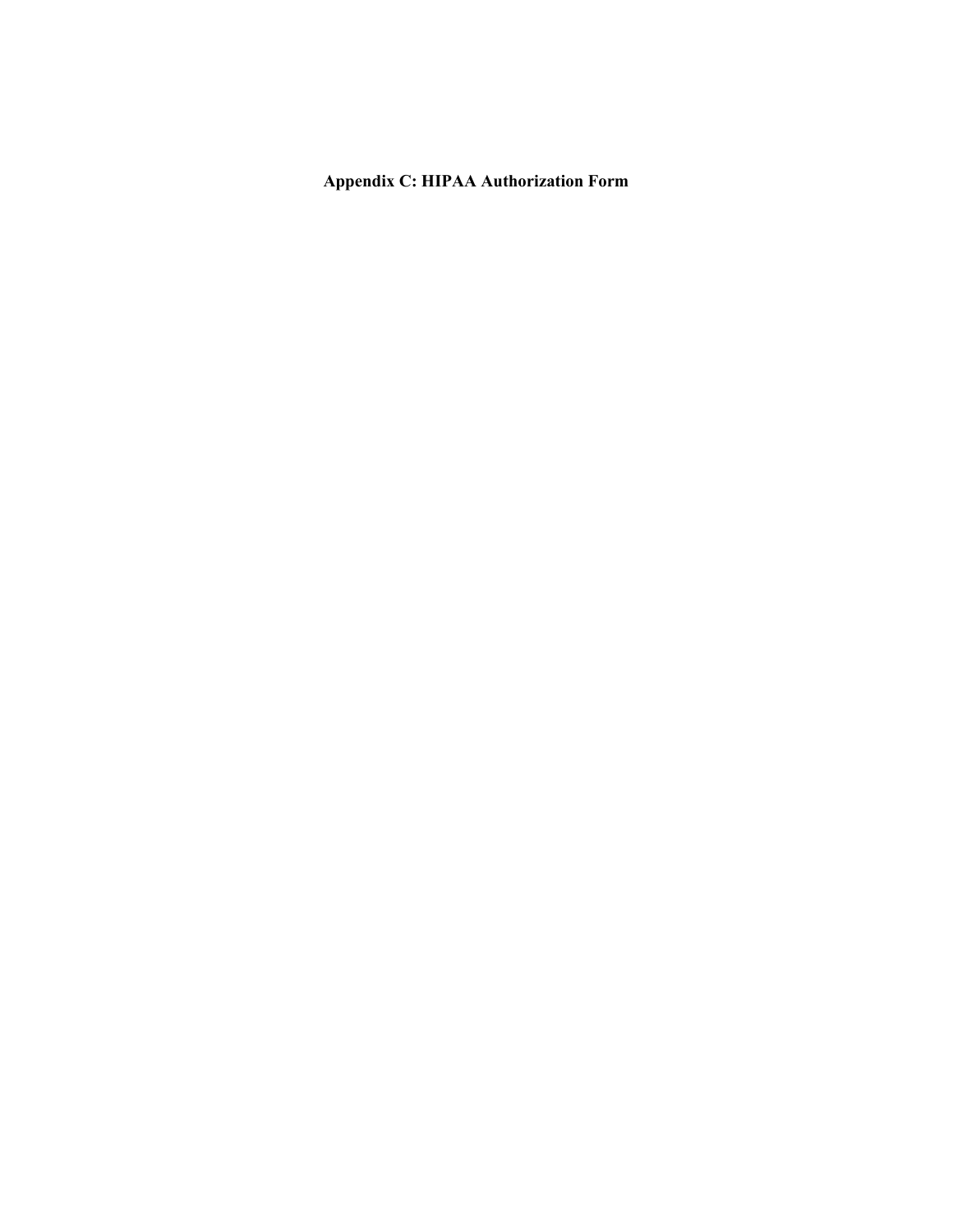#### **AUTHORIZATION TO USE & DISCLOSE IDENTIFIABLE HEALTH INFORMATION FOR A RESEARCH STUDY**

This authorization agreement gives permission to the research team to use or disclose identifiable health information in the research study on the "Development of an Effective Herbal, Non-Opioid-Based Therapy to Treat Acute Postoperative Pain". The research team includes Kristel Hart, L.Ac., Dipl. OM, Paul J. Turek, MD, Shirin Towfigh, MD, Charles Herndon, BS, and Isabel Capati RN, BSN.

The identifiable health information used in this research study includes your name, gender, date of birth, date of procedure, type of procedure, list of current medications, surgical treatment record, as well as your responses to the pain journal.

The research team is required by law to protect your health information. The research team will only use & disclose the health information that is minimally necessary to conduct the research study. In order to maintain the integrity of the research process as well as to avoid potential biases in its analysis & publication, you may not have access to the health information developed as part of the research study. Your identifiable health information will be made anonymous prior to this research's publication. After it is made anonymous, your health information is not subject to this authorization and may be used by the research team for purpose of publication.

Your health information may be shared with the Institutional Review Board of Yo San University of Traditional Chinese Medicine as well as other persons who are not part of the research team. The research team will make reasonable efforts to ensure that recipients of your health information maintain the confidentiality of your health information and that only the minimally necessary level of information is shared. Persons outside of the research team could, in very rare cases, reveal your health information for purposes related to the research study. This would be an unauthorized and illegal disclosure of your information. The research team does not expect this to happen. Moreover, California law prohibits such unauthorized disclosure of health information.

This authorization does not have an end date; however, you have the right to refuse or revoke this authorization at any time. If you choose to refuse or revoke the authorization, you will not be allowed to participate in the research study. However, standard care treatment by your physician will still be made available to you. If you choose to revoke this authorization, the research team will only have access to the health information that had already been gathered and developed up until the time you choose to revoke the authorization. In order to revoke this authorization, you must write to your physician's address:

Paul J. Turek, M.D. Shirin Towfigh, M.D.

55 Francisco St. 450 N. Roxbury Dr. Ste. 224 San Francisco, CA 94133 Beverly Hills, CA 90210

The research team is required by law to protect your health information. By signing below, you authorize the use and disclosure of your health information in connection with the research study described above.

#### **Signature by the Participant:**

Printed Name of Participant Signature of Participant Date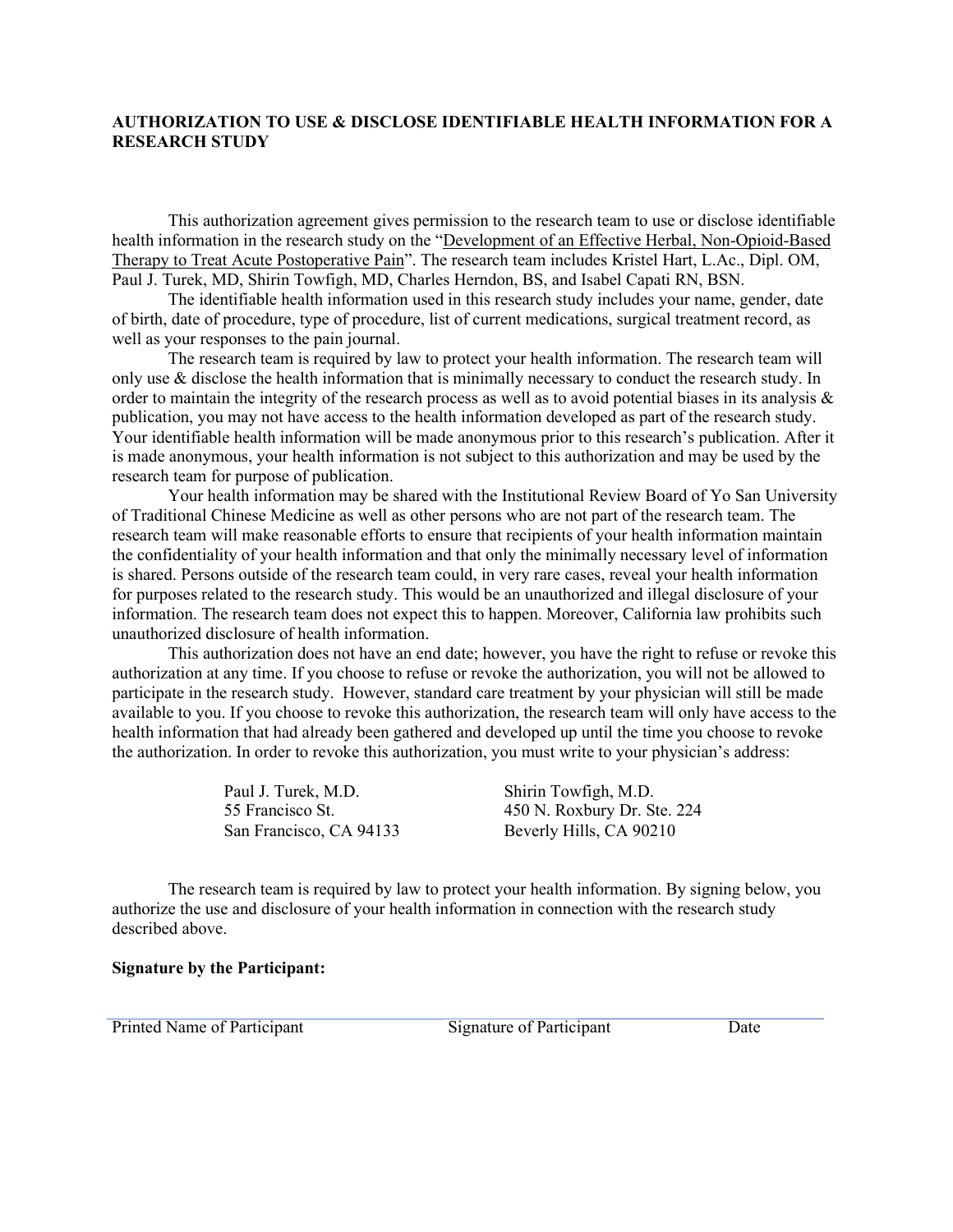## **Signature by the Researcher Obtaining Consent**

I attest that all elements have been discussed fully in non-technical terms with the subject. I further attest that all questions asked by the subject were answered to the best of my knowledge.

| Printed Name of Researcher | Signature of Researcher |  |
|----------------------------|-------------------------|--|

*This consent form will be kept by the research team for at least three years beyond the end of the study. You will be provided a copy of the consent form for your own records.*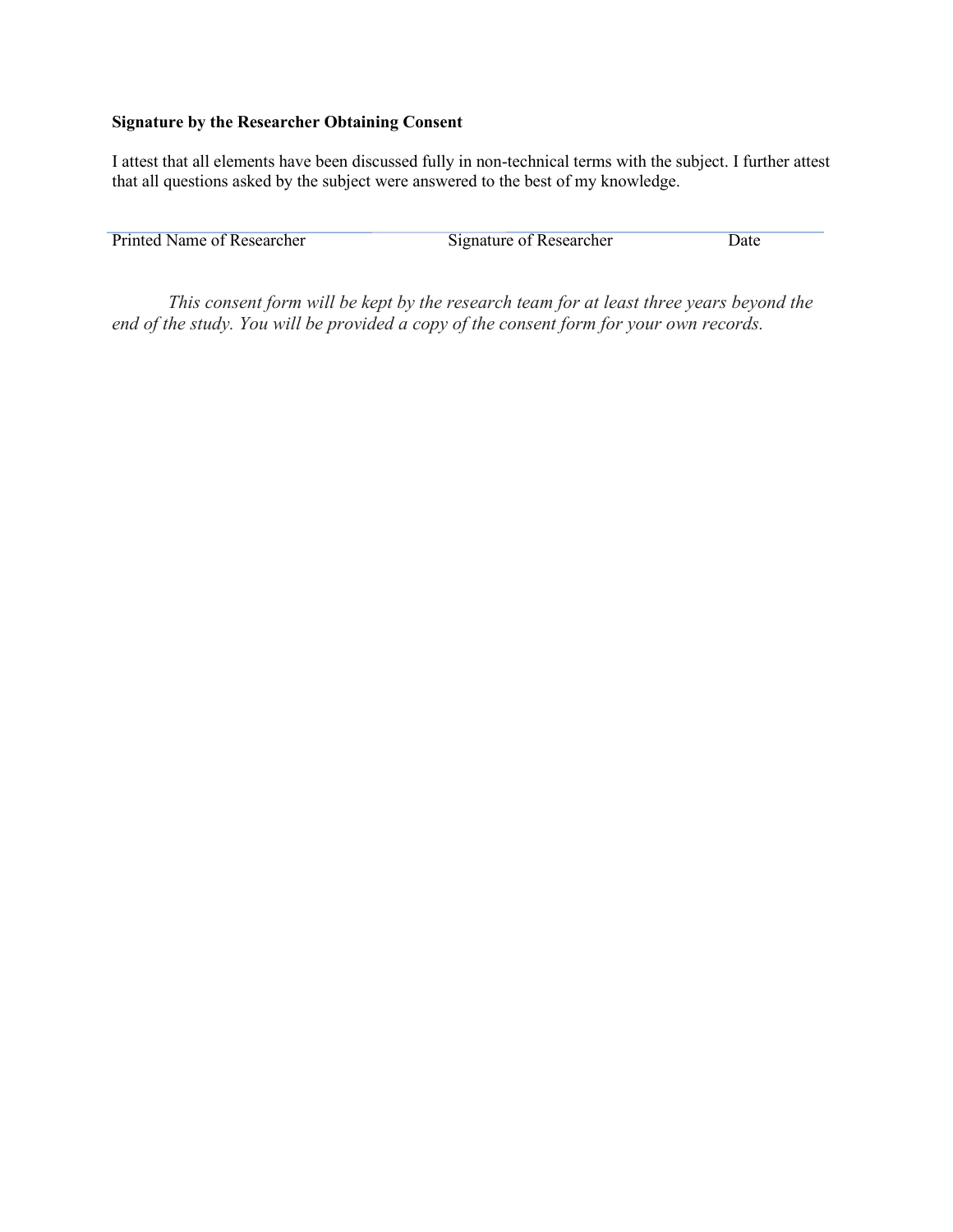**Appendix D: Institutional Review Board Approval Letter**